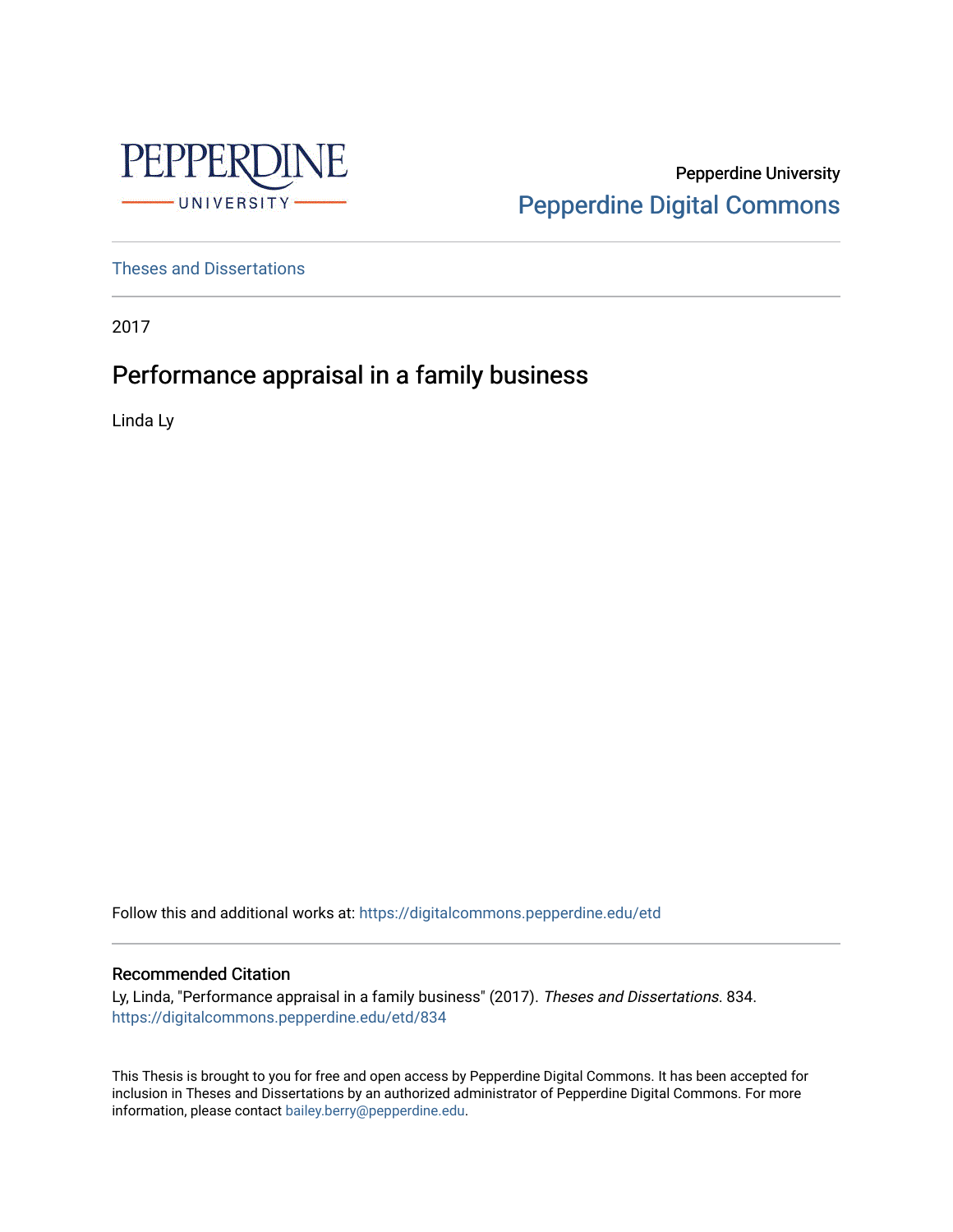## **PERFORMANCE APPRAISAL IN A FAMILY BUSINESS**

**A Research Project** 

**Presented to the Faculty of** 

**The George L. Graziadio** 

**School of Business and Management** 

**Pepperdine University** 

**In Partial Fulfillment** 

**\_\_\_\_\_\_\_\_\_\_\_\_\_\_\_\_\_\_\_\_\_\_\_\_\_\_\_\_\_\_\_\_** 

**of the Requirements for the Degree** 

**Master of Science** 

**in** 

**Organization Development** 

**by** 

**\_\_\_\_\_\_\_\_\_\_\_\_\_\_\_\_\_\_\_\_\_\_\_\_\_\_\_\_\_\_\_** 

**Linda Ly** 

**August 2017** 

**© 2017 Linda Ly**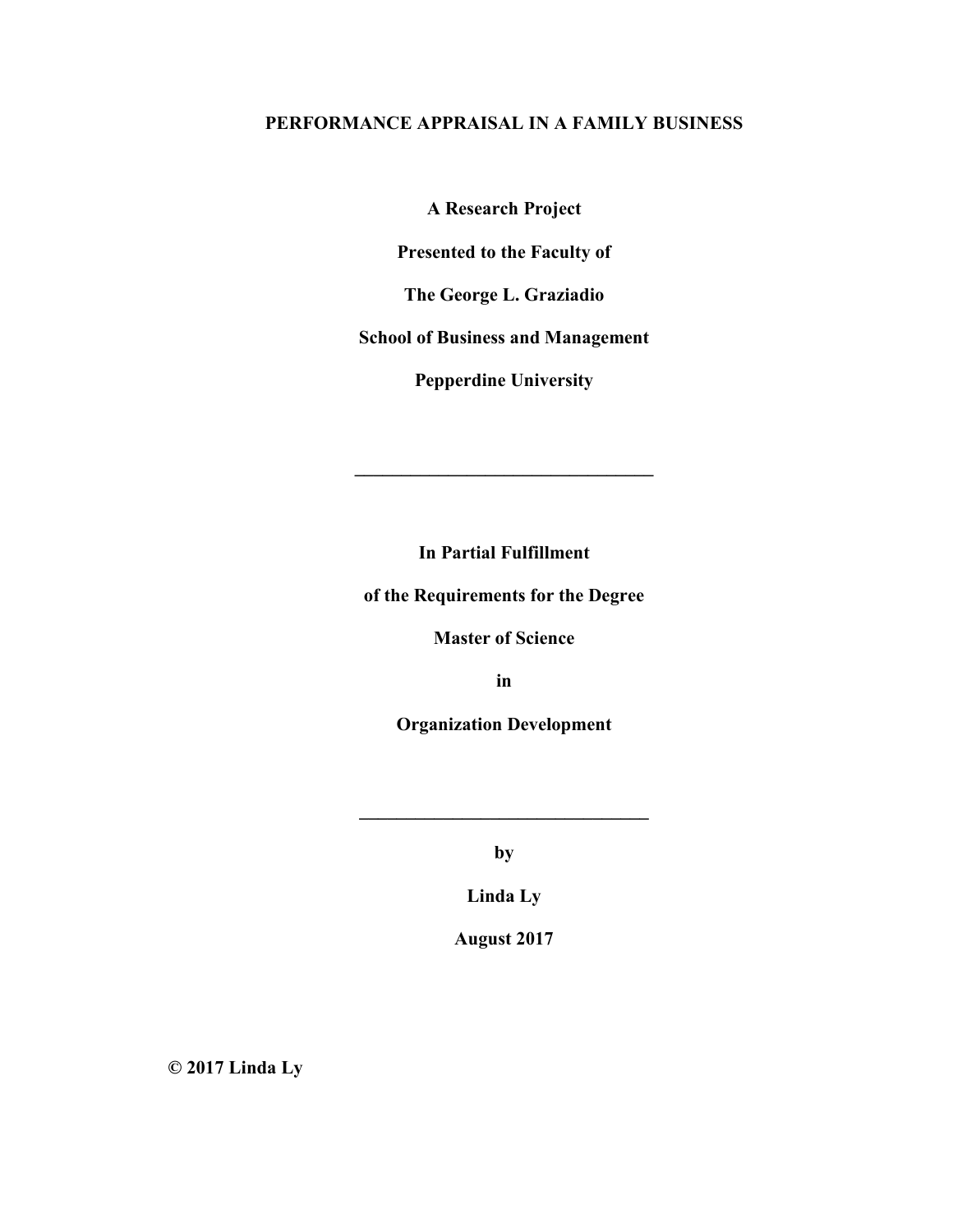This research project, completed by

### LINDA LY

under the guidance of the Faculty Committee and approved by its members, has been submitted to and accepted by the faculty of The George L. Graziadio School of Business and Management in partial fulfillment of the requirements for the degree of

# MASTER OF SCIENCE IN ORGANIZATION DEVELOPMENT

Date: August 2017

Faculty Committee

Committee Chair, Darren Good, Ph.D.

Committee Member, Kent Rhodes, Ed.D.

Deryck van Rensburg, DBA, Dean The George L. Graziadio School of Business and Management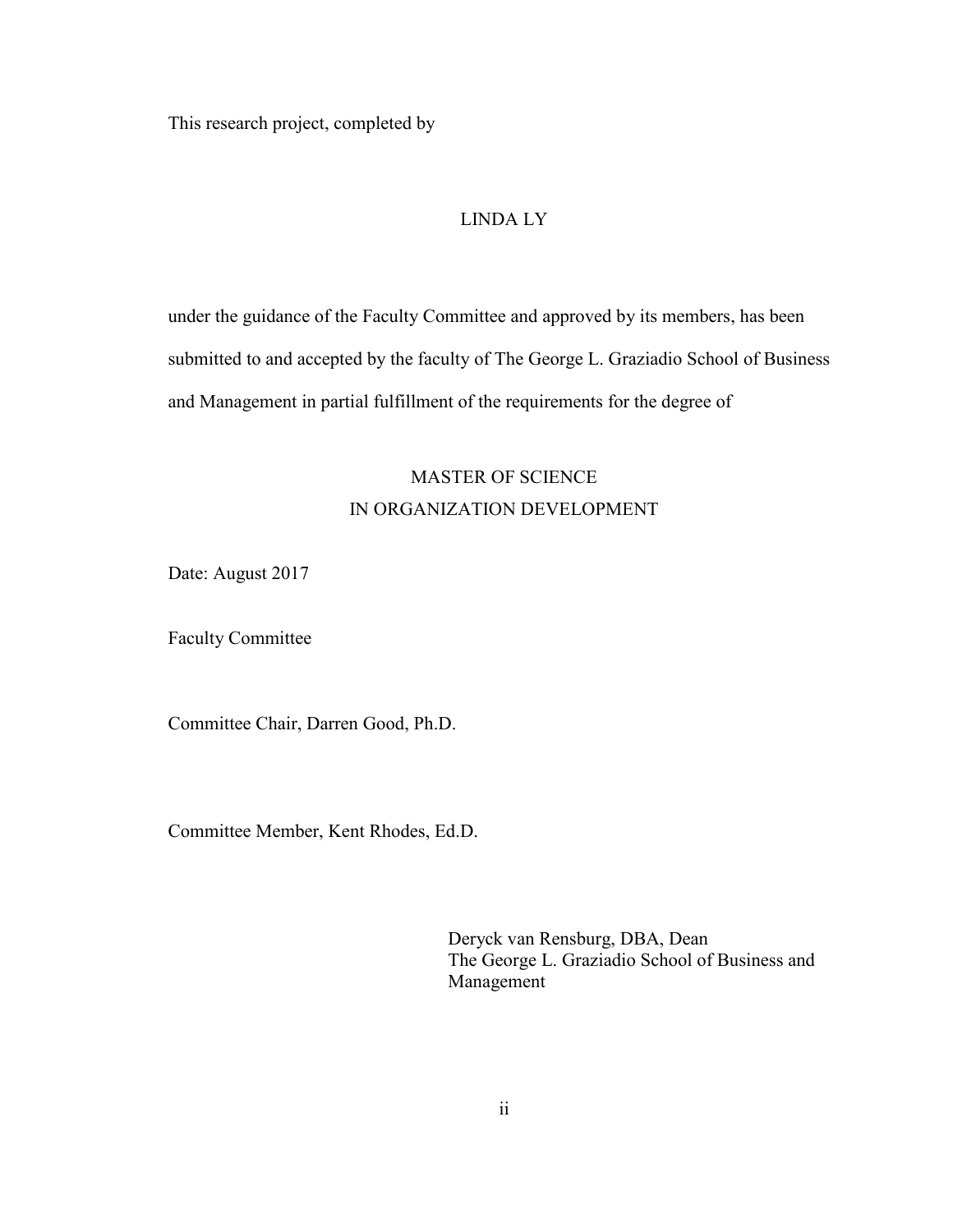#### **Abstract**

This qualitative study explored the perceptions of effectiveness of a performance review process at one family business. Ten employees across the firm were interviewed in order to describe the process, identify its strengths and weaknesses, and offer suggestions for improvement. Findings suggest that participants understood the process steps and timing, but had less accurate understanding of the process outcomes. Participants generally perceived the process as fair, helpful, and valuable to their development. Noted strengths included the process design and support from direct managers, executive leaders, and the organization. Weaknesses included the lack of structure, poor consistency in ratings, timing issues, and lack of goal alignment. Recommendations include improving the rating system, adjusting the process timing and structure, leveraging evaluation data as a talent management tool, and increasing stakeholder involvement. However, these study findings are considered exploratory, and more research should be conducted to determine how representative these findings are of family businesses.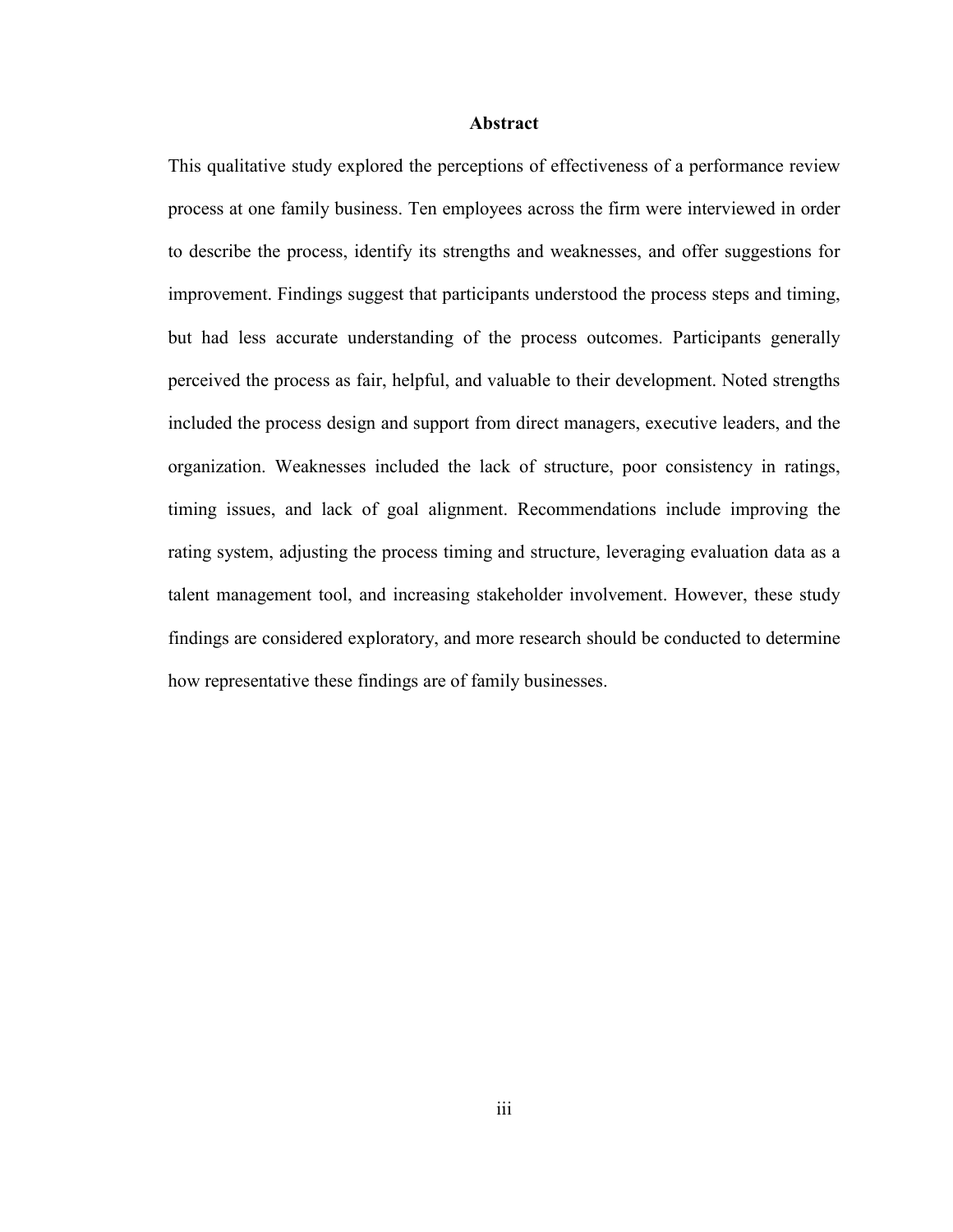| Human Resource Management Practices within Family Businesses 12 |  |
|-----------------------------------------------------------------|--|
|                                                                 |  |
|                                                                 |  |
|                                                                 |  |
|                                                                 |  |
|                                                                 |  |
|                                                                 |  |
|                                                                 |  |
|                                                                 |  |

## **Table of Contents**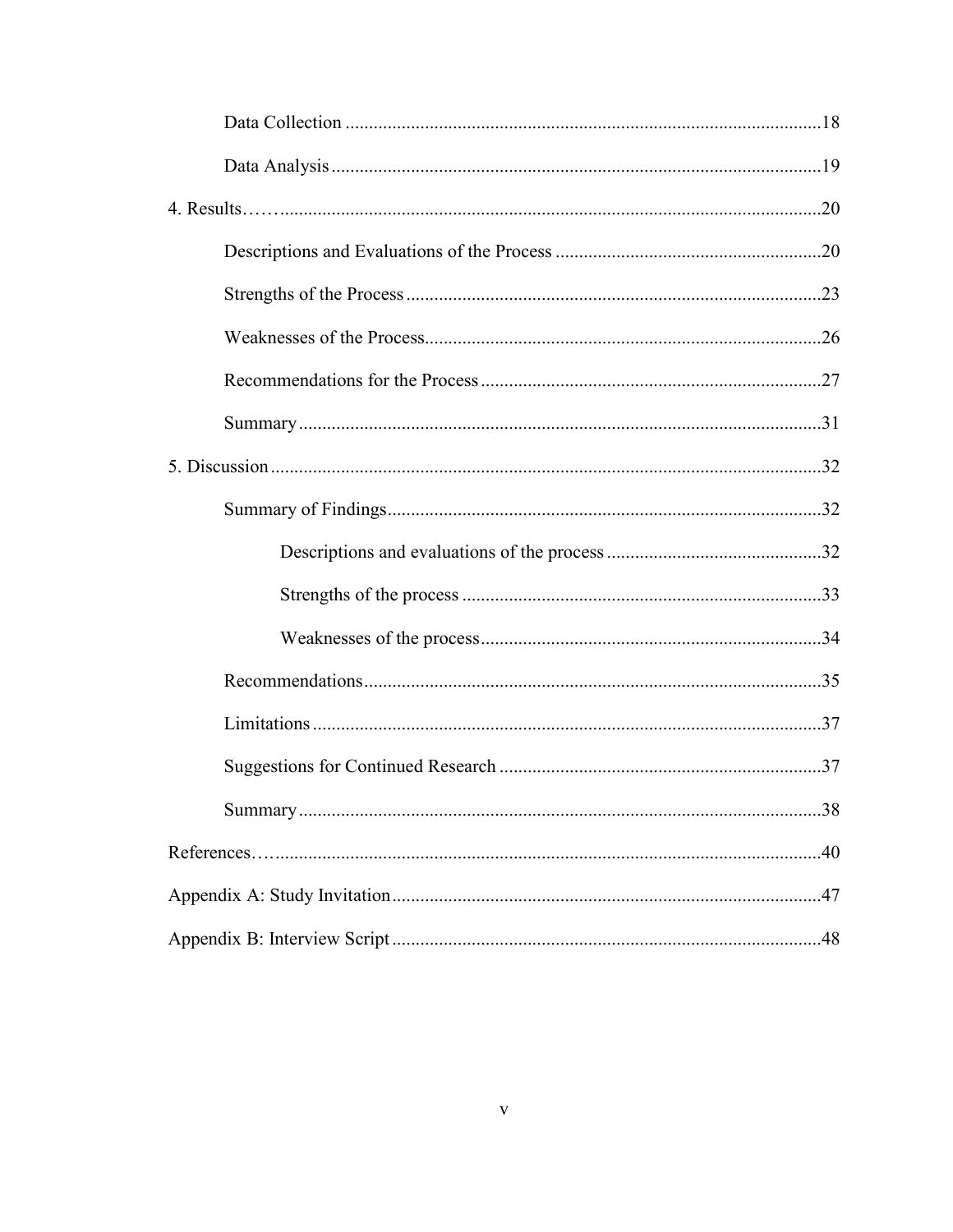| <b>List of Tables</b> |  |  |
|-----------------------|--|--|
|                       |  |  |

| Table | Page                                                                             |
|-------|----------------------------------------------------------------------------------|
|       |                                                                                  |
|       |                                                                                  |
|       |                                                                                  |
|       |                                                                                  |
|       |                                                                                  |
|       |                                                                                  |
|       | 7. Participants' Recommendations for Improving Evaluation Process and Design  28 |
|       |                                                                                  |
|       | 9. Participants' Recommendations for Increasing Organization wide Support and    |
|       |                                                                                  |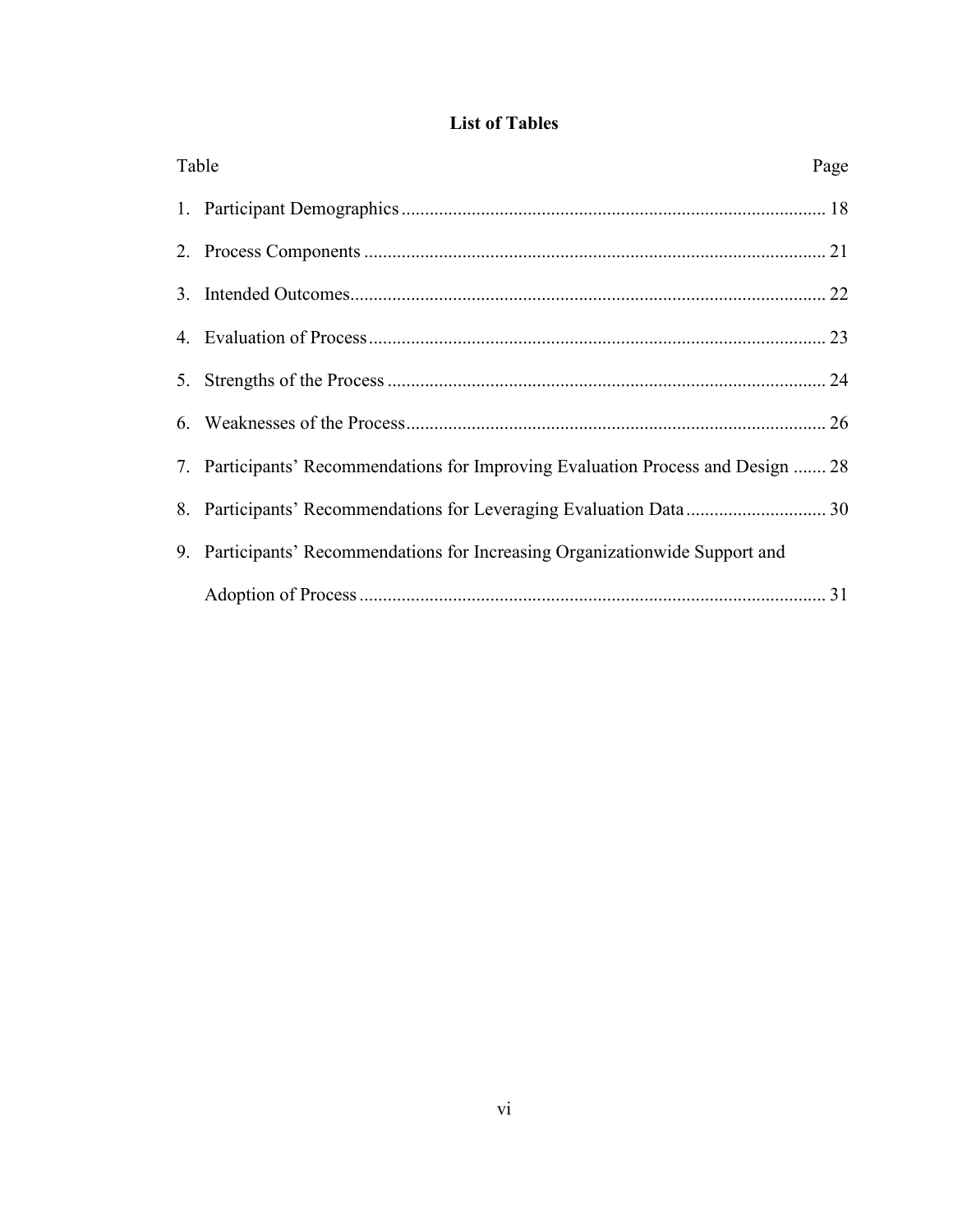#### **Chapter 1**

#### **Introduction**

Family businesses account for approximately 60% to 90% of all firms in the world (Miller & Le Breton-Miller, 2005). Despite the prevalence of family businesses, there is limited scholarship surrounding human resources practices and policies within family businesses (e.g., Astrachan & Kolenko, 1994; Carlson, Upton, & Seaman, 2006; De Kok, Uhlaner, & Thurik, 2006).

Developing and maintaining employee commitment and loyalty of nonfamily members is one of the chief concerns of family business owners (Chua, Chrisman, Sharma, 2001). A standard human resources practice to maintain employee commitment and loyalty is performance management. Performance management encompasses both performance appraisal and employee development (Pulakos, 2004). Stated purposes of the performance appraisal are to aid in managing, influencing, and enhancing employee performance (Pulakos, Hanson, Arad, & Moye, 2014).

Questions have circulated for decades regarding the effectiveness of appraisal processes (Pulakos et al., 2014). In 2014, the Corporate Executive Board released statistics indicating that 95% of managers are dissatisfied with their performance management processes, 59% of employees feel that performance reviews are not worth the time put into them, 56% of employees said they do not receive feedback on areas to improve, and nearly 90% of human resources leaders report their performance management systems do not represent accurate information (Pulakos et al., 2014). Cappelli and Tavis (2016) have noted that inadequate or ineffective appraisal processes have contributed to employee dissatisfaction. Employee perceptions of appraisal processes also have been associated with employee outcomes (Pulakos et al., 2014).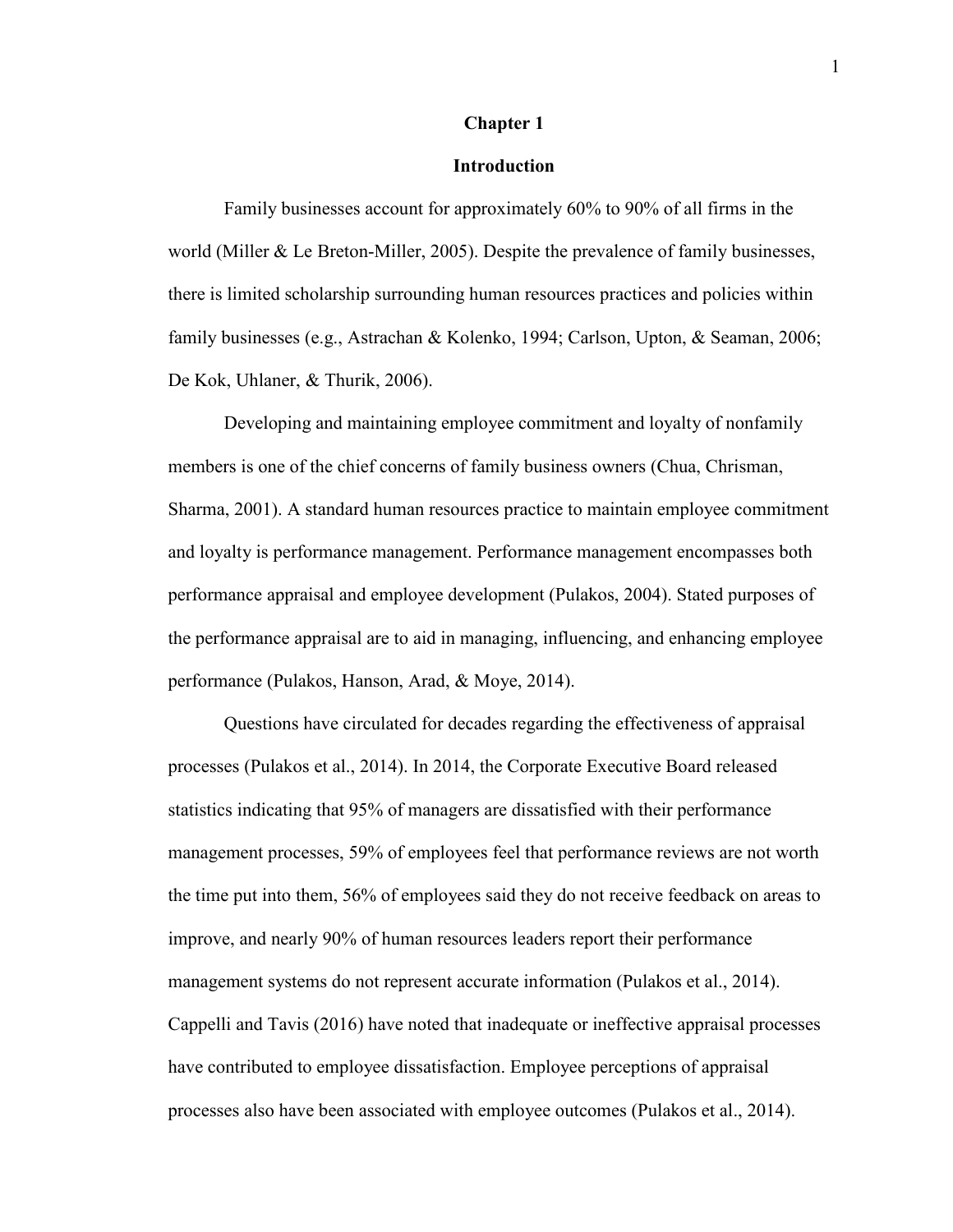Thus, assuring that effective appraisal processes are in place is becoming a growing concern as the labor market tightens and concerns about retention return.

In recent years, organizations have experimented with improving the process. By mid-2015, Deloitte, Accenture, Cigna, and General Electric (the company that popularized the idea of forcing people into performance curves) all announced their move to a no-rating system. Early indications from the removal of ratings show that companies are developing people faster, attracting and retaining top talent, and increasing collaboration (Rock & Jones, 2015).

Improved appraisal designs are said to be those that follow the natural cycle of work (Cappelli & Tavis, 2016). Key design factors include a focus on development, agility and focus on short-term priorities, and a shift from individual accountability to team accountability. Despite these commonalities, it is important to note there is no onesize-fits-all process. Moreover, although ample research examines performance appraisals, few of these studies have examined appraisal processes within a family business. This study attempted to address this research gap.

#### **Purpose of the Study**

The purpose of this study was to evaluate the effectiveness of a performance review process at one family business. Four research questions were examined:

- 1. What are participants' descriptions and evaluations of the process?
- 2. What do participants identify as strengths of the process?
- 3. What do participants identify as weaknesses of the process?
- 4. What recommendations do participants offer for the process?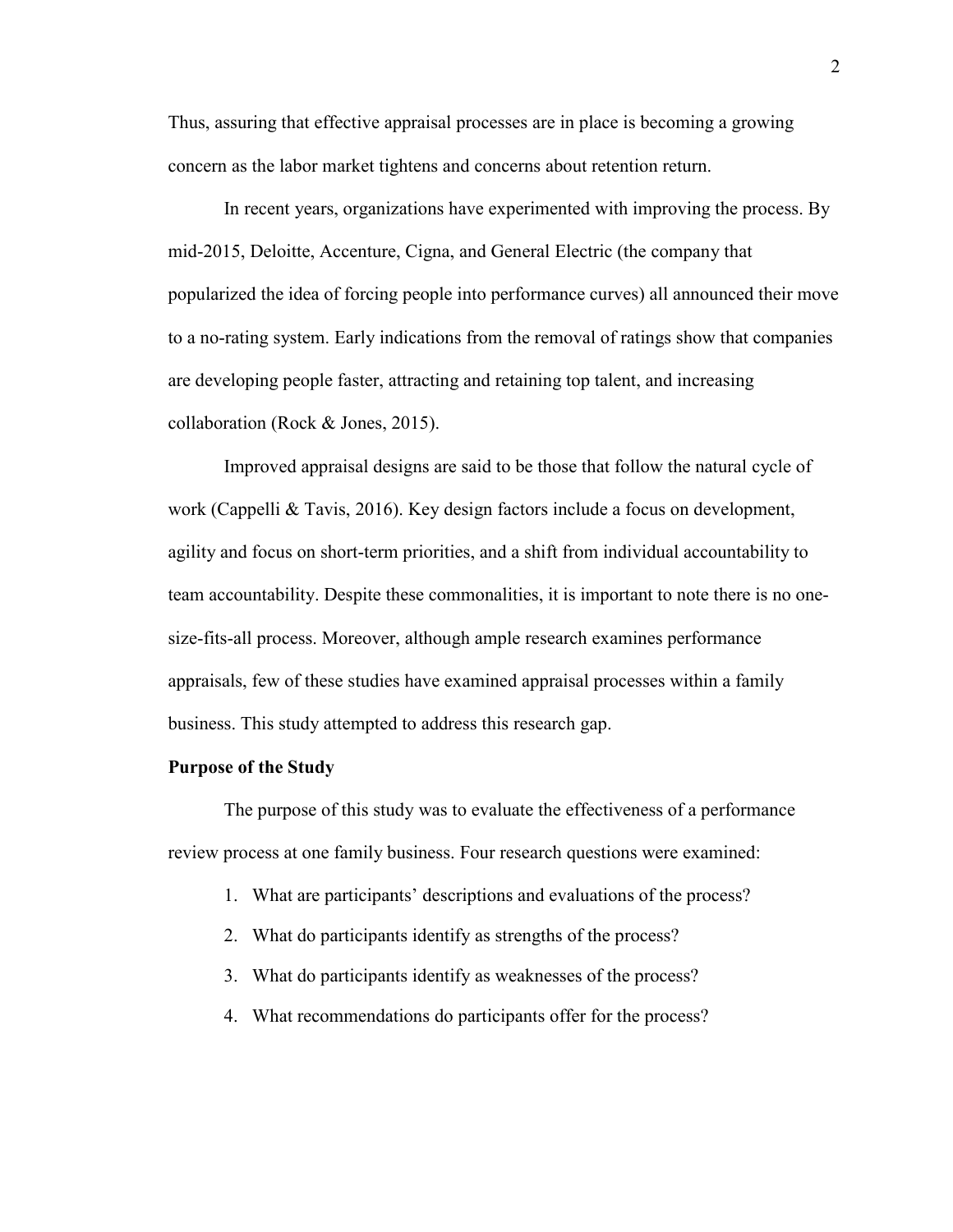#### **Research Setting and Population**

The study was conducted at a 129-year old family-owned distributor of wine, spirits, and select beverages in the western United States. The organization is hierarchically structured and designed around key business functions of commercial leadership, customer leadership, supply chain excellence, excellence in execution, client service and business development, and strategy and transformation. Functions that support the whole company are human resources, finance, public affairs, marketing, legal, and information technology.

In the recent years, leaders from various public organizations were hired into the family business, opening and challenging the existing business processes including how talent was managed and developed in the organization. With the entry of new leaders into the organization, the performance review process was introduced to the family business 4 years ago.

#### **Significance of the Study**

The study could shed light on employees' perceptions' of the effectiveness of a performance review process in a family business. Although some studies exist on this topic (Carlson & Upton, 2006; De Kok et al., 2006), additional empirical data is needed to support, extend, or refute existing knowledge concerning factors of an effective performance review. This paper sought to discover unique attributes for an effective performance review process in a family business. Additionally, the aim for this paper was to bring together information from the research literature and interviews to create a roadmap for developing, implementing, and evaluating the performance appraisal that reflect effective and proven practices that best fit the family business in this study. This is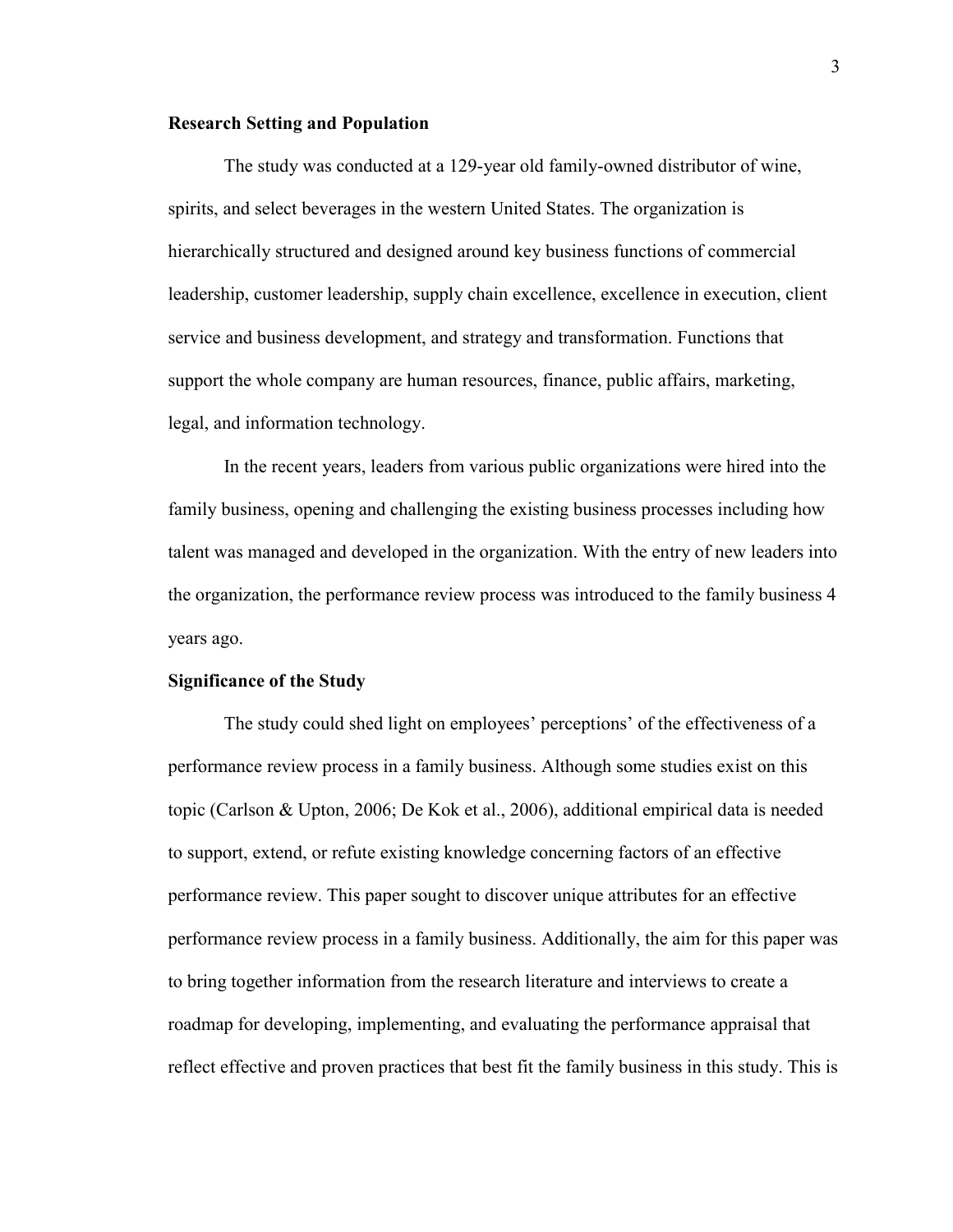important considering the significant amount of time and money spent on the performance review process.

## **Organization of the Study**

Chapter 2 explores relevant literature surrounding performance management and family business. Chapter 3 highlights the research objectives and explains the study's methodology. Chapter 4 describes the findings of the study. Chapter 5 contains study conclusions and interpretations, recommendations and implications, limitations, and directions for future research.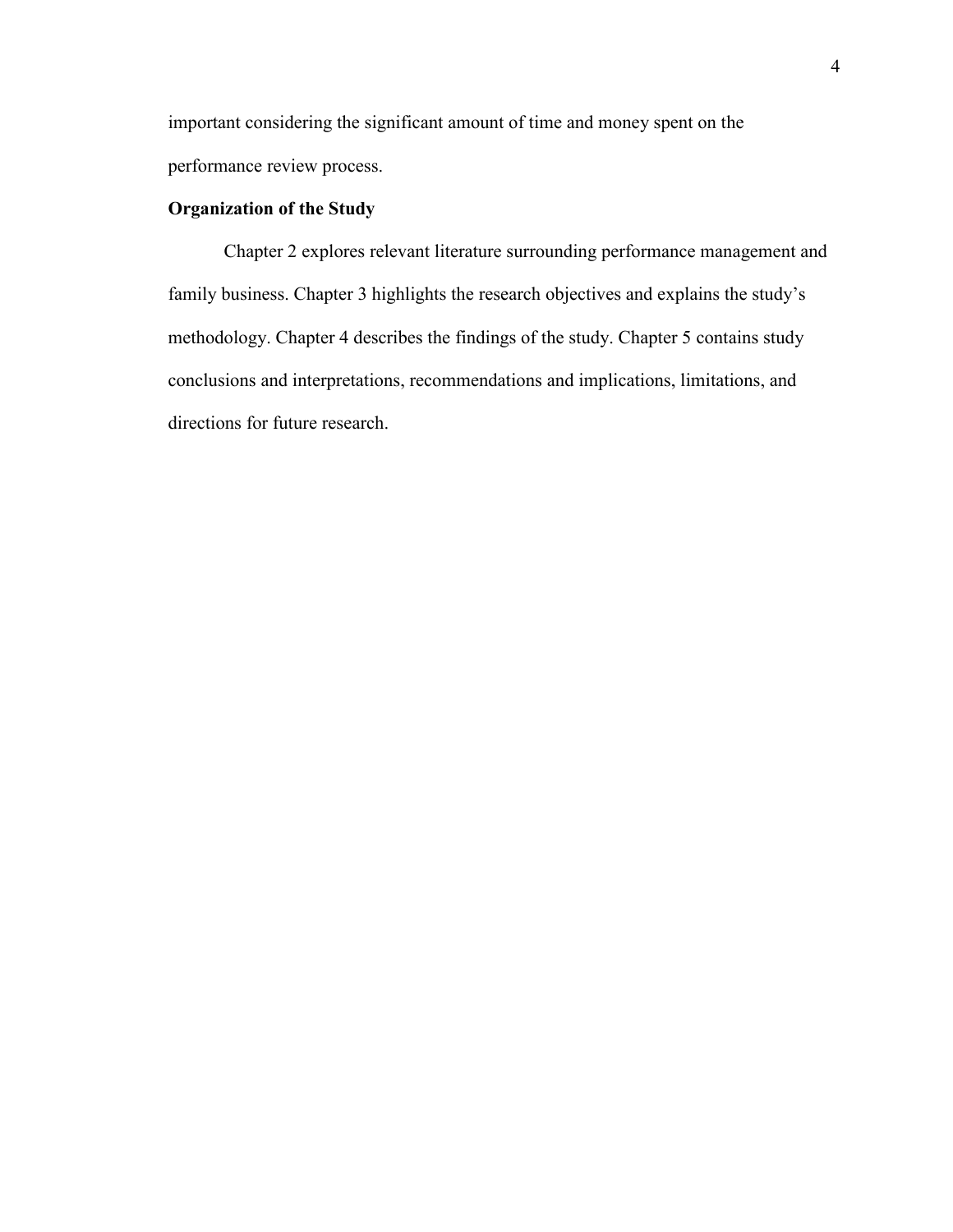#### **Chapter 2**

#### **Literature Review**

The purpose of this study was to evaluate the effectiveness of a performance review process at one family business. This chapter presents the review of relevant literature. First, performance management processes are reviewed. Second, human resource management practices within family businesses are described.

#### **Performance Management**

Performance management generally includes performance planning and goal setting, ongoing coaching and development, and formally reviewing and rewarding performance (Spangenburg & Theron, 2001). Michael Beer and colleagues first introduced the concept of performance management as a combination of the developmental aspects of performance appraisal with the goal setting facet of management by objectives (Beer & Ruh, 1976; Beer, Ruh, Dawson, McCaa & Kavanagh, 1978). The concept was introduced in response to the failure of performance appraisals, which were plagued with rater bias and subjectivity (Spangenburg  $&$  Theron, 2001). Armstrong and Baron (2005) noted that a shift in terminology from performance appraisal to performance management signifies a shift in the content and philosophy of the process:

Performance appraisal has a reputation as a punitive, top-down control device, an unloved system. Performance Management is a holistic, total approach to engaging everyone in the organization in a continuous process, to improve everyone and their performance, and thereby the performance of the whole organization. (p. 11)

Colville and Miller (2011) cautioned that when implementing performance management, organizations should take care to align the process with the larger strategy and vision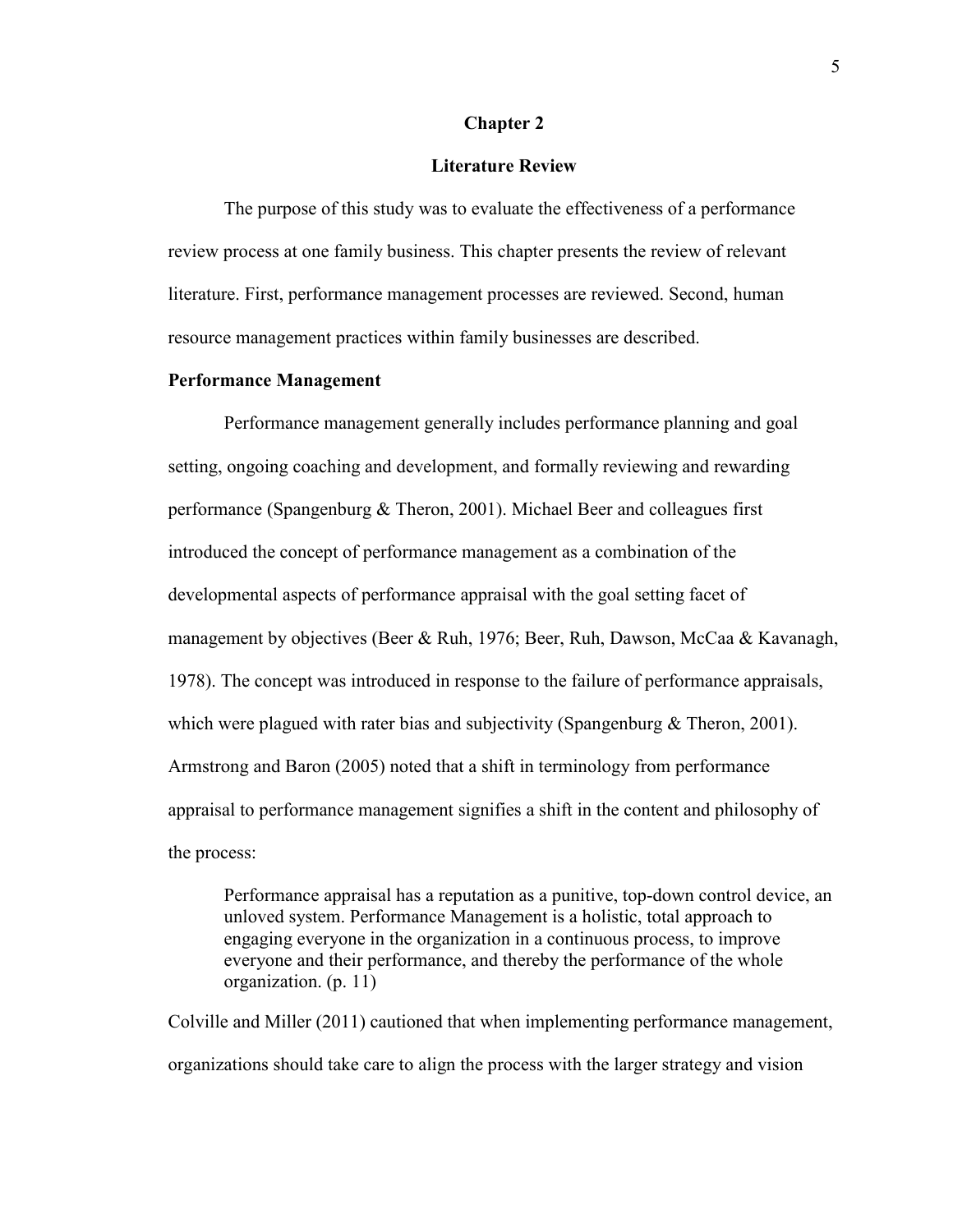(Kotter, 1995) and to identify the current state, the desired state, and change processes needed to make the shift (Colville & Miller, 2011).

**Purposes**. Research has shown that appraisals are used in organizations for multiple purposes (Cleveland, Murphy, & Williams, 1989; Ostroff, 1993). The purposes considered for a performance management process should be determined by considering business needs, organizational culture, and its integration with other human resource management systems. Several researchers further noted that the various purposes of performance appraisals can conflict, precluding the full usefulness of the appraisal process in the organization (Cleveland et al., 1989; Meyer, Kay, & French, 1965; Ostroff, 1993).

Two common purposes of reviews are administrative and developmental (Boswell & Boudreau, 2000). Administrative functions include the use of performance appraisal for salary administration, promotion decisions, retention and termination decisions, recognition of individual performance, layoffs, and identification of poor performance. Appraisers take on the role of a judge when conducting evaluative functions. Administrative functions involve between-person decisions (Cleveland et al., 1989).

According to a developmental function, performance appraisals are used to identify individual training needs, provide performance feedback, determine transfers and assignments, and identify individual strengths and weaknesses. As a result, appraisers act as coaches or mentors. Developmental functions involve within-person analyses and decisions.

Although it is theoretically possible to have a performance management system that serves both administrative and development purposes, it is difficult to achieve in practice. For example, Greguras, Robie, Schleicher, and Goff (2003) demonstrated that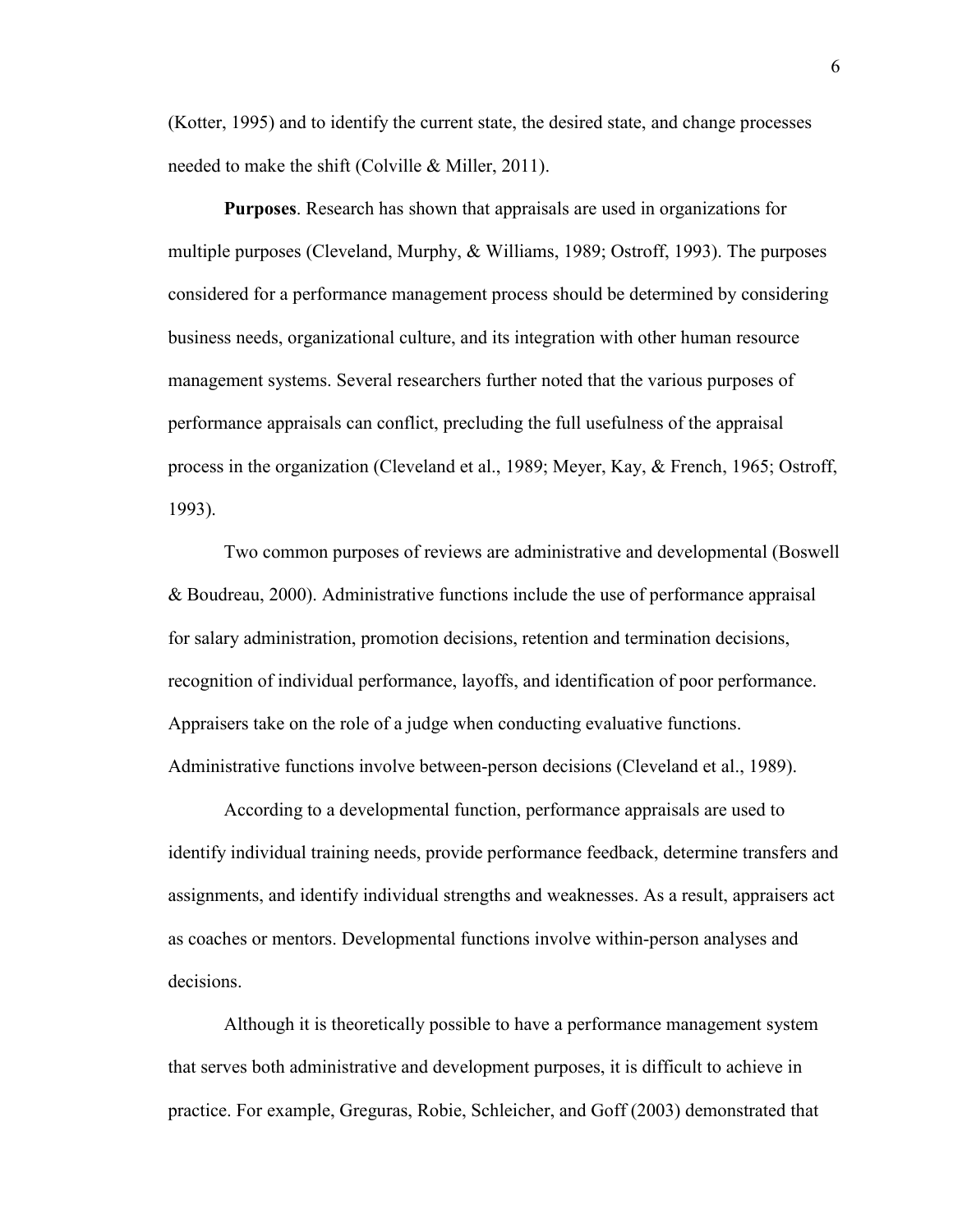the purpose of the rating (whether it is for administrative or development decisions) affects the ratings appraisers give. Ratings used for evaluative functions had a tendency to be more lenient, with most employees receiving ratings on the high end of the scale. Ratings used for developmental functions tend to be more variable, reflecting employee strengths and development needs.

**Effectiveness measurement**. Several approaches for determining appraisal effectiveness have been outlined. One such approach is measuring the extent to which intended outcomes are achieved, such as employee motivation, engagement, and retention (Gruman & Saks, 2011; Gupta & Kumar, 2013; Kuvaas, 2006; Selden & Sowa, 2011). For example, Lawler (2003) defined performance management effectiveness as the ability to influence employee performance and differentiate between high and low performers. Lee (1985) similarly defined appraisal effectiveness as the ability of the process to improve individual performance. Adequately measuring the effects of an appraisal system can be challenging (Boland & Fowler, 2000).

Performance management effectiveness also has been associated with achieving ideals of validity and fairness. Walsh and Fisher (2005) defined effective appraisals as valid, reliable, bias free, and relevant. Lee (1985) defined appraisal effectiveness as the accuracy of performance ratings and observations. According to this lens, Taylor, Tracy, Renard, Harrison, and Carroll (1995) measured appraisal accuracy through asking how accurate the performance appraisal was and whether the assessment demonstrated employee's real performance levels.

Several researchers have cautioned that the process will fail if employees doubt its credibility. Thus, a third lens for gauging effectiveness has concerned employees' perceptions of and engagement with the process. Evans and McShane (1988) asserted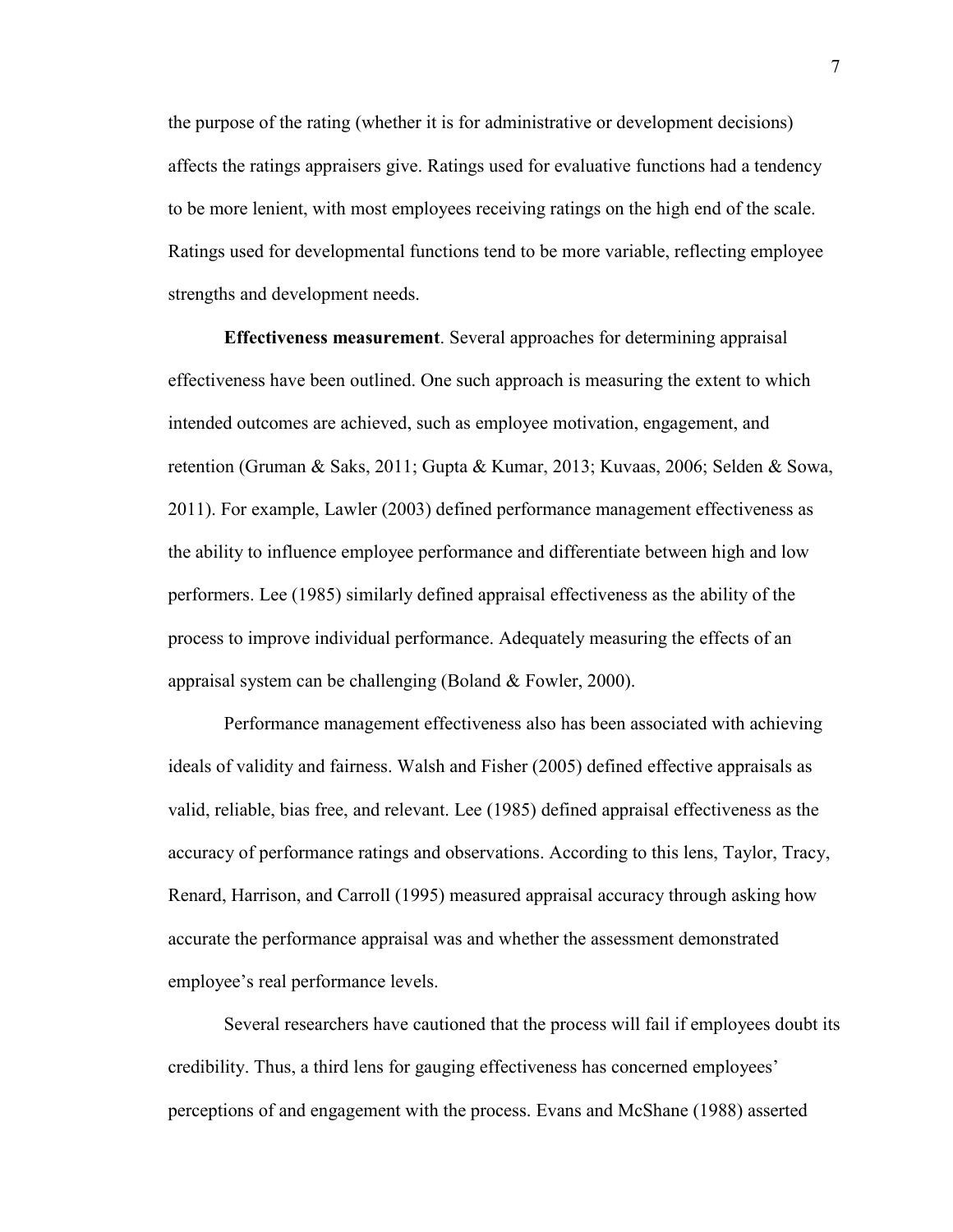that when employees perceive appraisals to be accurate and fair, the process can be said to be effective. Pearce and Porter (1986) similarly believed the employee's perceptions of the appraisal (rather than the design itself) are an important determinant of effectiveness. Several researchers suggested that even the most well-designed or psychometrically valid appraisals would be ineffective if they were not accepted by employees and employees do not participate in it (Cawley, Keeping, & Levy, 1998; Levy & Williams, 2004). Thus, Cawley et al. (1998) measured appraisal effectiveness by measuring employees' participation in the process, asserting that this is the only way the process can work as a tool for performance assessment.

In summary, there seems to be no universally agreed upon performance management effectiveness measurement. Choosing what lens to use for determining process effectiveness must be defined by the organization. The next section more deeply examines concepts of organizational justice, which is associated with the lens of employee perceptions of the process.

**Perceptions of justice**. As presented in the previous section, one lens for determining appraisal effectiveness concerns employee reactions of fairness (Cawley et al., 1998). This lens relates to concepts of organizational justice and the study of fairness at work—specifically, distributive fairness, procedural fairness, and interactional fairness (Byrne & Cropanzano, 2001).

*Distributive fairness* derives from Adam's (1965) equity theory, which claims that individuals formulate fairness perceptions by comparing their work outcomes to their perceived work inputs. Employees perceive their appraisal rating or rewards to be fair when they reflect the individual's perceived inputs and contributions (Cropanzano  $\&$ Ambrose, 2001; Deutsch, 1975).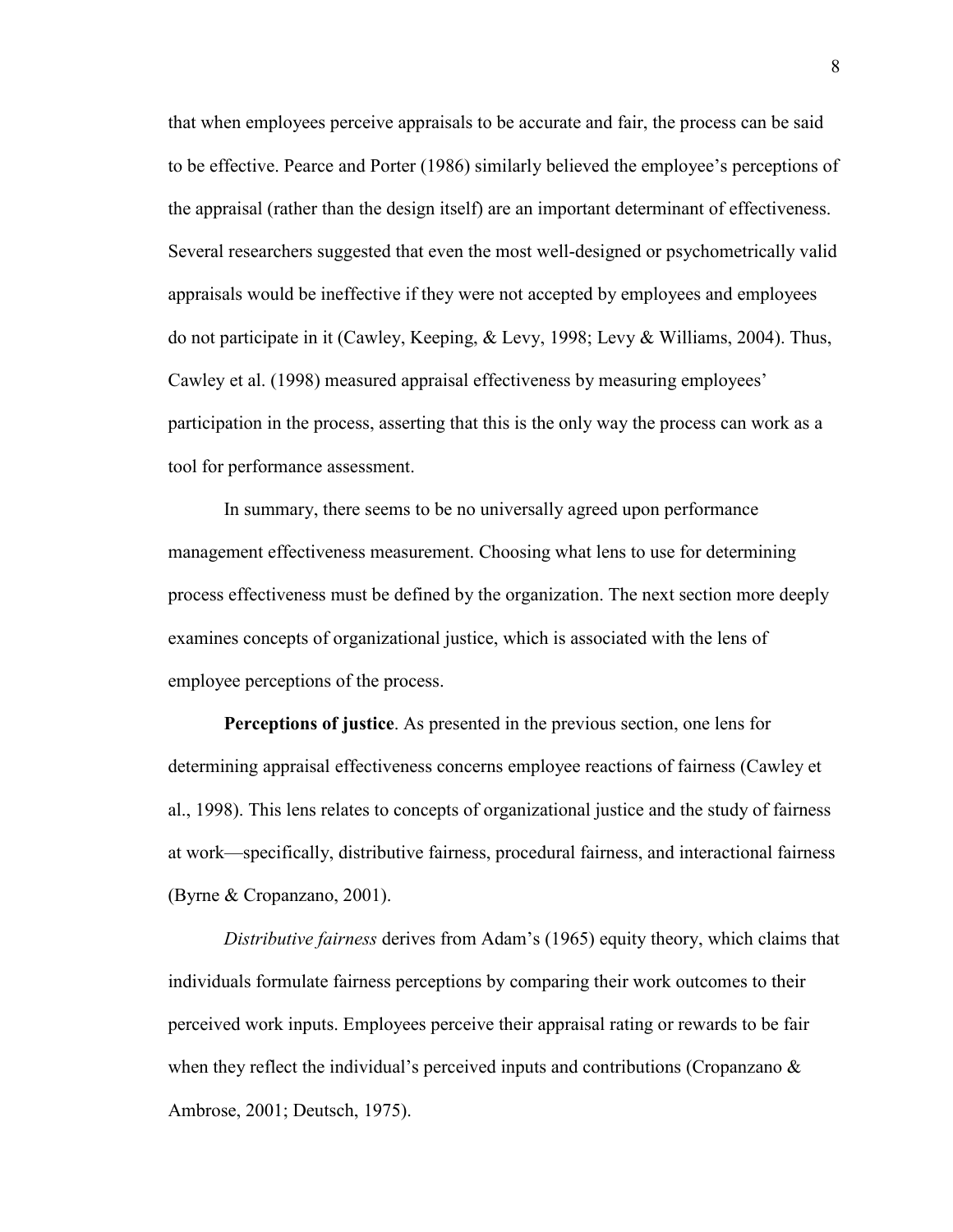*Procedural fairness* refers to the procedures used to conduct performance appraisals (Greenberg, 1986). Fair decision processes are described as those that are relatively unbiased, consistent, accurate, correctable, ethical, and consistent with the concerns of all interested parties (Leventhal, 1980; Lind & Tyler, 1988; Thibaut & Walker, 1975). Folger, Konovsky, and Cropanzano (1992) developed a procedural justice model for performance appraisal that included due process of law and three basic factors:

- 1. Adequate notice: informing employees about the appraisal system and how it affects them in advance. This includes developing, documenting, and holding employees accountable for mutually agreed upon performance standards and objectives. Adequate notice also requires giving ongoing, timely performance feedback to allow employees to address issues before the appraisal is conducted (Folger et al., 1992). Procedural fairness is enhanced when employees understand the appraisal expectations and process (Tang & Sarsfield-Baldwin, 1996). Williams and Levy's (2000) study of 128 employees at three US banks showed that system knowledge significantly predicted appraisal satisfaction and procedural fairness.
- 2. Fair hearing: engaging in two-way communication with employees regarding all areas of the appraisal decision-making process. This allows employees to (a) influence the evaluation decision through evidence and argument, (b) have access to the evaluation decision, and (c) have an opportunity to challenge the evaluation decisions (Folger et al., 1992).
- 3. Judgment based on evidence: making appraisal decisions using records and notes to reduce bias and increase objectivity. Whereas unsubstantiated decisions appear subjective and judgmental, performance ratings based on evidence suggests that decisions were not based on external pressure, personal bias, or dishonesty (Folger et al. 1992).

*Interactional fairness* refers to the consideration and respect an employee receives

during the performance appraisal process (Bies & Moag, 1986). Interactional justice has

been subdivided into two types: *informational justice*, concerning issues such as the

adequacy of explanations, and *interpersonal justice*, which concerns issues of politeness

and respect. Several researchers asserted that performance appraisal system success is

enhanced through positive rater-ratee interpersonal relationships (Judge & Ferris, 1993;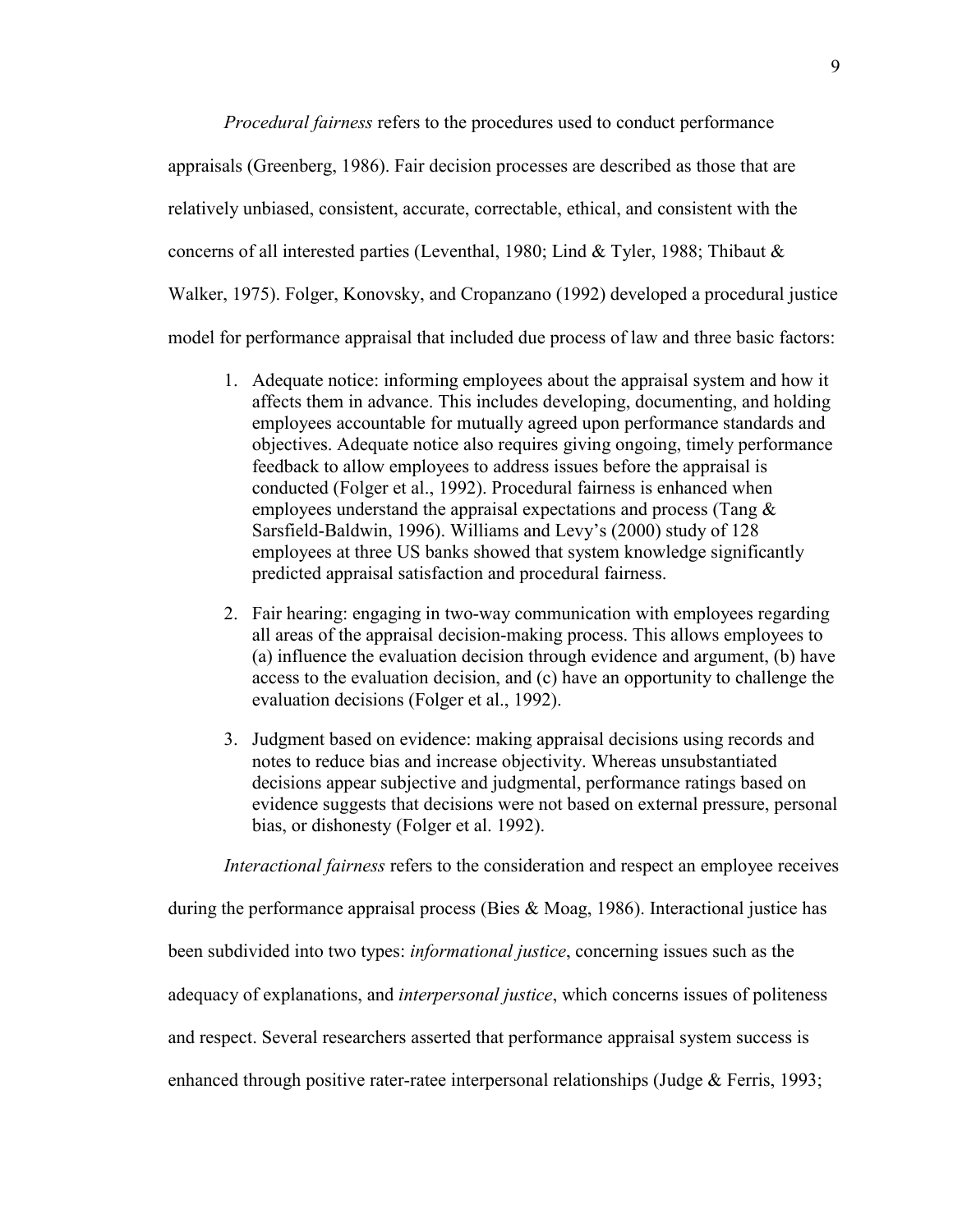Nathan, Mohrman, & Milliman, 1991; Reinke, 2003). Positive relationships between supervisors and employees have been found to result in higher employee satisfaction and agreement with the process (Elicker, Levy, & Hall, 2006). It follows that interactional fairness may be high in family businesses, which tend to create a family-oriented workplaces marked by strong employee loyalty (Ward, 1988). The next section examines how the effectiveness of performance appraisals may be improved.

**Best practices**. Several best practices have been offered related to enhancing the effectiveness of performance appraisals. These include increasing the clarification of the appraisal focus, assuring top management involvement, training raters, and increasing employee involvement.

Clarifying the appraisal focus refers to determining the degree to which evaluations will focus on short- versus long-term goals. Coens and Jenkins (2000) advised organizations to uncover the assumptions associated with appraisals, because if they are "accepted on faith, these assumptions are transformed into unquestioned practices that may obstruct the future" (p. 24). For example, Colville and Miller (2011) noted organizations are increasingly seeing differences in the way different generations respond to performance management, with Baby Boomers expecting recognition of their contribution to a long-term success and younger generations seeking recognition for short-term achievements. This may cause dissatisfaction with the performance management process if it is biased toward long-term or short-term benefits. Moreover, Cravens, Oliver, Oishi, and Stewart (2015) provided empirical evidence that workplace culture mediates the relationship between performance appraisal process effectiveness. Clarifying the focus of appraisal may help organizations avoid unintended conflicts with culture or employee preferences.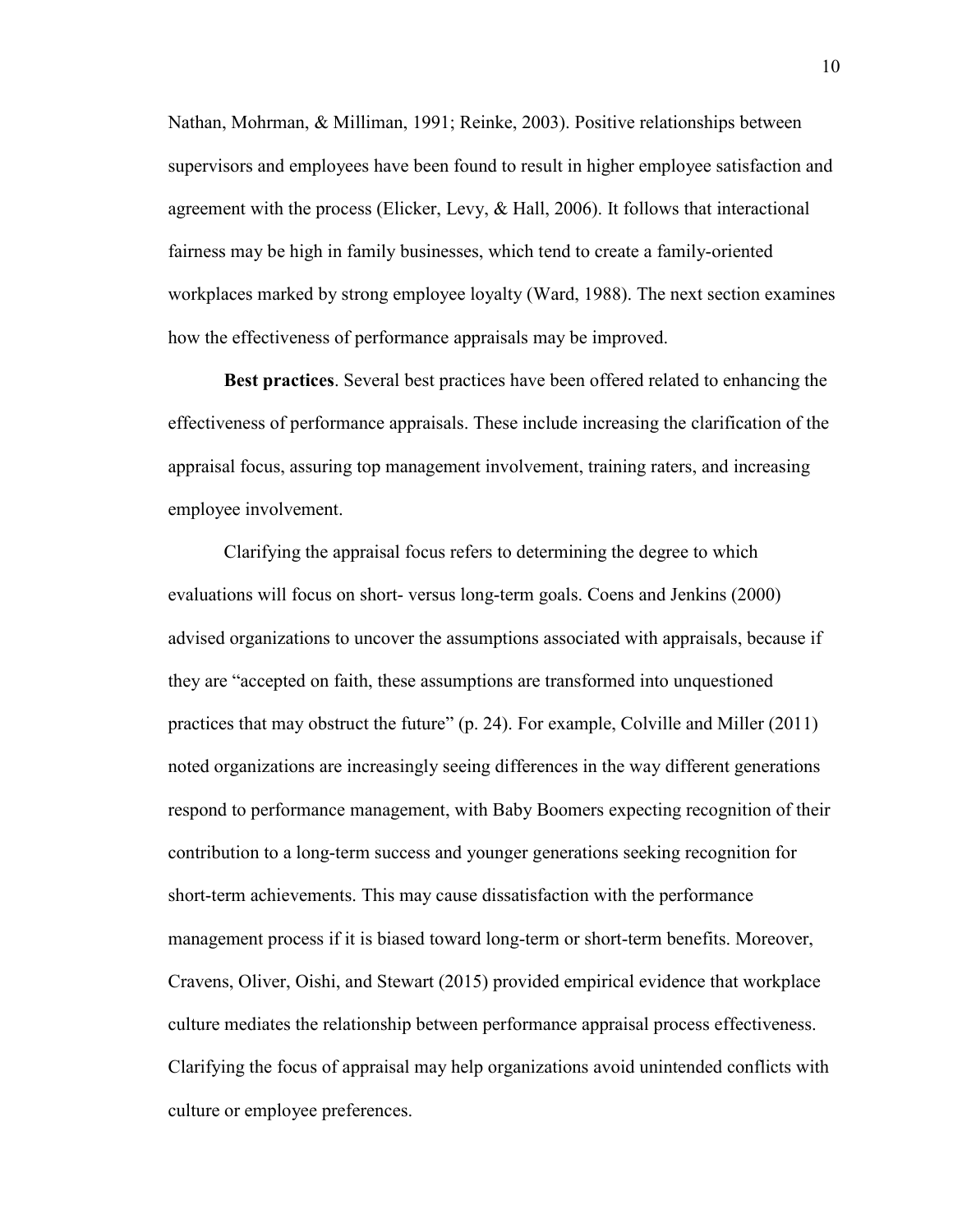Contrary to common belief that performance management is a process owned and driven by human resources and line managers Armstrong (2000), Biron, Farndale, and Paauwe (2011) contended that senior managers must play active roles in the performance management process. Senior managers' particular role in the process is to assure strong alignment between the firm's goals and its human resources practices (Wright & McMahan, 1992). Effective implementation of management programs depends on the level of top management commitment—namely, the stronger the commitment, the great the potential for program success (Rodgers, Hunter, & Rogers, 1993).

In addition to senior leaders, all participants involved in the delivery of performance appraisal process (e.g., human resources personnel, middle and line managers) are integral to the success or failure of the process. It follows that these participants, who play central roles in evaluating employees, must be adequately trained (Kanin & Bevan, 1992). If managers are trained incorrectly, the risk increases that raters will subjectively inflate or deflate their performance appraisals, leading to destructive consequences for the success and legitimacy of performance appraisal processes (Smith, 1986; Woehr & Huffcut, 1994).

Lawler and McDermott (2003) found a relatively strong, positive association between training managers to do appraisals and performance management effectiveness. Woehr and Huffcut (1994) concluded that performance appraisal training resulted in increased rating accuracy. Furthermore, an organization's effort to ensure evaluations are substantiated and unbiased signal to employees that the practice is a priority. This demonstrates an organization's commitment to performance management effectiveness, in turn facilitating process effectiveness.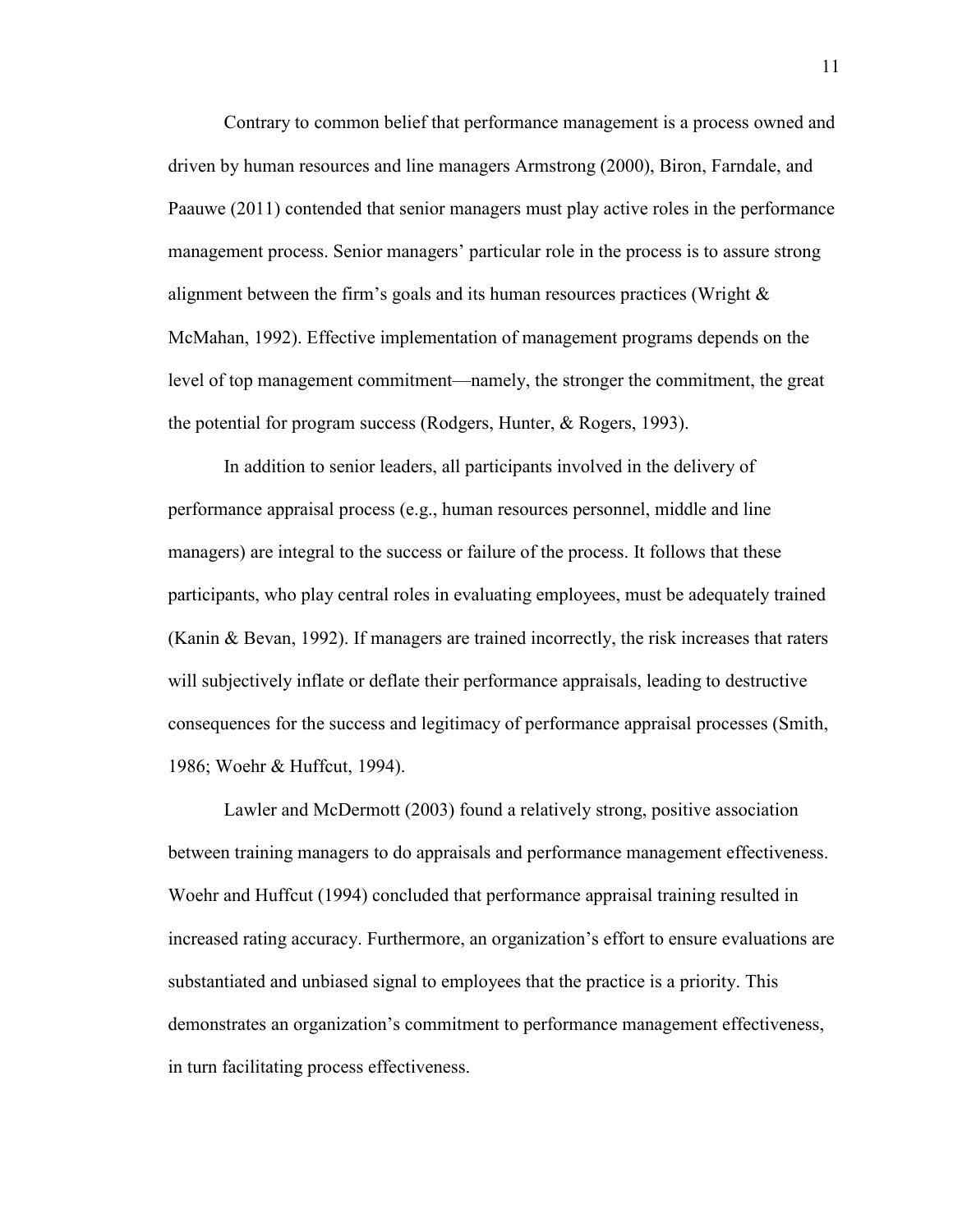Finally, evidence exists that more employee participation in the performance appraisal process promotes more positive employee perceptions of the process. For example, consider Coens and Jenkins' (2002) definition of performance appraisals, which suggests that these are done *to* employees:

The practice of performance appraisal is a mandated process in which, for a specified period of time, all or a group of employees' work performance, behaviors, or traits are individually rated, judged, or described by a person other than the rated employee and the results are kept by the organization. (p. 5)

Roberts (2002) countered instead that performance appraisals should be participative (and employees need to view them as such). Cawley et al.'s (1998) metaanalytic study indicated that when employees participate in the performance appraisal process, they exhibit higher levels of acceptance of the appraisal and satisfaction with the process. One way to increase employee participation is by having regular, honest discussions about employee performance. Coens and Jenkins (2000) asserted that employees are likely to view the evaluation process as a positive rather than punitive process by instituting such dialogues.

#### **Human Resource Management Practices within Family Businesses**

Most studies done on performance management have been in the broader organizational context, not in family businesses. With a family business' interest in longevity, it is important to consider the implications and importance of implementing an effective performance management process. The following sections compare family businesses and non-family business, consider the family's influence on the business, and discuss human resource management issues specific to family businesses.

**Family businesses v. non-family businesses**. When studying family firms, it is important to take into account the unique interactions among the family unit, the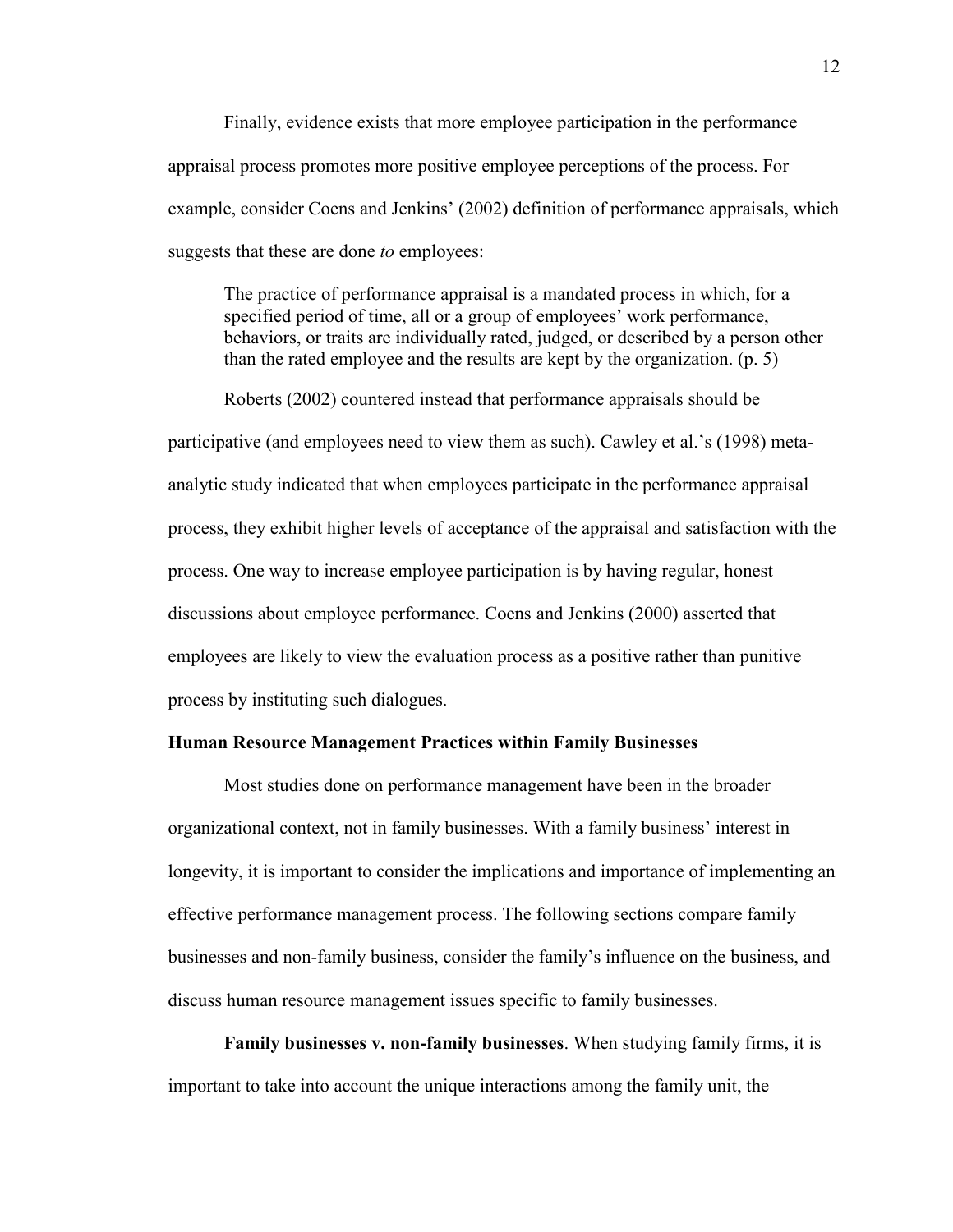business, and individual family members (Aldrich & Cliff, 2003; Chrisman, Chua, & Sharma, 2005; Habbershon, Williams, & MacMillan, 2003). Chua, Chrisman, and Sharma (1999) proposed that the family business is:

a business governed and/or managed with the intention to shape and pursue the vision of the business held by a dominant coalition controlled by members of the same family or a small number of families in a manner that is potentially sustainable across generations of the family or families. (p. 25)

Family businesses are characterized by some degree of family ownership, are affected by the family members' vision, and concern issues of management and sustainability of family ownership (Chua et al., 1999). Family businesses differ in a variety of ways including, but not limited to: their ownership concentration, intergenerational involvement, and stage of business development (Gersick, Davis, Hampton, & Lansberg, 1997).

Two factors distinguish family firms from non-family firms. The first, rooted in the resource-based view, concerns the essence of "familiness," which is captured by focusing on the resources and capabilities that result from the family and business system interactions (Habbershon, Williams, & Kaye, 1999; Habbershon et al., 2003). The second is the level of involvement and influence of the family on the firm and its members (Astrachan, Klein, & Smyrnios, 2002; Klein, Astrachan, & Smyrnios, 2005). Influence is characterized by power, experience, and culture. Power is the capability of the family to control the firm through management or ownership. Experience refers to the cumulative family memory available in the organization (Barnett & Kellermanns, 2006). Culture concerns the values and commitment of family members introduced into the family firm (Astrachan et al., 2002; Klein et al., 2005).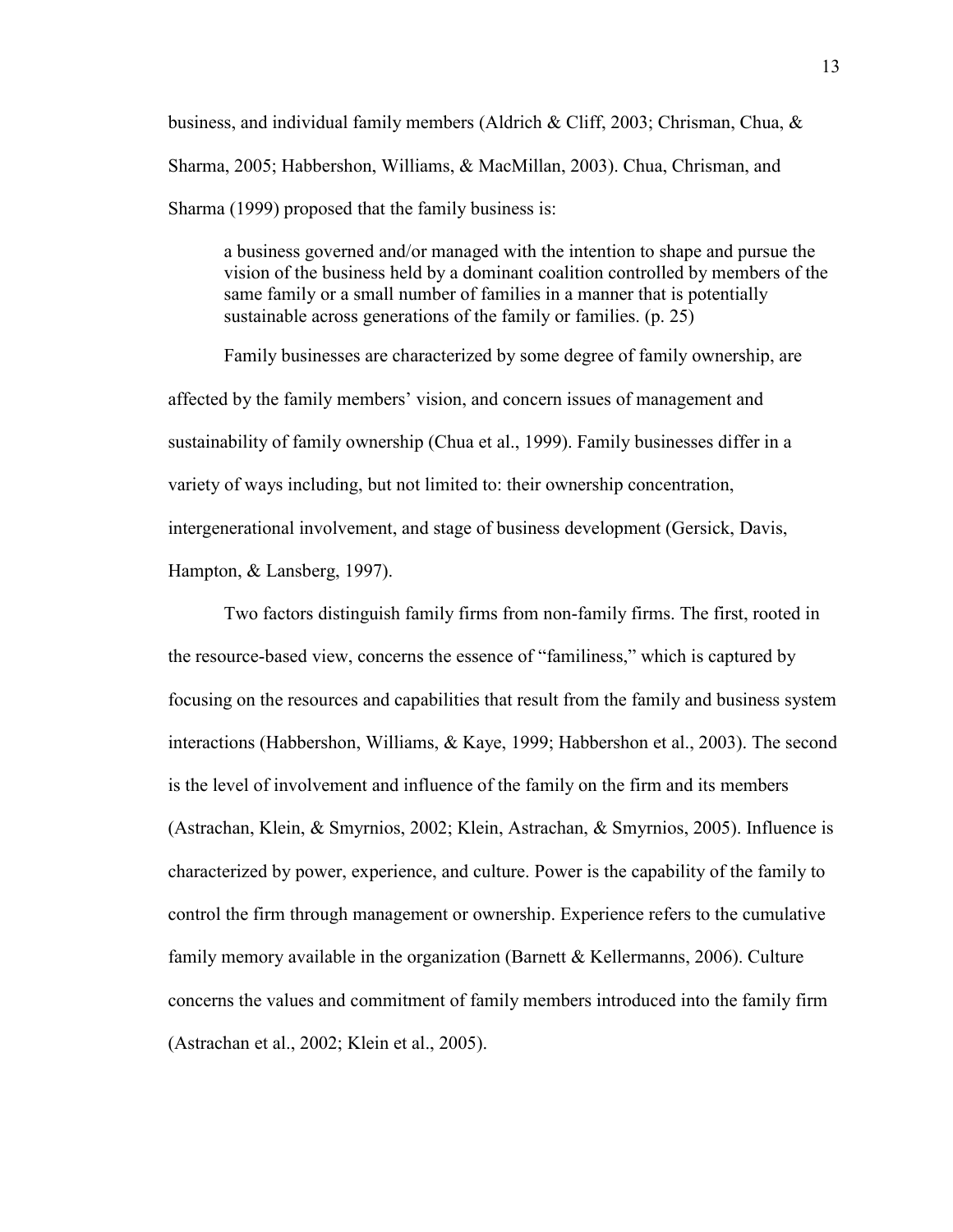**Family influence on the family business**. Literature suggests that a dominant coalition of family members has the capacity to change the level of family involvement and interactions with the firm. As a result, family business scholars believe family influence occurs on a continuum from low, to moderate and high levels (Barnett  $\&$ Kellermans, 2006; Chua, Chrisman, & Chang, 2004; Chrisman, Chua, & Litz, 2003). The intensity of family influence varies across family firms and these levels of interactions may have positive or negative effects within family firms. Furthermore, these levels of family influence could affect the fairness of human resources practices. Non-family employees may be concerned with the fairness of the human resources policies and procedures in the family firm (Blondel, Carlock, & Heyden, 2000).

**Family business and human resource management**. Although many studies indicate that human resource management practices influence performance within the family business literature, there is little research to support this link and its implications (Reid, Morrow, Kelly, & McCartan, 2002). However, the notion of human resource management in family-owned businesses is believed to pose a significant competitive advantage (Habbershon et al., 1999). Astrachan and Kolenko (1994) discovered a positive correlation between human resource management practices and gross revenues in family businesses. Additionally, Carlson and Upton (2006) revealed that high performing family firms placed a greater importance on human resource issues (including performance appraisals) compared to low performing family firms. Their findings suggest that human resource activities such as performance appraisals have a positive impact on performance in family firms.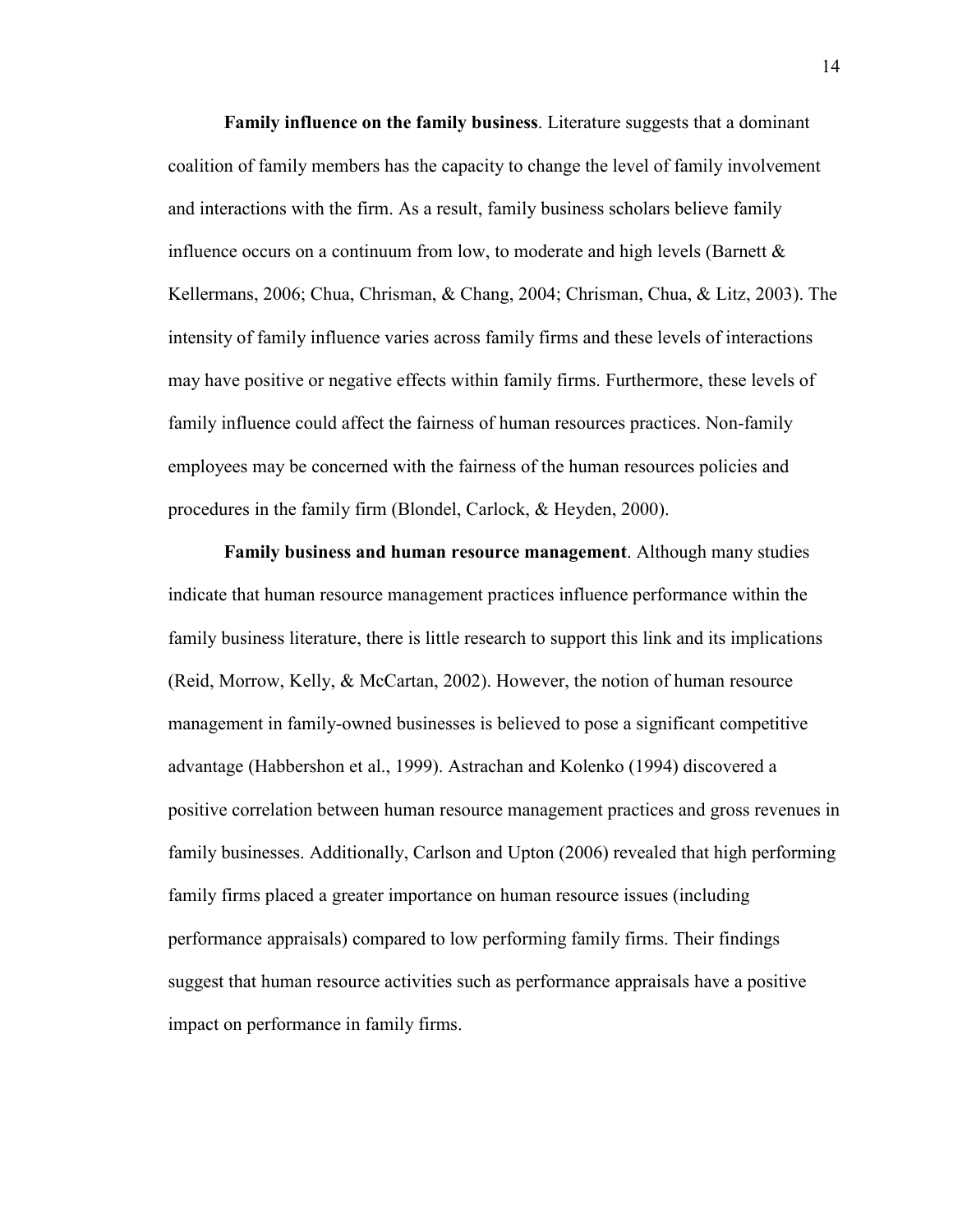## **Summary**

This chapter examined the literature on performance appraisal effectiveness and family business. This research provides information on how to enhance performance management processes within family businesses, starting with deciding on the purpose of the performance appraisal process and followed by deciding how to assess performance appraisal effectiveness. Although effective performance appraisals have been studied extensively, what seems to be missing from the literature are studies examining performance appraisals in family businesses. This study aimed to help fill this gap. The next chapter presents the methods used for this study.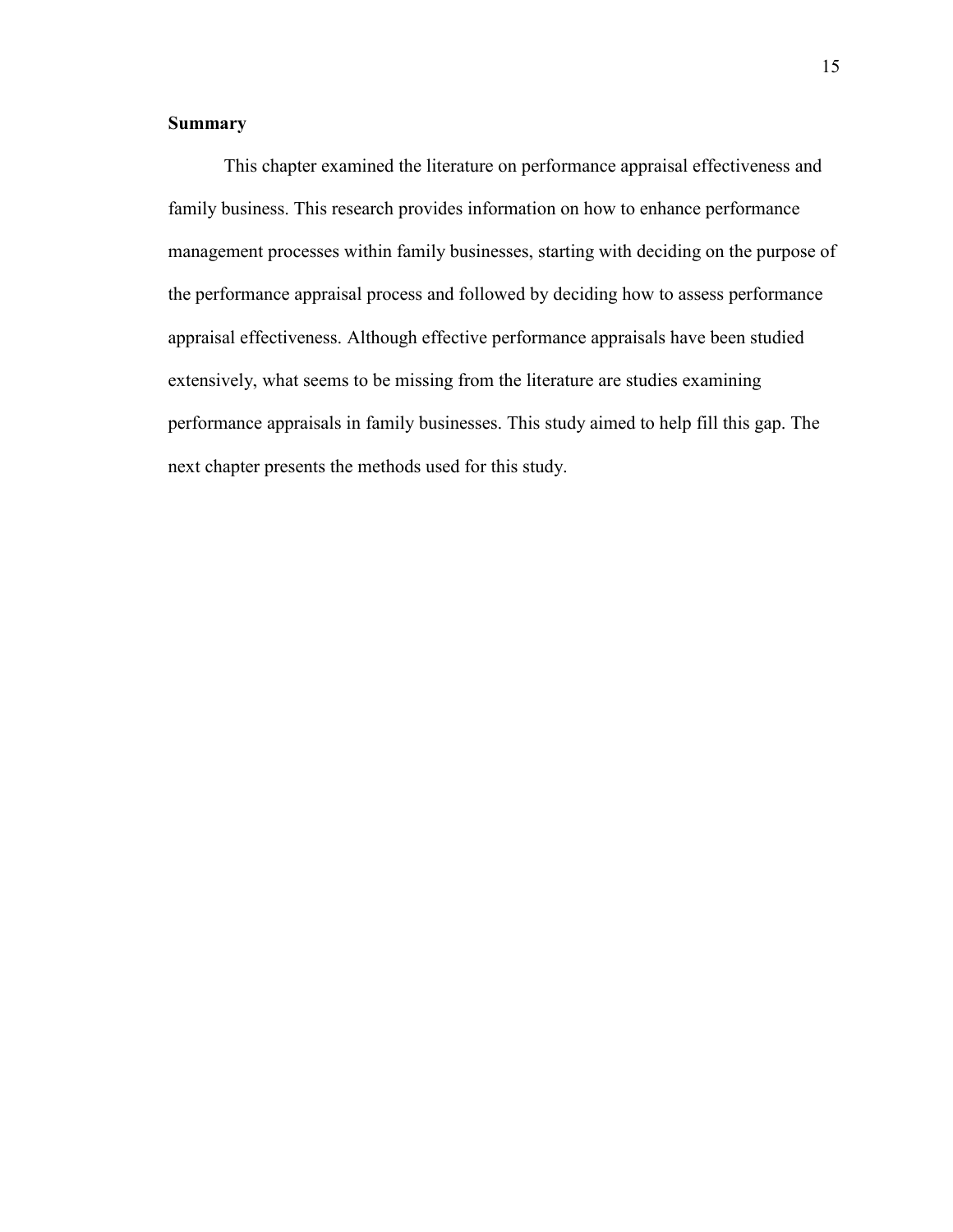#### **Chapter 3**

#### **Methods**

The purpose of this study was to evaluate the effectiveness of a performance review process at one family business. Four research questions were examined:

- 1. What are participants' descriptions and evaluations of the process?
- 2. What do participants identify as strengths of the process?
- 3. What do participants identify as weaknesses of the process?
- 4. What recommendations do participants offer for the process?

This chapter describes the methods used in the study. The research design and participant recruitment procedures are described. The steps of data collection and analysis also are explained.

## **Research Design**

This study was qualitative, relying on semi-structured interviews. Qualitative methods enable the collection of data that offers in-depth insights about of inquiry to occur during the course of the study (Creswell, 2014). Kvale (1996) described this capability as being able to capture a depth and breadth of human experience in its most authentic form. A distinguishing characteristic of qualitative studies is that the designs are flexible and emergent, to support the goal of reflecting participants' experiences.

The qualitative interviewing approach was considered appropriate for this study due to the lack of data and feedback available regarding the company's performance evaluation processes. Creswell (2014) asserted that qualitative research is appropriate in such cases. In particular, the interview method was anticipated to enable the researcher to gain a depth of insight about employees' reactions, expectations, and experiences with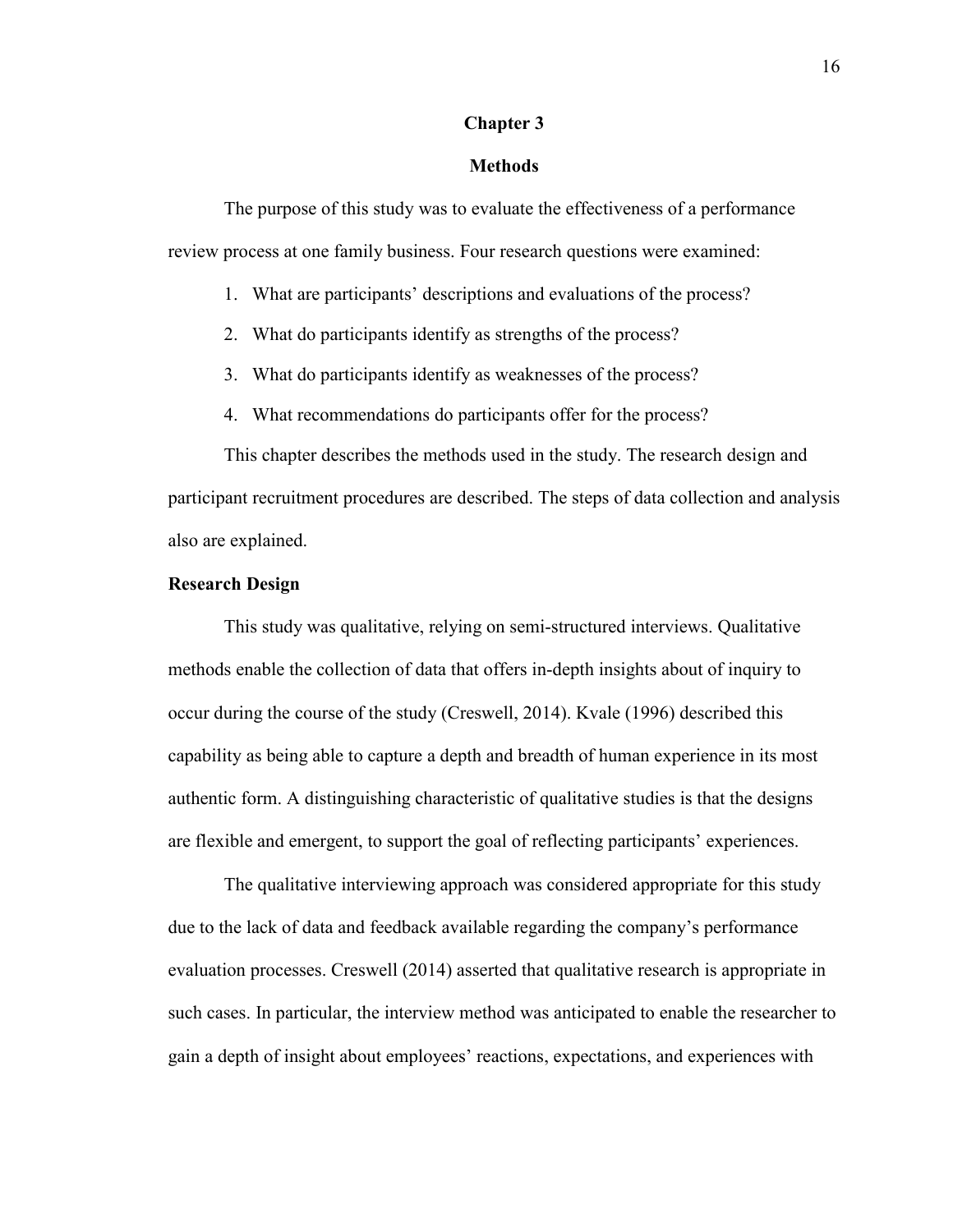the performance evaluation system. This kind of information would be difficult to gain through other methods such as survey, observation, or archival research.

#### **Procedure**

To begin recruitment, the director of learning and organizational development created a list of 10 desired participants across positions, tenures, and backgrounds. The researcher emailed these prospective participants (see Appendix A) to invite them to participate in the study. Participants were scheduled for an interview when they responded. One candidate was not able to participate, so the researcher recruited another participant based on her roles and responsibilities in the organization.

## **Sample**

The desired sample size was 10 employees across various functions and levels in the organization (i.e., frontline, manager, executive). Study participants had to meet the following criteria:

- 1. The participant was a current employee of the organization.
- 2. The participant had worked for the organization for at least 1 year.
- 3. The participant had participated in the performance management process at least one time.

Table 1 presents the participants' demographic information. The sample consisted of executive vice presidents (n = 3), vice presidents (n = 2), and directors (n = 3), as well as a manager and a sales representative. Seven men and three women were recruited to represent the gender distribution of the firm. Average tenure was 5 years ( $SD = 4.64$ ).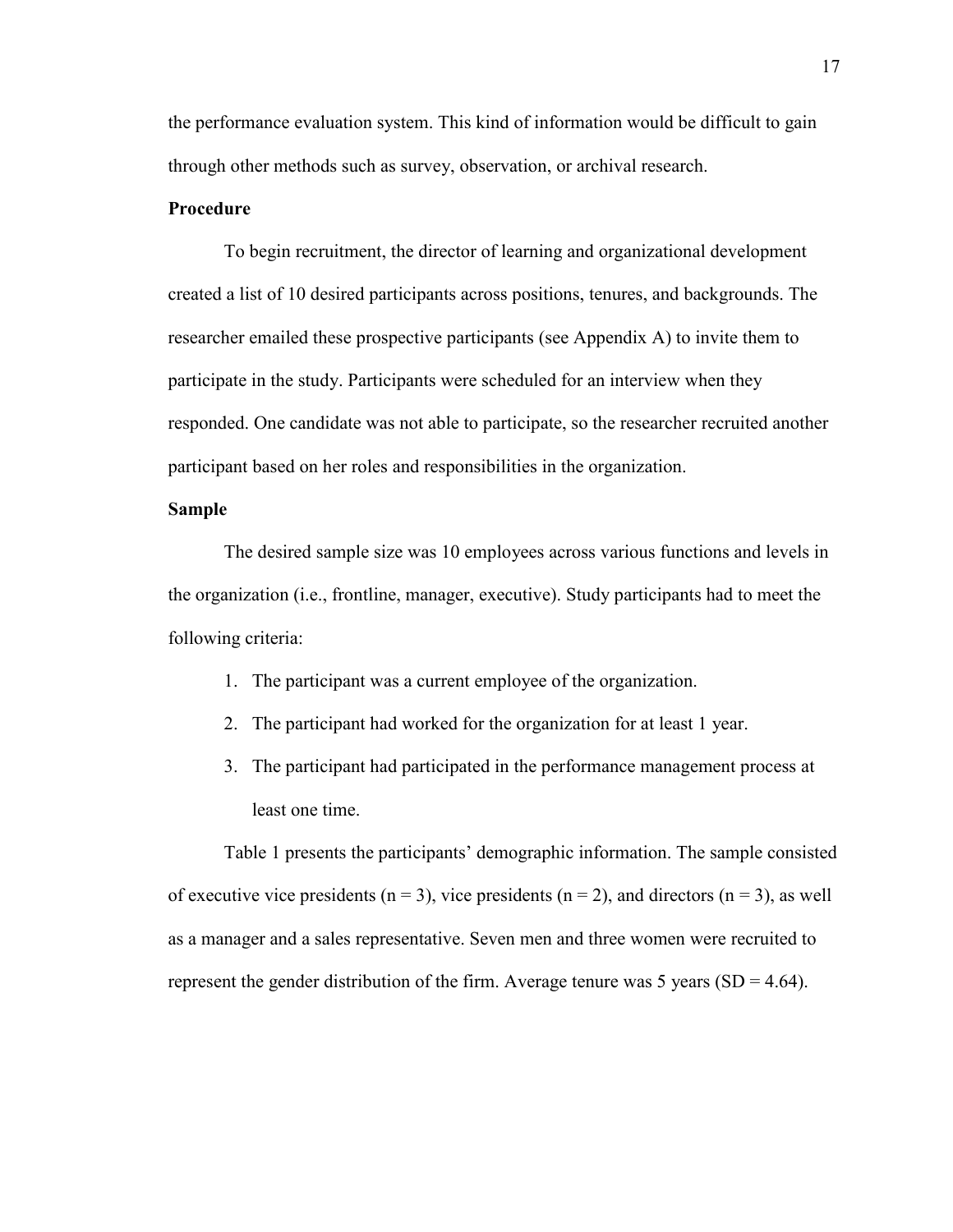#### **Table 1**

| Participant    | Position                     | Gender     | Tenure         | Evaluated by                 |
|----------------|------------------------------|------------|----------------|------------------------------|
|                |                              |            | (years)        |                              |
| 1              | Executive vice president     | Male       | 2              | President                    |
| $\overline{2}$ | Executive vice president     | Male       | 6              | President                    |
| 3              | Executive vice president     | Male       | $\mathfrak{D}$ | President                    |
| $\overline{4}$ | Vice president               | Female     | 17             | Senior vice president        |
| 5              | Vice president               | Male       | 6              | Executive vice president     |
| 6              | Director                     | Male       | 3              | Senior vice president        |
|                | Director                     | Male       | 7              | Vice president               |
| 8              | Manager                      | Male       | 3              | Executive vice president     |
| 9              | Sales Representative         | Male       | 2              | District Manager             |
| 10             | Director                     | Female     | 2              | Senior director              |
| Summary        | Executive vice president (3) | Male $(7)$ | $M =$          | President (3)                |
|                | Vice president $(2)$         | Female     | 5.00, SD       | Executive vice president (2) |
|                | Director $(3)$               | (3)        | $= 4.64$       | Senior vice president (2)    |
|                | Manager (1)                  |            |                | District Manager (2)         |
|                | Sales Representative (1)     |            |                | Senior director (1)          |
|                |                              |            |                | Vice president $(1)$         |

#### *Participant Demographics*

## **Data Collection**

The interview script used in this study (see Appendix B) consisted of nine questions about the firm's performance review process. Questions asked about specific events in order to leverage what Maxwell (2013) called participants' *episodic memory,* which avoids generalizations and abstract opinions. Interview questions addressed four topics, in accordance with the research questions:

- 1. Descriptions and evaluations of the process. Four questions (Questions 2, 5, 6, and 7) asked participants to describe the process in detail and whether the process was helpful, valuable for their development, and a fair reflection of their contribution.
- 2. Strengths of the process. Question 3 inquired about the strengths of the process.
- 3. Weaknesses of the process. Question 4 asked participants to identify what parts or aspects of the process they would change.
- 4. Recommendations. Probing questions asked as follow ups to the interview questions were posed to solicit participants' suggestions for improvement.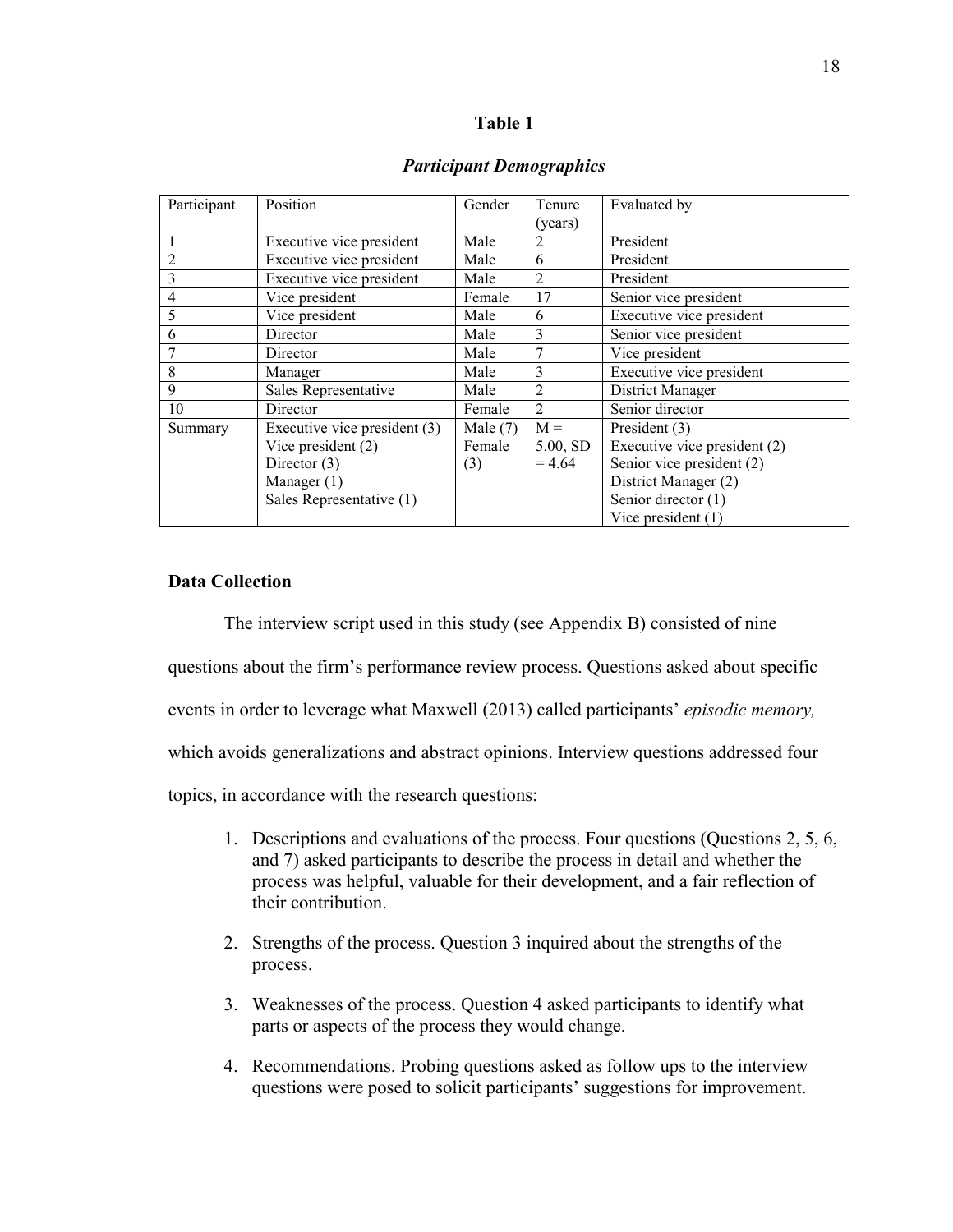A final open-ended question solicited any additional insights the participants wished to share. Nine interviews were conducted in person and one was conducted by telephone. Interviews varied in duration from 30 to 60 minutes. Interviews occurred either in the participant's private office or in a private conference room. All were audiorecorded and transcribed for later analysis.

#### **Data Analysis**

Data were analyzed using thematic analysis (Maxwell, 1998). First, the data were organized by question and each participant's response was labeled using a unique identifier. All responses for each question were then reviewed and themes were identified for each question. After the themes were identified for each question, the results were reviewed and similar themes were grouped and organized into hierarchies of themes. This process was repeated until the results best reflected the data. The thematic analysis helped determine whether the data collected supported, extended, or disconfirmed the various findings of an effective performance appraisals factors in broader organizational context in a family firm.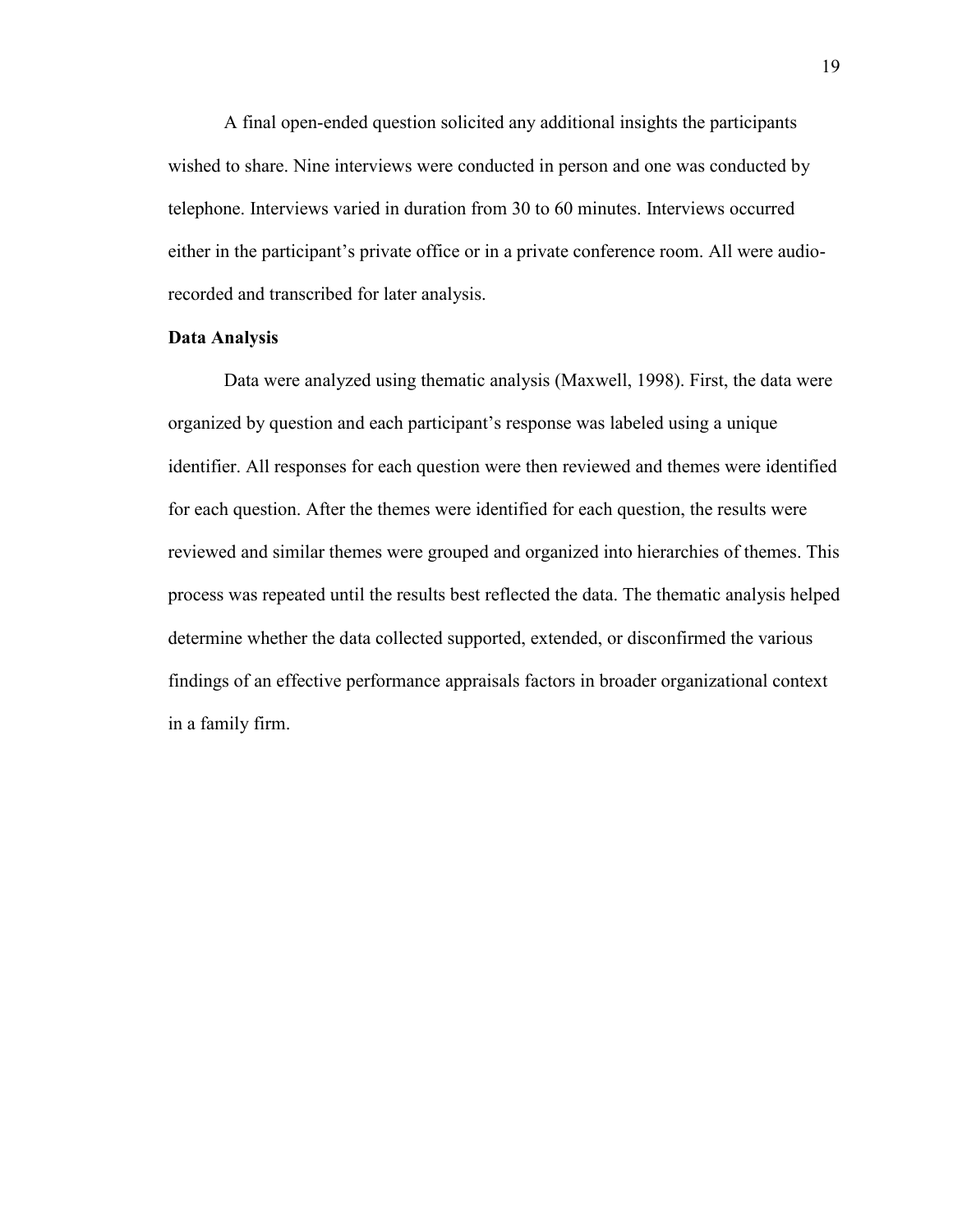#### **Chapter 4**

#### **Results**

This chapter reports the results. Findings are organized by research question.

#### **Descriptions and Evaluations of the Process**

Participants were asked to describe the review process in their own words. Six participants discussed the components of the process (see Table 2). Five of the six participants described the year-end activities that occur as part of the process. All five of these participants mentioned that managers evaluate their direct reports' performance. Four participants also mentioned that employees evaluate their own performance. One participant explained: "The first part of it is you turn in your self evaluation [that]…gets turned into [human resources] and then it's fed back to the [district manager on] the management side, and then they review…how you did." Notably, only one participant mentioned having a career planning discussion as part of the performance review.

Three participants noted that the process begins with initial goal setting. One participant stated:

There is goal setting to kick off a year…Setting smart goals and objectives for people so they have a really clear line of sight to those things that are going to be really meaningful for them throughout the year, and so that it can set the stage for the conversations they need to be having with their supervisor.

One participant additionally stressed the importance of ongoing, unscripted

discussions and tracking to avoid surprises during the review and to assure that

employees' performance is on target. This participant noted:

There's a whole body of work with respect to the performance management process that is not really part of the set structure of the [human resources] process]; but, to me, it's the most important part…it's the stuff that happens throughout the year. The back and forth to make sure people know where they stand and what they need to be doing so that there are no surprises . . . Managing people for success and ultimately getting to the finish line…it's really the stuff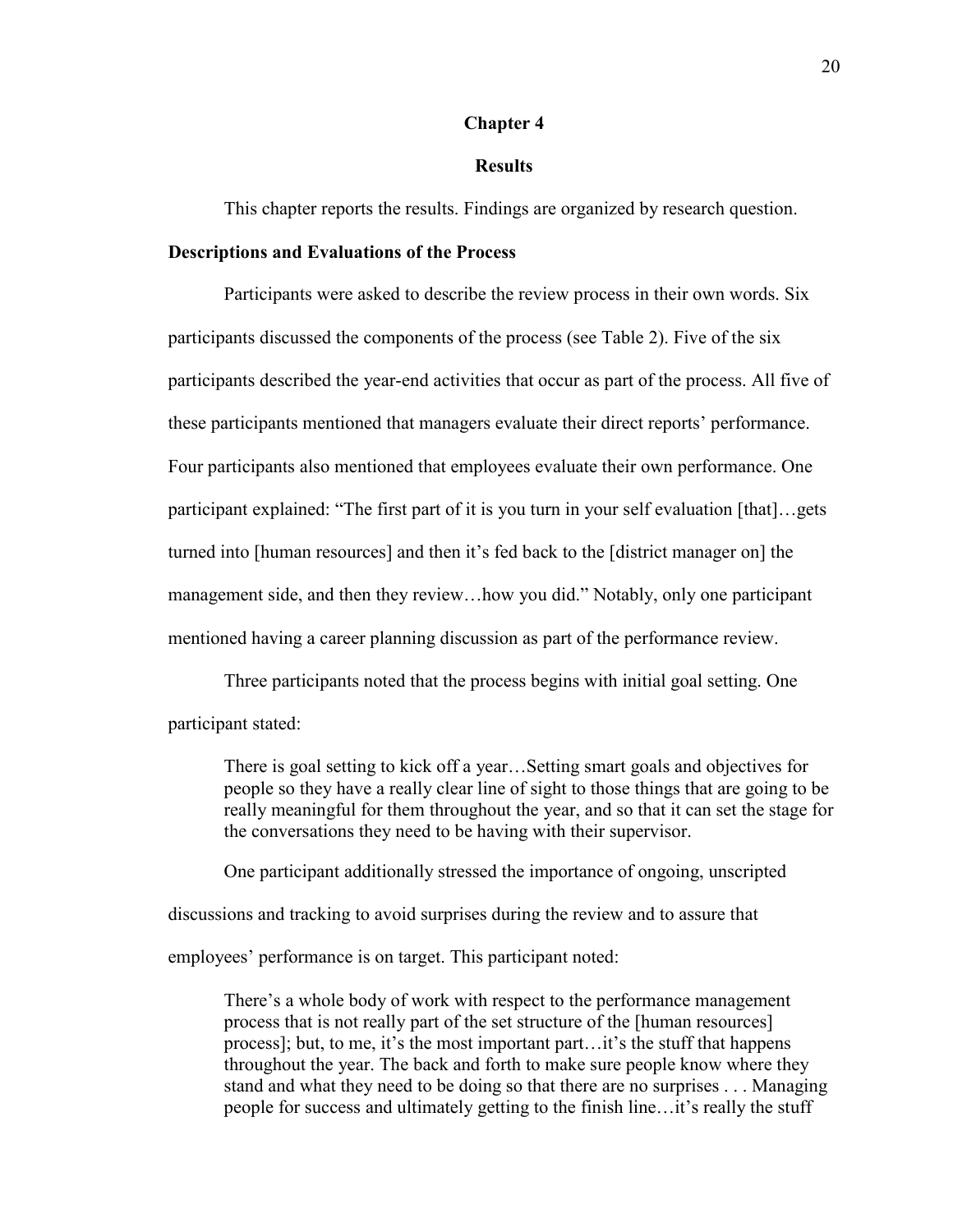that happens in between that we don't necessarily have a structure for, so that's where I think there's a lot of flexibility in terms of how people execute it... There should be an ongoing cadence of back and forth feedback. That's the most important part.

## **Table 2**

#### *Process Components*

| Component                                                   | n             |
|-------------------------------------------------------------|---------------|
| Year-end activities                                         | 5             |
| Manager evaluation of direct reports' performance (5)       |               |
| Self-evaluation of performance (4)                          |               |
| Career planning discussion (1)                              |               |
| Overall rating $(1)$                                        |               |
| Initial goal setting                                        | 3             |
| Key players                                                 | $\mathcal{D}$ |
| Human resources business partner guides overall process (2) |               |
| Senior managers outline organizational objectives (1)       |               |
| Managers roll out to employees (1)                          |               |
| Ongoing, unscripted discussions and tracking                |               |
| $N=6$                                                       |               |

Participants were asked what to share their understanding of the purpose of the

performance review process. Nine participants described the intended outcomes of the

process (see Table 3). Six of the nine participants mentioned it was to enhance individual

performance. One participant shared, "A performance review helps to elevate people's

skills and talents." Another participant mentioned:

[It is] to make sure that everybody understands what their strengths are so that they can leverage those, and what their opportunities are so they can focus on them, so they can overcome them, change them, and have an individual development plan that's unique to them, that can help them move their career forward.

Three participants noted it was to demonstrate orgnaizational support for employees and

their careers. One participant pointed out:

A performance review . . . creates a predictable and trusted process that people know they're . . . part of an organization that cares about them. A performance review helps . . . people along their careers, but more importantly to create a predictable and trusted process that people know they're going somewhere.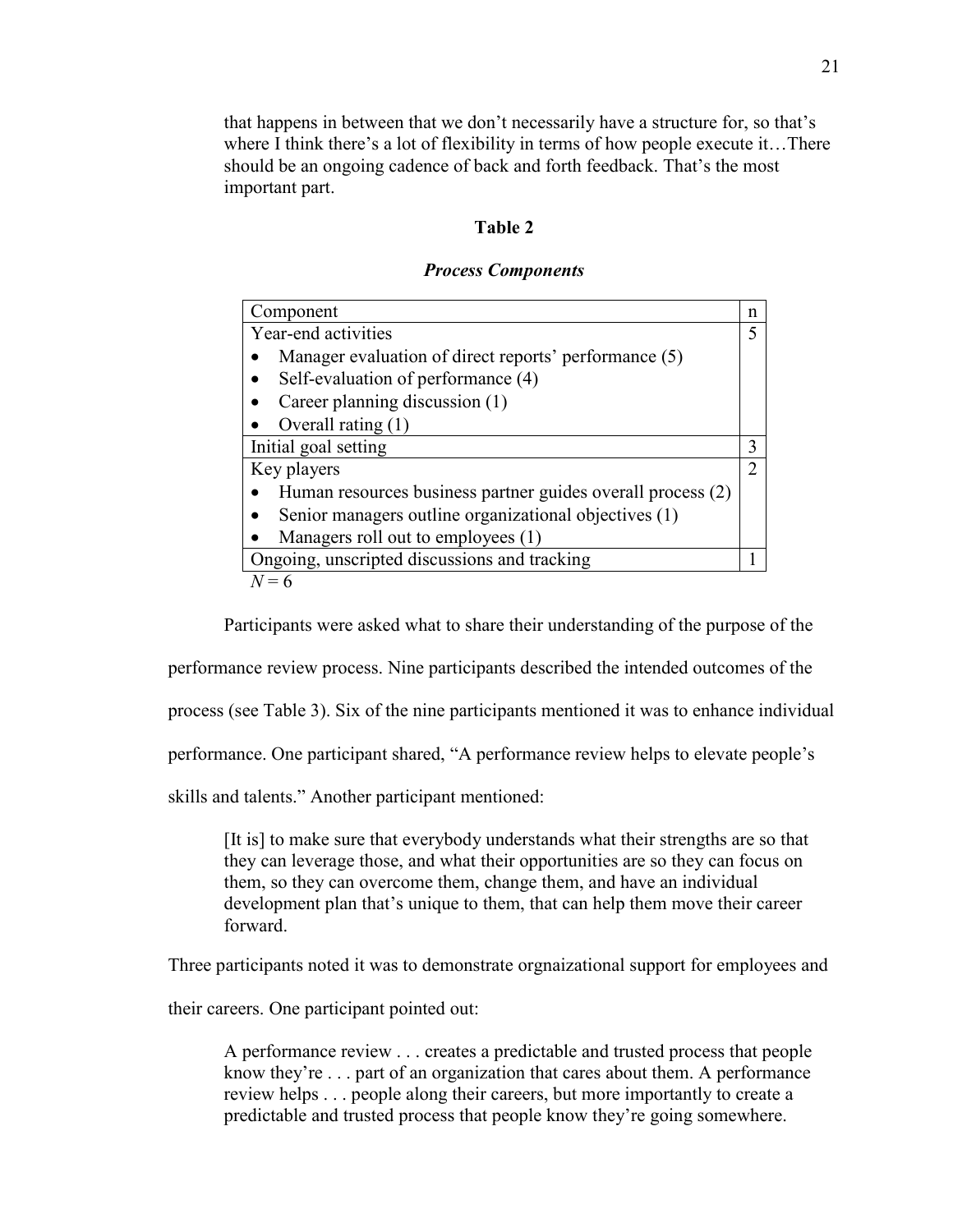#### **Table 3**

#### *Intended Outcomes*

| Outcome                                                              |  |
|----------------------------------------------------------------------|--|
| Enhance individual performance                                       |  |
| Demonstrate organizational support for employees and their careers 3 |  |
| Enhance organizational performance                                   |  |
| Determination of promotions, compensation, and bonuses               |  |
| Create formal record of performance                                  |  |
| $l=9$                                                                |  |

Three participants stated the intended outcome was to enhance organizational performance. One participant stated the intended outcome is to, "achieve the broader goals of the company. Making sure we're supporting and going in the right direction, and doing what we need to do as a company."

To evaluate the process, participants were asked three questions (see Table 4). First, they were asked whether their reviews were a fair reflection of their contribution to the organization. Five responded "yes" and three gave a moderate rating. One participant said, "Yes . . . because I have made it that." A second participant who noted the reviews were a fairly moderate reflection of their contribution stated:

No, I don't think it's completely fair, but it does have its fair points to show that some people maybe aren't doing what they're supposed to be, so it could go both ways. There [are] good points and bad points to it.

Next, participants were asked if the reviews were helpful to them. Eight

responded affirmatively. One participant responded, "Yes, it's helpful." A second

participant expressed, "Yes . . . it absolutely is."

Finally, they were asked whether the review was valuable to their development.

Five gave a moderate rating and two reported high value of the review process.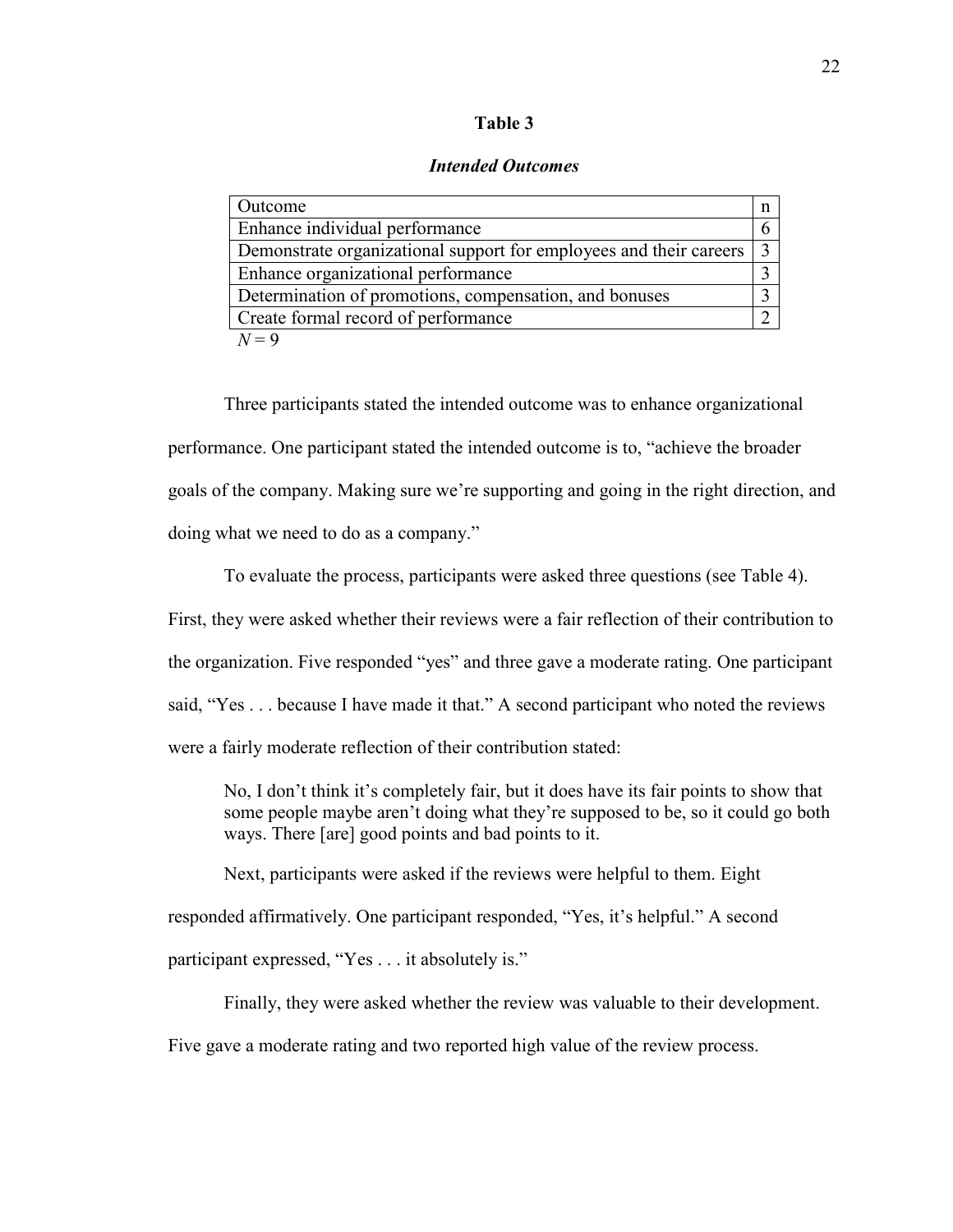One respondent rated the value of the experience as "it's a five for me." Another participant who expressed moderate value stated, "Personally, I would say a four. Five, looking forward to it, I think we're going to get to a place where we're looking forward to it. Right now, it's a four because it's very important to me."

## **Table 4**

| Evaluation                                    | n              |
|-----------------------------------------------|----------------|
| Fair reflection of participant's contribution |                |
| Yes                                           | 5              |
| Moderately                                    | 3              |
| No                                            | 2              |
| Helpful for participant                       |                |
| Yes                                           | 8              |
| Moderately                                    |                |
| No                                            |                |
| Valuable to participant's development         |                |
| Negligible                                    |                |
| Moderate                                      | 5              |
| High                                          | $\overline{2}$ |
| Not reported                                  |                |
| $N = 10$                                      |                |

| <b>Evaluation of Process</b> |  |
|------------------------------|--|
|------------------------------|--|

#### **Strengths of the Process**

Ten participants cited seven key areas of strength related to the process (see Table 5). The first strength of the process is direct manager support ( $n = 10$ ). Five of the ten participants recognized a strength of the process is that managers offer dialogue, guidance, and assistance related to development areas and obstacles. One participant explained:

My favorite part is making sure I share with my boss what barriers I might be up against so that he can help to break them down, because he may have some abilities that I don't . . . I walked away from my performance review this year with a clear understanding of what I'm doing well and what I'm not. The "not" is super helpful.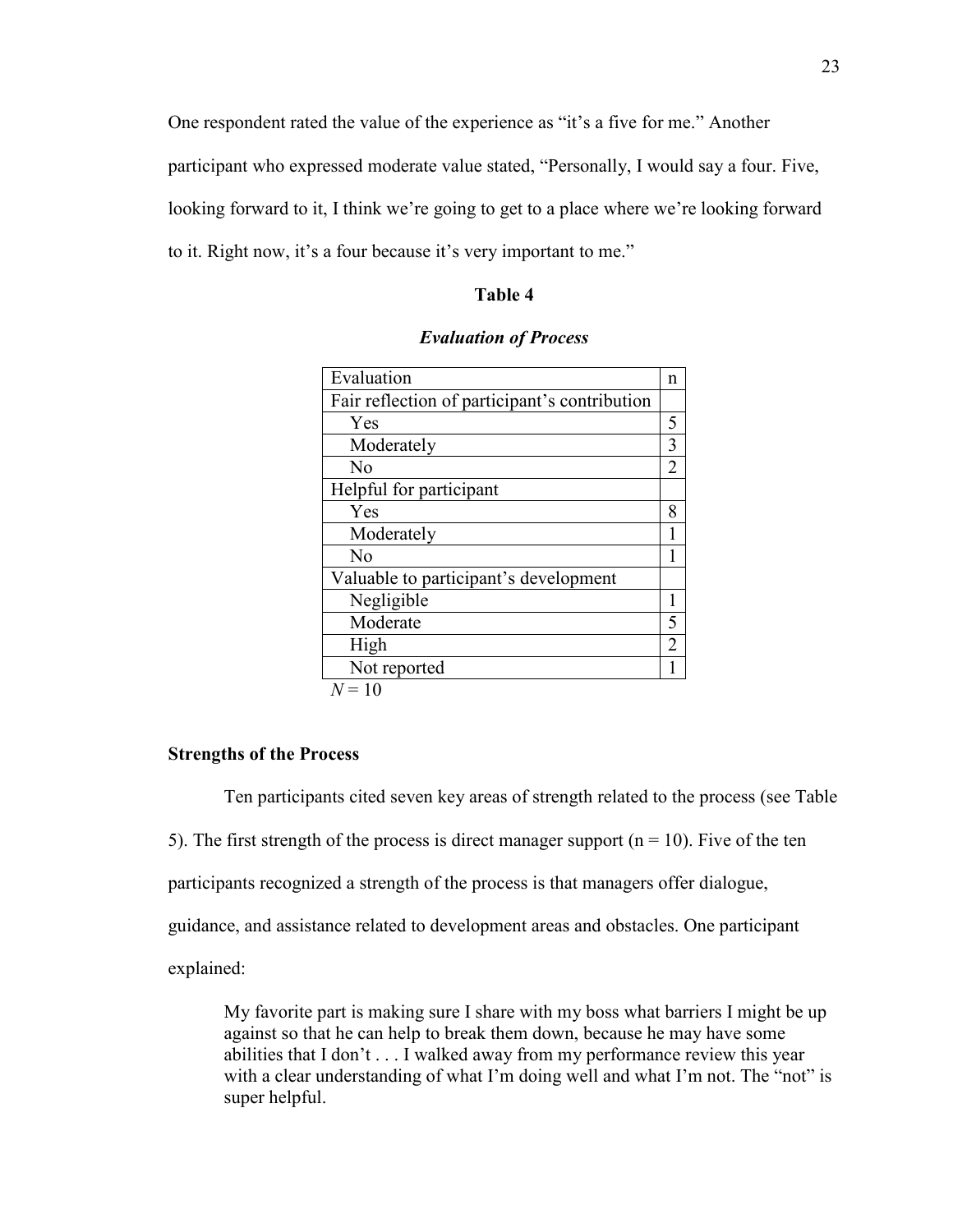## **Table 5**

## *Strengths of the Process*

| Strength                                                                                    | n              |
|---------------------------------------------------------------------------------------------|----------------|
| Direct Manager Support                                                                      | 10             |
| Offers dialogue, guidance, and assistance related to development areas and<br>obstacles (5) |                |
| Offers feedback throughout the year (3)                                                     |                |
| Gives positive feedback and validation (3)                                                  |                |
| Solicits upward feedback (1)                                                                |                |
| Revisits and refines goals throughout year as needed (1)                                    |                |
| Process and Design                                                                          | 6              |
| Process is evolving in right direction $(6)$                                                |                |
| Process is well designed (3)                                                                |                |
| Organizational and Leadership Support                                                       | 5              |
| Sufficient executive support for process (3)                                                |                |
| human resources offers helpful support for process (2)                                      |                |
| Process ownership is effective (1)                                                          |                |
| Tools and technology                                                                        | 5              |
| Organizational communication                                                                | $\overline{4}$ |
| Organizationwide engagement in performance reviews                                          | 3              |
| Outcomes                                                                                    | 3              |
| Shows employees what is rewarded in the organization and validates (2)                      |                |
| Process helps organization identify high and low performers (1)                             |                |
| Offers substantial value for managers and employees (1)                                     |                |
| $N=10$                                                                                      |                |

Furthermore, three participants mentioned their managers provided feedback throughout

the year. One participant expressed:

I have a regular check-in with my boss . . . on a monthly or even more regular schedule. . . . That's the stuff that's invaluable to me; to be able to have that opportunity to check in and to get some feedback in real time and to be able to help prioritize and know what's important because things can change really quickly.

Three participants expressed they felt supported by their direct manager by receiving

positive feedback and validation. One participant stated:

It's motivating [to be told how you're adding value] . . . There [are] areas of opportunity, there [are] things we need to do, and there's always a lot of work. And sometimes it can be daunting, in a sense. But, it effectively enables you to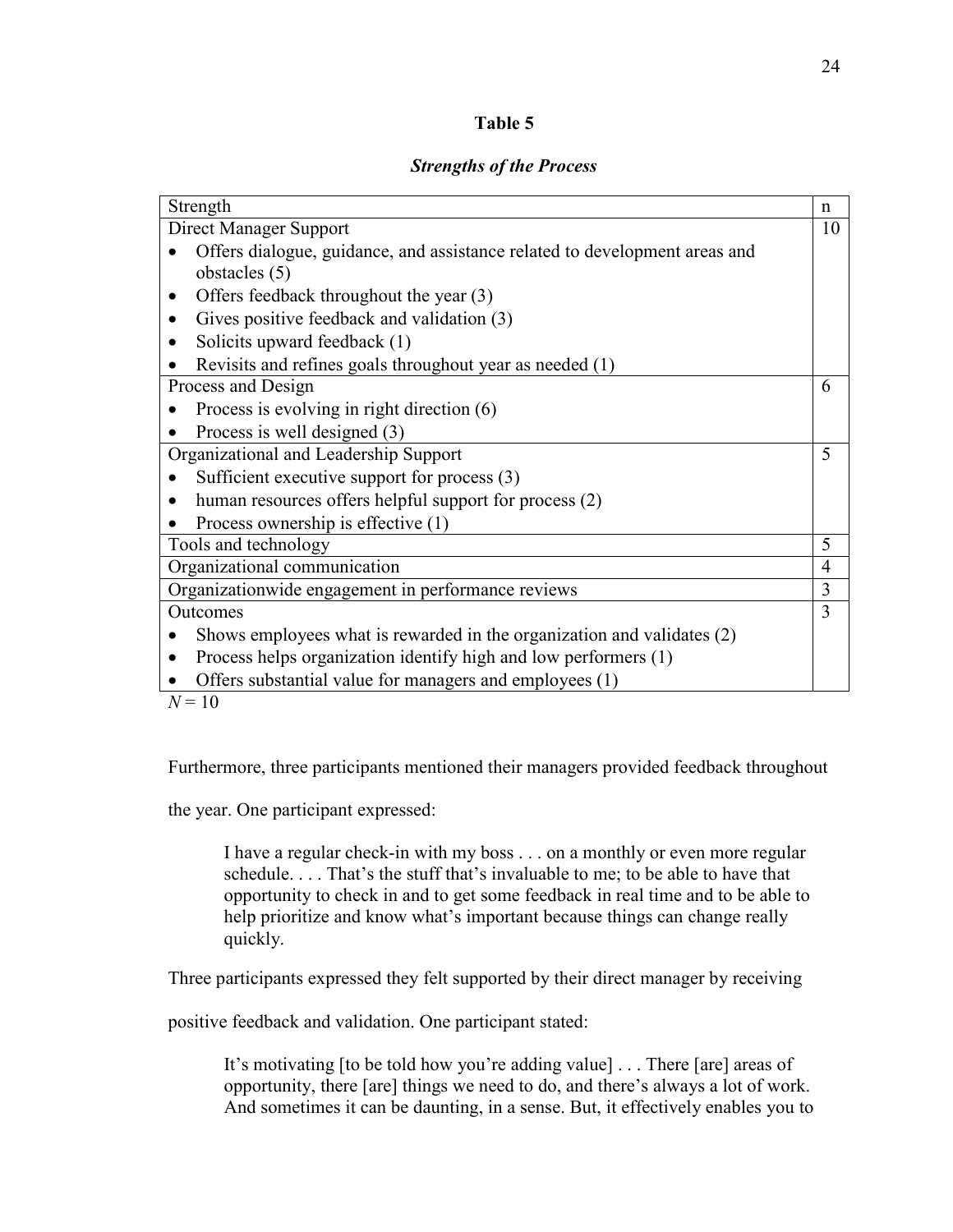know and reinforces that you are adding value and that it motivates you to want to continue to do great work and to be a contributor, and to add value for the company, and to get right on the program again for the next year, and want to continue to improve and to strive for more, and know that we can do more.

The second major area of strength noted by participants related to process and

design  $(n = 6)$ . These participants noted that the process is evolving in the right direction

 $(n = 6)$  and that it is well designed  $(n = 3)$ . One participant stated:

The performance review process has certainly evolved in the short 4 years that I've been here, . . . I would say ours is constantly evolving and it's been different every four years that I've been here . . . I don't feel like we ever had that, so as I stand right now, I feel like we're headed in the right direction.

One participant described the design of the performance review process as "very good

because it's not overwhelming."

The third area of strength highlighted by participants was organizational and

leadership support ( $n = 5$ ). These participants noted there is sufficient executive support

for the process  $(n = 3)$ . One participant explained:

You can't get away with not executing a performance management process as a leader in this company. You can't get away with not giving each employee their due, the appropriate feedback. So, we've really reeled it in to say, "This is important. Everybody needs to do it . . . We have set the standard that this is important; this is a key component of how we need to improve as a company and . . . be what we want to be and what we aspire to be. I think that's probably the best thing we've done, is really the basics of just getting it up and running in a way that it's unavoidable. It's not a choice anymore. It's not, "Hey, I think I want to do this this year." It's "no, you have to, and you owe it to your employees to do it." And that's important, because we want to be a high performing organization.

Another area of strength noted by participants was the tools and technology

available  $(n = 5)$ . One participant noted, "I think we have a reliable system.... It's world class."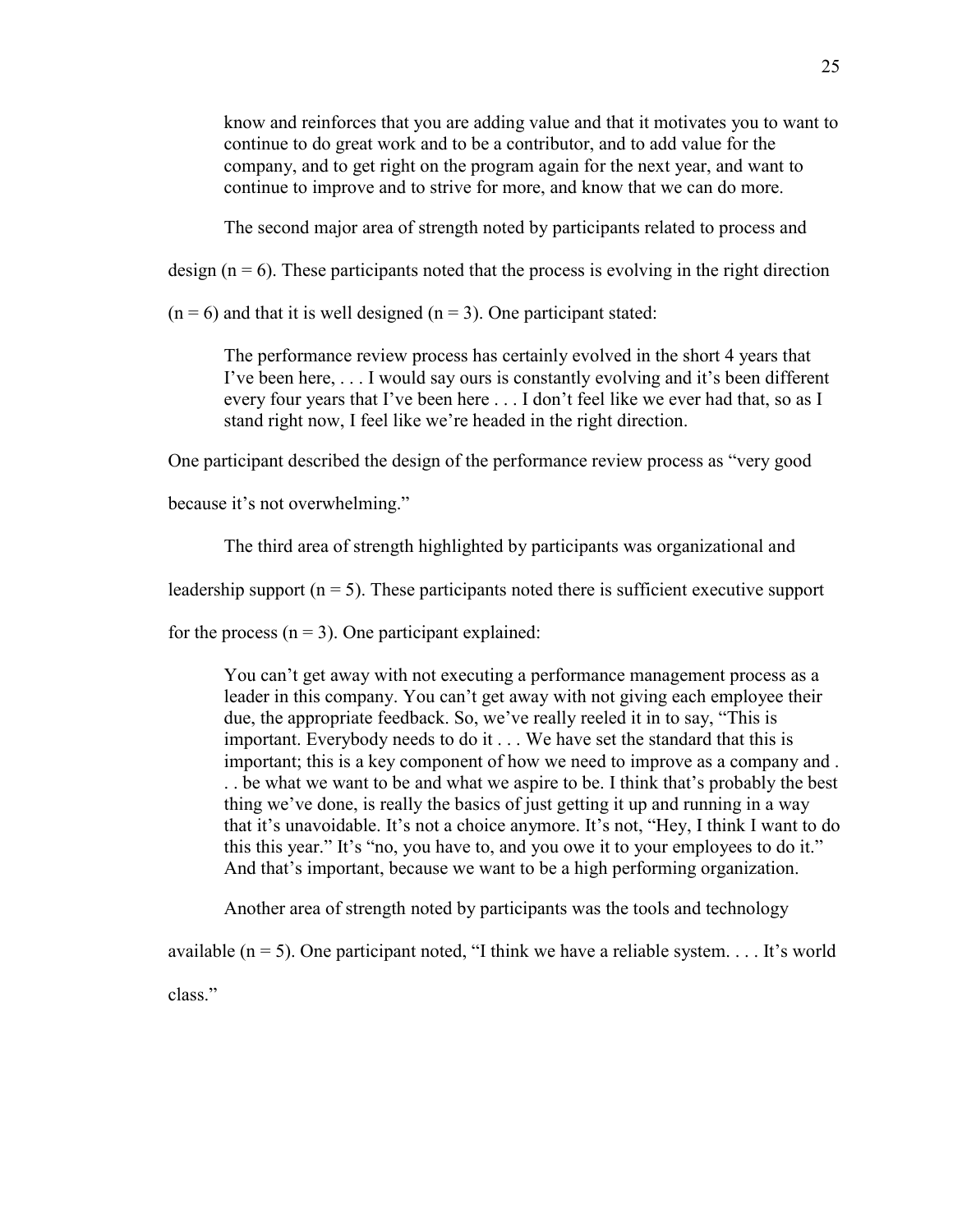## **Weaknesses of the Process**

Six participants cited six key areas of weaknesses to the process (see Table 6).

The first area of weakness was the design  $(n = 5)$ . These participants noted there was a

lack of structure and consistency for the overall performance review process, reports, and

ratings  $(n = 4)$ . One participant noted:

It's pretty much a joke around here because it is not consistent. We never had a conversation about how he rates people. We didn't have a conversation about interpreting the goals and what is written on the paper versus what his expectations were until the actual review when it was a done deal.

## **Table 6**

#### *Weaknesses of the Process*

| Weakness<br>n                                                                            |  |
|------------------------------------------------------------------------------------------|--|
| 5<br>Design                                                                              |  |
| Lack of structure and consistency for overall performance review process, reports,       |  |
| and ratings $(4)$                                                                        |  |
| Insufficient time spent in process (2)<br>$\bullet$                                      |  |
| Lack of focus on "how" results are achieved (2)                                          |  |
| Timing<br>$\overline{4}$                                                                 |  |
| Goals for year set long after year begins (3)                                            |  |
| Review conducted before performance data available for full year (1)                     |  |
| Goal Setting<br>$\overline{4}$                                                           |  |
| Lack of alignment between personal goals and organizational goals (3)                    |  |
| Lack of thoughtful, personalized goal setting (3)                                        |  |
| Outcomes<br>4                                                                            |  |
| Reviews may not accurately reflect employee performance (4)                              |  |
| Employees' history of performance reviews is not available (1)                           |  |
| Employee who feels they are unfairly reviewed will leave (1)                             |  |
| Organizationwide Adoption<br>3                                                           |  |
| Managers and employees do not understand benefits of the process (3)                     |  |
| New leaders do things the way they are used to at other organizations $(1)$<br>$\bullet$ |  |
| Lack of two-way feedback and discussion of developmental opportunities                   |  |

 $N = 6$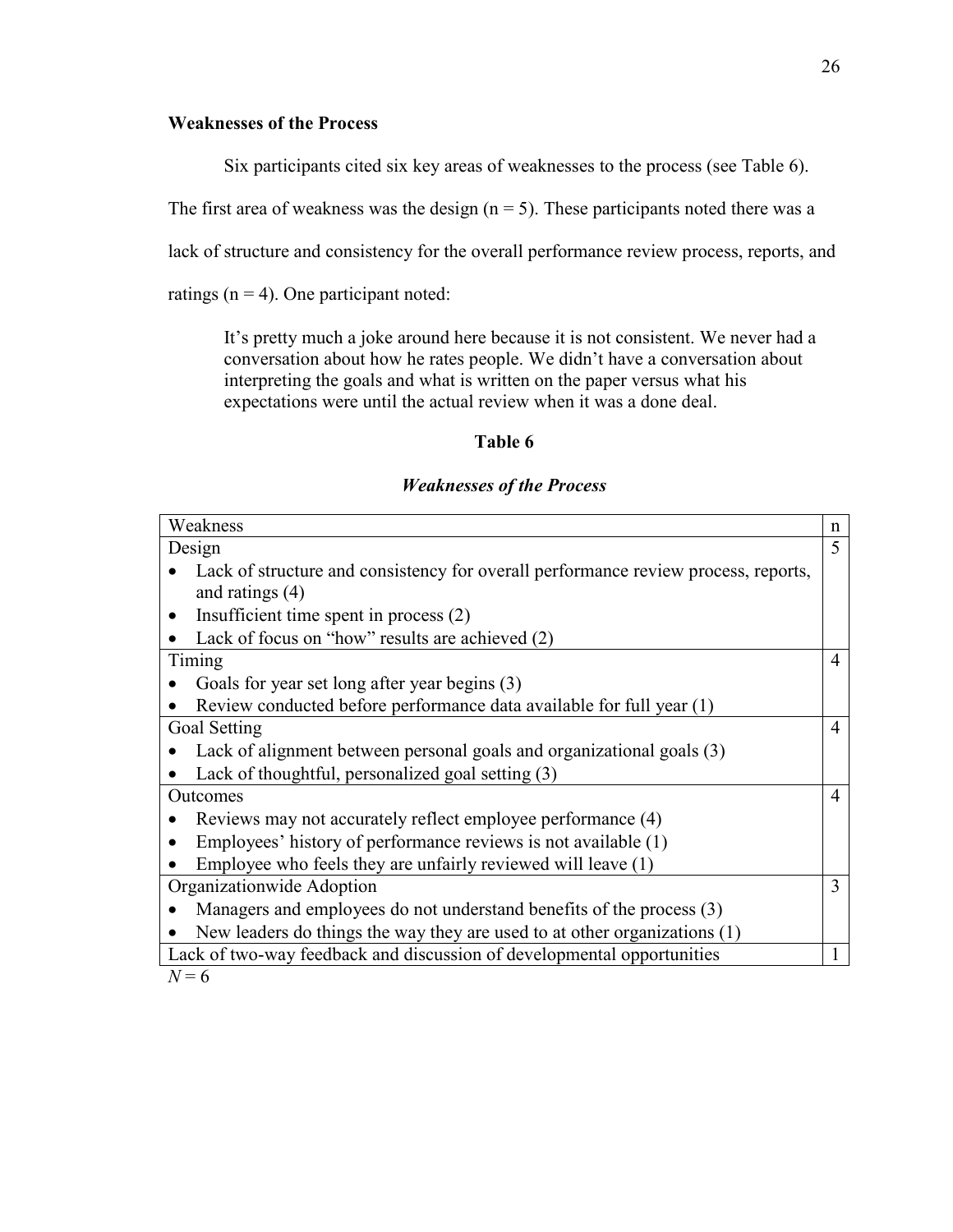Timing was a second area of weakness highlighted by the study  $(n = 4)$ .

Participants noted the goals for the year were set long after the year had begun ( $n = 3$ ).

One participant stated:

Our goals wind up being set pretty late in the year. And because we put our goals in so late traditionally and we keep pushing it and pushing it, we adjust them to what we've already accomplished.

Goal setting is another area of weakness  $(n = 4)$ . These participants noted there is

a lack of alignment between personal goals and organizational goals  $(n = 3)$  and lack of

thoughtful, personalized goal setting  $(n = 3)$ . One participant noted:

Right now this company is in flux, a lot of things are being changed, and created, and improved, which is excellent. It's been a great experience; but since things are in flux, it's totally being evolved all the time, I think the goals are thus in flux.

Additionally, another participant expressed, "we often do a poor job with setting a

set of goals and really helping people to grow and learn."

Lastly, outcomes was recognized as an area of weakness  $(n = 4)$ . Participants

noted that the reviews may not accurately reflect employee performance  $(n = 4)$ . One

participant noted:

You could have people that are fortunate enough to be on very good teams or fortunate enough to have major accounts open [and this makes] them look better on paper than what they're truly performing. It can be very negative in the sense that it's making someone look like they're doing a better job than they are.

#### **Recommendations for the Process**

Participants offered extensive recommendations for the performance review

process (see Table 7). Analysis of their responses revealed suggestions for improving the

performance evaluation process and design, for leveraging the evaluation data that is

produced through the process, and for increasing organizationwide support for and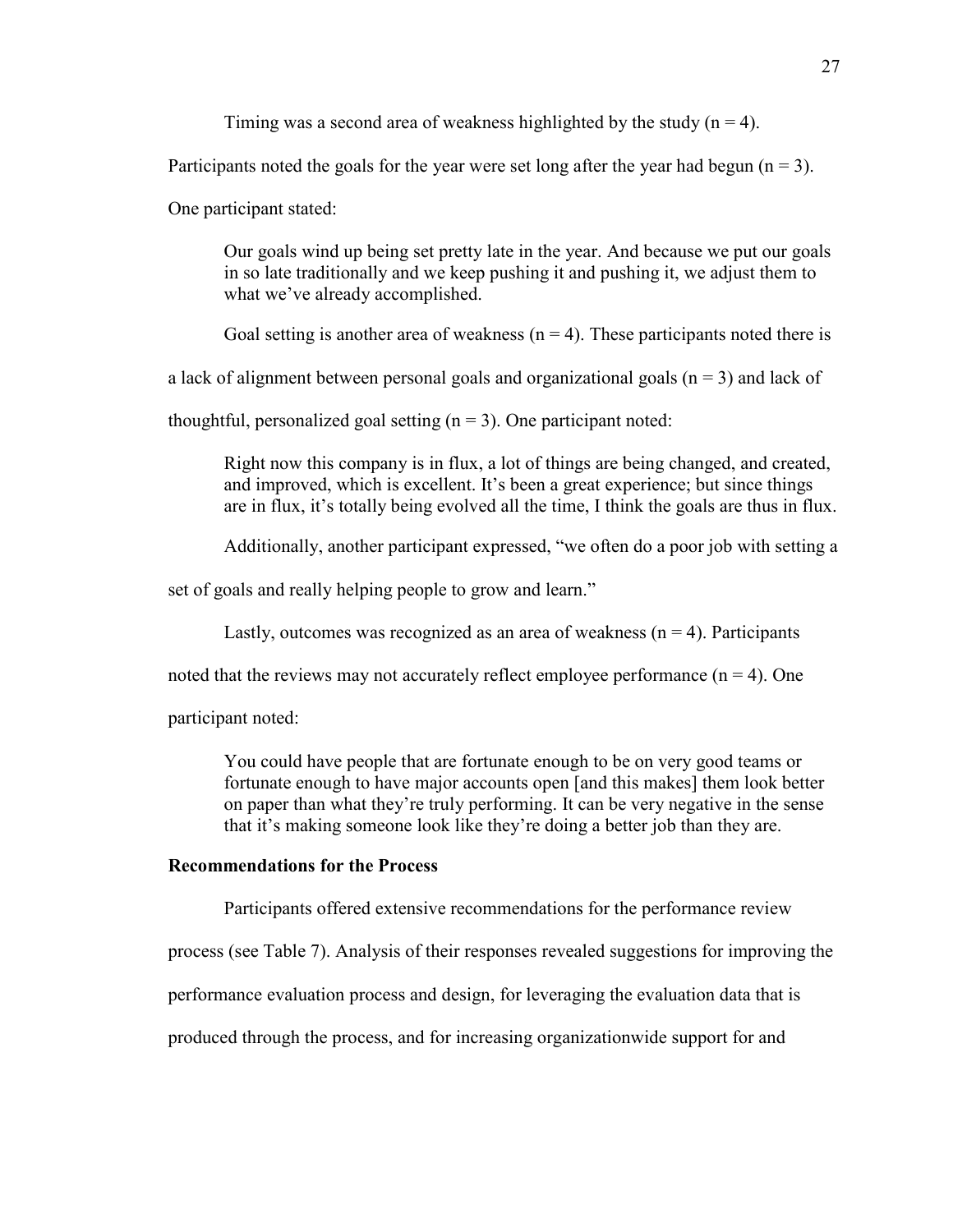adoption of process. Themes related to these broad topics are presented in the following tables.

# **Table 7**

# *Participants' Recommendations for Improving Evaluation Process and Design*

| Recommendation                                                                         | n              |
|----------------------------------------------------------------------------------------|----------------|
| Adjust rating system                                                                   | 8              |
| Create evidence-based rating system with clear guidelines for assigning                |                |
| ratings $(8)$                                                                          |                |
| Replace numeric ratings with descriptive ratings (2)                                   |                |
| Allow 360-degree performance evaluations (1)                                           |                |
| Introduce formal ongoing activities                                                    | 7              |
| Feedback, correction, and recognition (5)                                              |                |
| Ongoing monitoring, documentation, and adaptation (3)                                  |                |
| Adjust goal setting process                                                            | 5 <sup>1</sup> |
| Goals should be defined in detail and customized for employees (4)                     |                |
| Goals should be aligned with business strategy and leadership objectives (2)           |                |
| Goals should be uniform and set automatically for sales team (1)                       |                |
| Assure process is perceived as confidential and fair                                   | $\overline{4}$ |
| Define and communicate expectations                                                    | $\overline{4}$ |
| Create competency models for each role (2)                                             |                |
| Customize role expectations based on employee's expertise and tenure (2)               |                |
| Communicate role expectations to employees (2)                                         |                |
| Create accurate metrics for evaluating performance (1)                                 |                |
| Improve performance review tool                                                        | 3              |
| Improve performance review meeting                                                     | 3              |
| Include more topics in performance review discussion (3)                               |                |
| Reviews should be delivered one on one with manager (1)                                |                |
| Adjust timing, duration, frequency of evaluation                                       | 3              |
| Increase frequency of performance review (3)                                           |                |
| Performance review frequency should vary for employees (1)                             |                |
| Define goals before year begins, conduct review only after year's data is<br>$\bullet$ |                |
| available (1)                                                                          |                |
| Assure performance evaluation process aligns with organizational vision and            | 1              |
| objectives                                                                             |                |

 $N = 10$ 

All 10 participants offered suggestions for improving the evaluation process and

design. Eight of the 10 participants expressed the need to adjust the rating system, with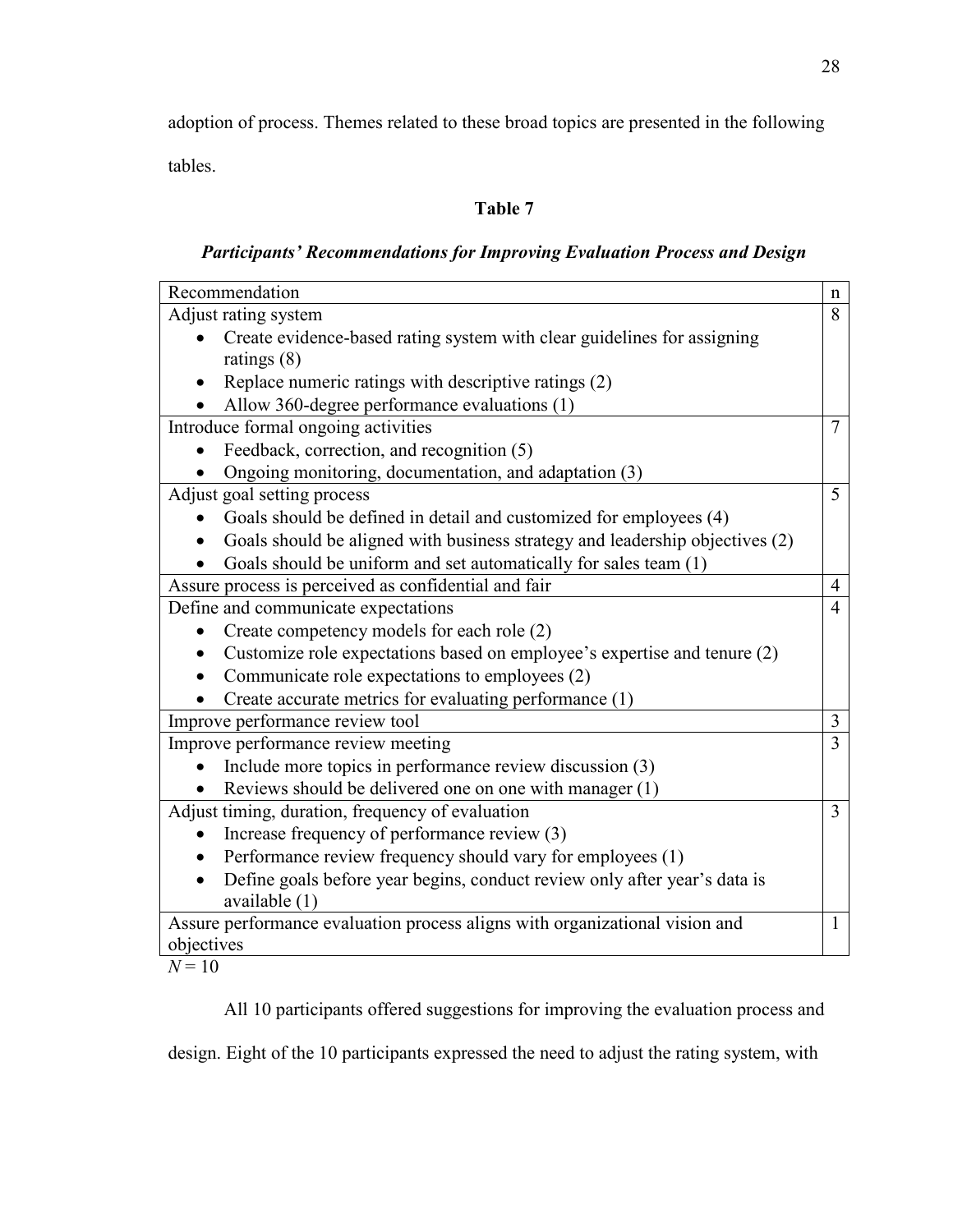particular attention to creating an evidence-based rating system with clear guidelines for

assigning ratings. One participant elaborated,

You actually have to get together and . . . give behavioral-based examples of the kind of things that reflect a four, a five, or a one or a two . . . . Everyone wants to believe that if John gives me a three, I'd get the same thing from anybody else in the organization, or a two, or a five.

When these behavioral definitions exist, calibration of ratings can occur across the

organization, as noted by this participant:

A three should be a three, whether you're in finance or sales. What I know here at [the company] is that, depending on your manager, a three could be a four at a different department. That creates unfairness. We need to all calibrate.

Additionally, 7 of the 10 participants want to introduce formal ongoing activities.

One suggestion involved instituting a formal process around feedback, correction, and

recognition  $(n = 5)$  to avoid any surprises at the year-end review. One participant

explained:

Any feedback I give them when I do my manager review should not be a surprise to that employee because we've had conversations, we've aligned on the goals, but then we've talked about those goals throughout the year. And we talked about where they stand, and how they're doing, and where there are areas for improvement. [There is a] two-way street of feedback throughout the year to make sure that we're totally aligned.

Five participants suggested adjusting the goal setting process, for example,

through customizing goals for employees or aligning goals with the business strategy and

leadership objectives. One such participant expressed:

As a company I think we need more guidelines on how to do [goals] and how to customize them appropriately while still being fair. Think about the A [in SMART] as *agreed upon*, because if the person receiving the goal doesn't . . . agree with it, it's not going to happen.

All 10 participants provided recommendations for leveraging the evaluation data

(see Table 8). Nine participants suggested using the evaluation information as a talent

management tool, such as for employee development. One participant explained: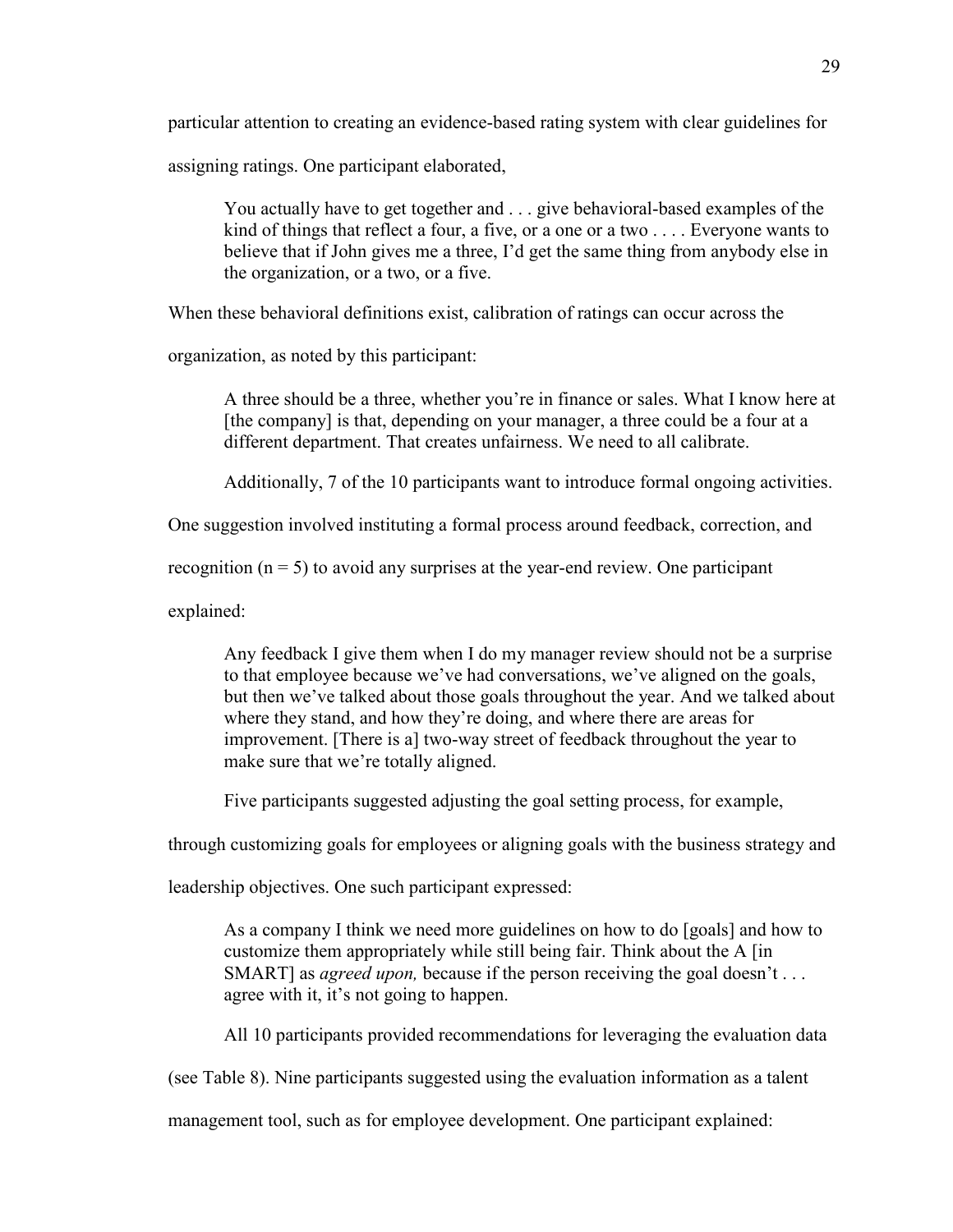It would be better if we have clear guidelines around development planning . . . [so I could] step back and think about what my development opportunities are or have discussions with [my manager] about what my development opportunities are. Then think through how to fill those gaps, and then the organization following or supporting me in that by giving me the time, money, or other resources to help fill those gaps.

Another suggested doing more to support each type of employee:

For people who get great reviews who are on a great track . . . What are we doing to help them move forward? Or identifying the steady eddies who don't want to move forward and are really doing the best they can in their role. What do we do? There are different motivations for people.

## **Table 8**

## *Participants' Recommendations for Leveraging Evaluation Data*

| Recommendation                                                                 | n              |
|--------------------------------------------------------------------------------|----------------|
| Use as a talent management tool                                                | Q              |
| • Use as an employee development tool $(7)$                                    |                |
| • Use to identify high and low performers $(3)$                                |                |
| $\bullet$ Use as an input to internal hiring and promotion decisions (2)       |                |
| Link raises to individual performance evaluations                              |                |
| Use as a recognition and retention tool                                        |                |
| Use to quantify employees' contribution to the organization relative to others | $\overline{4}$ |
| $N=10$                                                                         |                |

Seven participants provided recommendations for increasing organizationwide

support and adoption of the performance review process (see Table 9). Seven participants

suggested there should be increased involvement of stakeholders. Four of these

participants stated that leaders need to demonstrate that performance evaluation is an

organizational priority. One such participant noted:

It all starts with the top and how the top drills it down, and their importance, and level of detail. If that's met, I feel like the expectations can be pushed down through the organization, and there'll be a higher rate of success. . . . It's a top down approach, and I feel like that could be said in so many different facets over our business . . . Because if our managers don't take it seriously, then how would our employees take it seriously?

Another participant noted: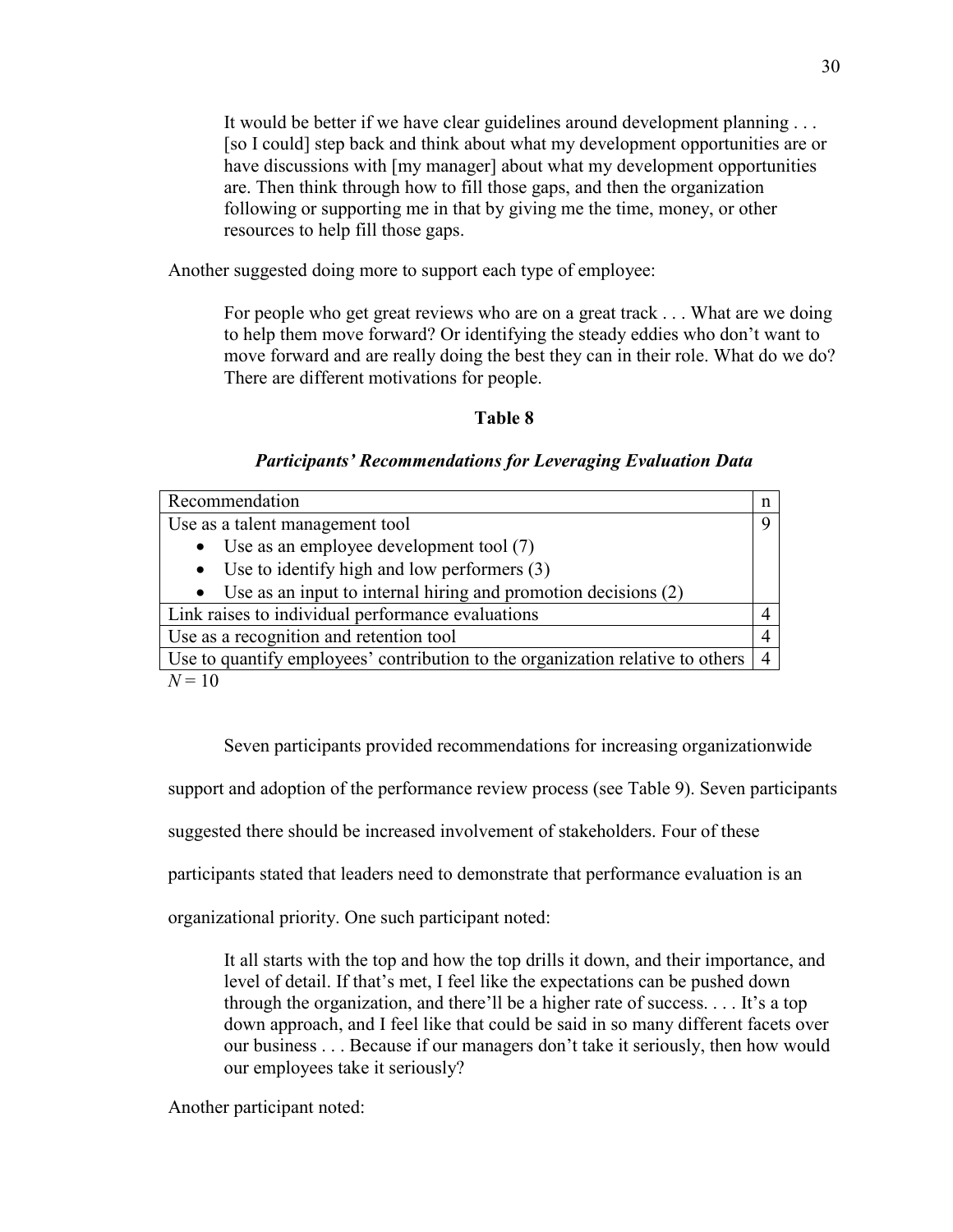We should probably elevate it in terms of importance, and tell people that, "Hey it's the first priority for this week," or that, "This is people week." Everything else takes second priority. Those are a few thoughts about it. It's critical . . . I think we have to keep driving it deeper into the organization, so that everybody does view it as one of the most important things that we do.

## **Table 9**

## *Participants' Recommendations for Increasing Organizationwide Support and Adoption of Process*

| Recommendation                                                                                   |  |
|--------------------------------------------------------------------------------------------------|--|
| Increase involvement of stakeholders                                                             |  |
| • Leaders need to demonstrate that performance evaluation is an organizational<br>priority $(4)$ |  |
| Employees need to own and drive performance review process (4)<br>$\bullet$                      |  |
| Managers need to familiarize themselves with the process (1)<br>$\bullet$                        |  |
| Ensure Workday tool is adopted organization wide                                                 |  |
| Communicate process deadlines to all stakeholders                                                |  |
| $\mathbf{r}$ $\mathbf{r}$                                                                        |  |

 $N=7$ 

## **Summary**

This chapter presented the results of the study generated from interviews with 10

employees from across the organization. Participants offered their descriptions,

evaluations, and recommendations related to the performance review process.

Participants also identified the strengths and weaknesses of the process. The next chapter

provides a discussion of these results.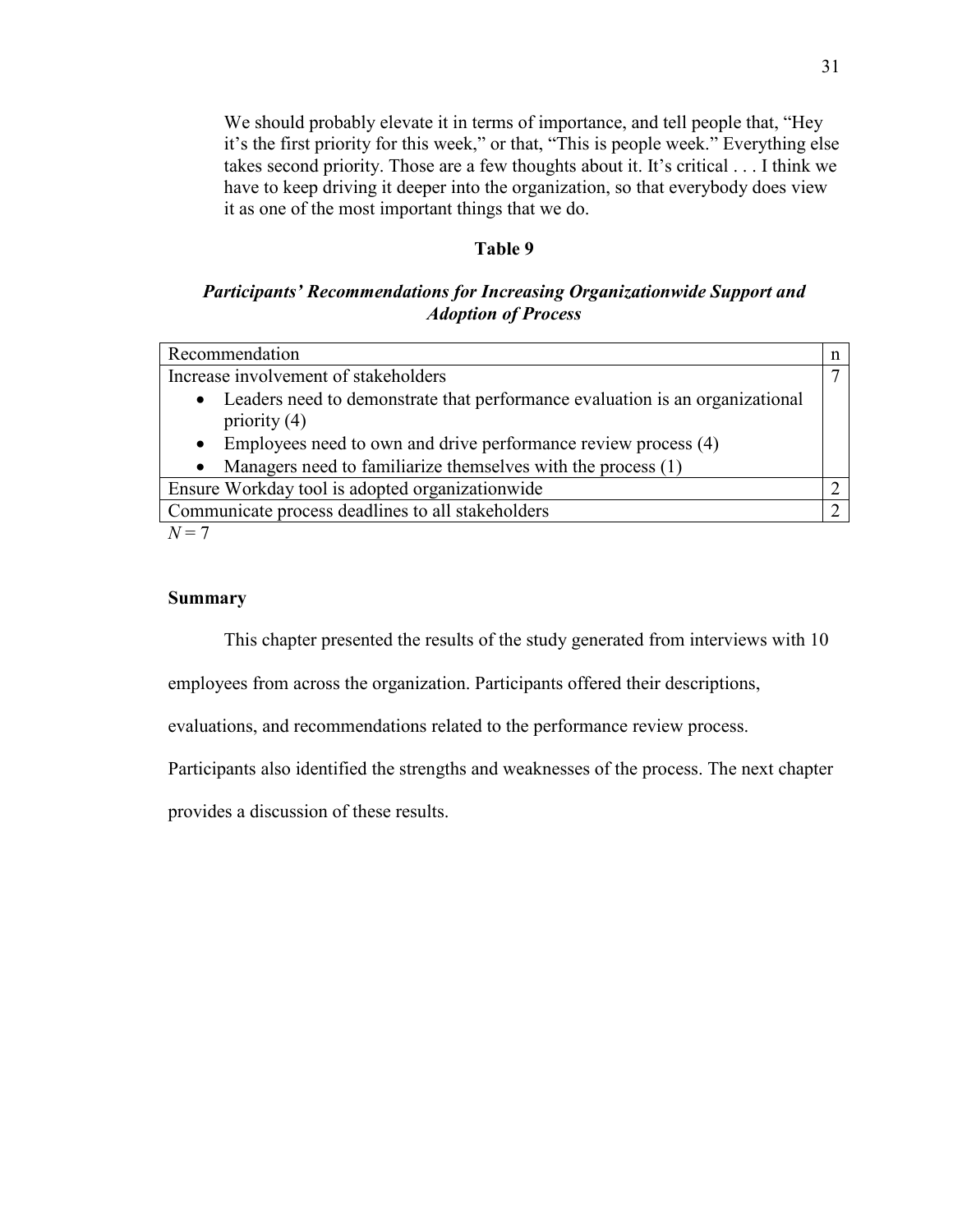#### **Chapter 5**

## **Discussion**

This chapter provides a discussion of the results. Conclusions are presented first, followed by a presentation of recommendations based on the conclusions. Limitations of the study are then acknowledged and suggestions for continued research are offered.

### **Summary of Findings**

Conclusions for the first three research questions are offered in the following sections. Findings related to the fourth question are included in the Recommendations section of this chapter.

**Descriptions and evaluations of the process**. Examination of the study findings related to participants' descriptions and evaluations of the process suggest that they have a clear understanding of its steps and timing. In particular, they accurately identified the steps of initial goal setting and the year-end activities of self-evaluations followed by manager evaluations. Participants identified process outcomes as enhancing individual and organizational performance; demonstrating organizational support for employees and their careers; determining promotions, compensation, and bonuses; and creating a formal record of performance. However, it is unclear to the researcher whether these are the actual and intended outcomes of the process. Eight participants reported the process was somewhat fair or fair, all but one participant stated it was at least moderately helpful to the participant, and seven reported it was at least moderately valuable to their development.

Cawley et al. (1998) noted that employee reactions are important for the acceptance and use of the appraisal process. Therefore, it is necessary to consider the implications of these participants' descriptions and evaluations of the process. For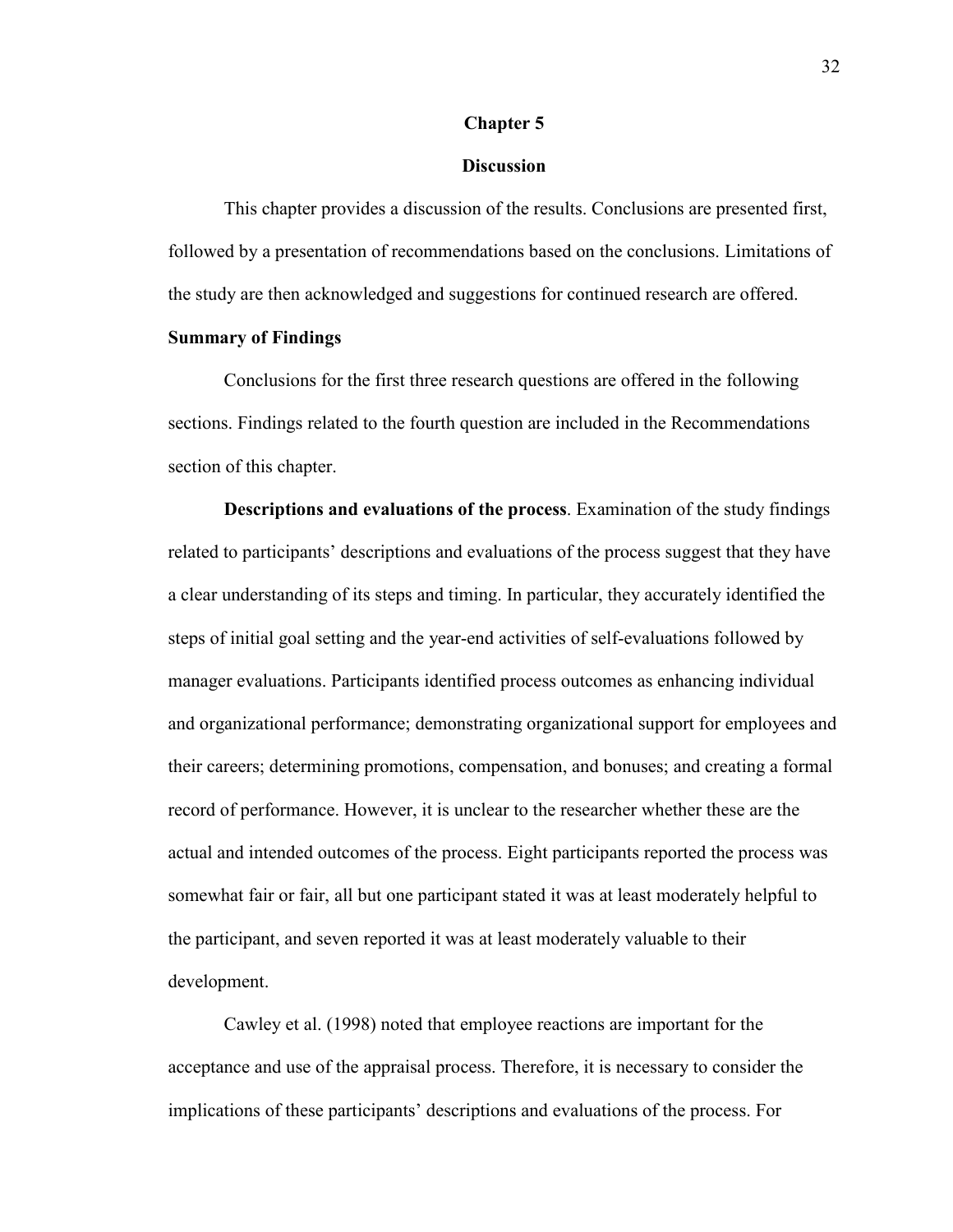example, the misunderstanding that exists surrounding desired process outcomes could result in employee misunderstanding and even sense of unfairness related to performance evaluation. Managers may also make errors or missteps in the course of the process if they misunderstand the purpose of evaluation. It follows that organizational leaders should take steps to communicate to make sure everyone has an accurate understanding about the process—particularly as it concerns how communication is occurring; how goals are cascading down from the organization, to the group, and to employees; how ratings are determined and awarded; and what impact the ratings have.

Any lack of perceived fairness may be ameliorated with more extensive organizational communication; however, it also is advisable to examine issues surrounding the ratings, as employees view their appraisal rating or rewards as fair when they reflect the individual's inputs and contributions (Cropanzano & Ambrose, 2001).

**Strengths of the process**. Notably, all 10 participants emphasized that they received helpful support throughout the year from their direct manager as part of the process. Half additionally cited the support received from the organization and executive leaders. Six participants noted that the process was well-designed and evolving, and five cited that it used effective tools and technology. Organizational communication, organizationwide engagement in the process, and the overall outcomes also were cited as strengths. These findings suggest that the process is well-designed and has a number of strengths.

Moreover, the performance appraisal process examined in this study appears to avoid the flaw noted by Roberts (2002) of many appraisal processes, which are done "to" employees without their adequate engagement. Instead, the study participants' apparent satisfaction with the process seems to align with Cawley et al.'s (1998) observations that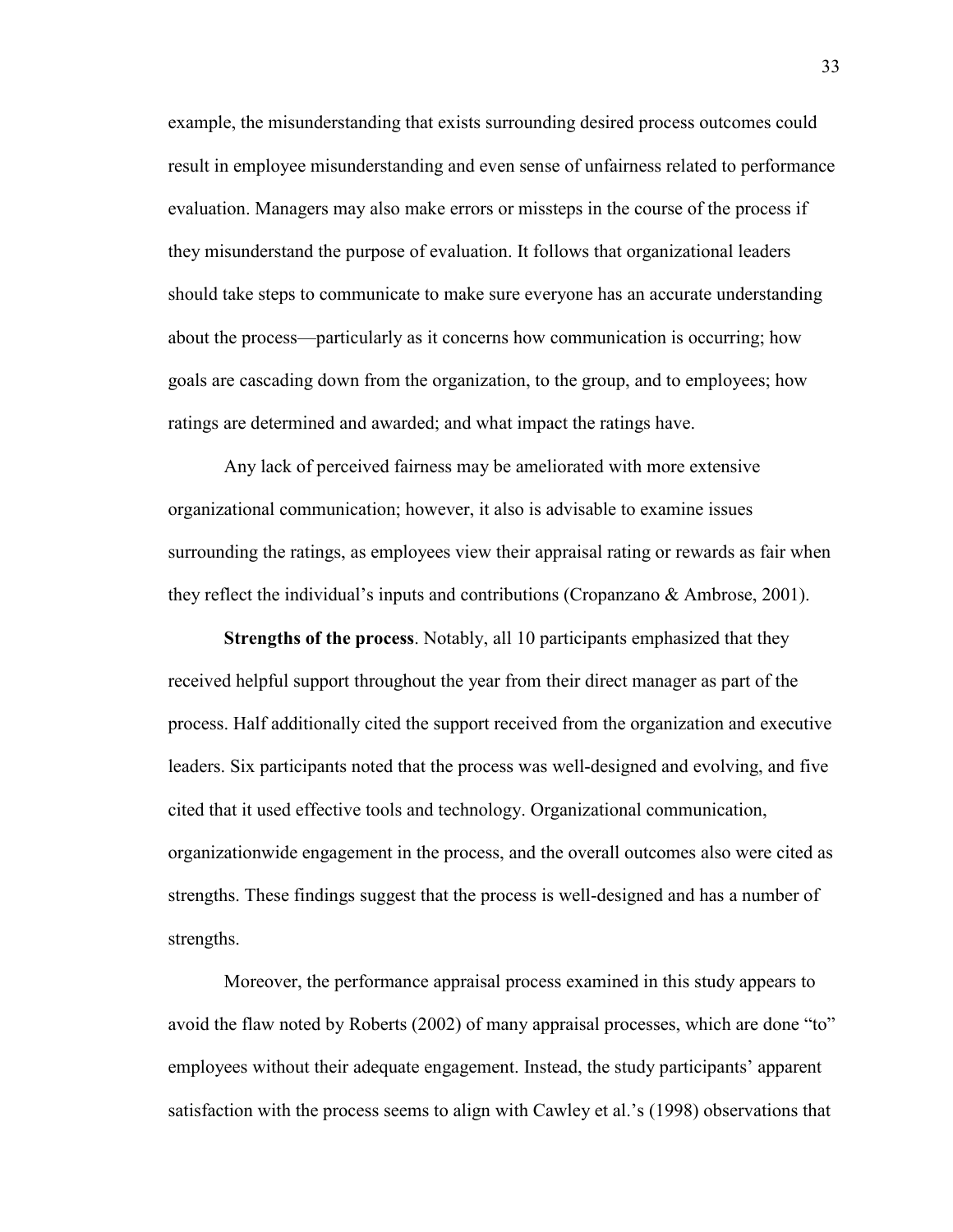employees' participation in performance appraisals is associated with higher levels of acceptance of the appraisal and satisfaction with the process.

Based on these results, it may be concluded that the study organization should continue to invest in the performance appraisal process by encouraging managers to support and engage with it. Not only should managers carry out ongoing activities related to performance appraisal; but also, they should be involved in the continual evolution of the process. The strengths identified in this study represent a positive core that can be build upon and leveraged to create momentum for continued evolution.

**Weaknesses of the process**. Despite the many strengths participants identified related to the process, a number of weaknesses also were identified. One key weaknesses identified by participants concerned design issues such as the lack of structure, poor consistency in ratings, inadequate time for conducting appraisals, or insufficient thought or alignment related to goal setting. Other participants noted that the timing of the process was off, such as when goals are set long after the year in question begins. Still others believed that the appraisals did not always reflect participants' performance. These weaknesses, if left unaddressed, can lead to poor appraisal results, perceptions of unfairness, lack of engagement in the process, and potentially deleterious results for the organization. For example, rater biases leading to subjective inflating or deflating of performance appraisal ratings has been associated with destructive consequences for the success and legitimacy of performance appraisal processes (Smith, 1986; Woehr & Huffcut, 1994).

These study findings indicate that the design of the performance appraisal process still needs improvement, particularly with regard to the overall process, reports, and ratings. This is particularly important within the study organization—despite ongoing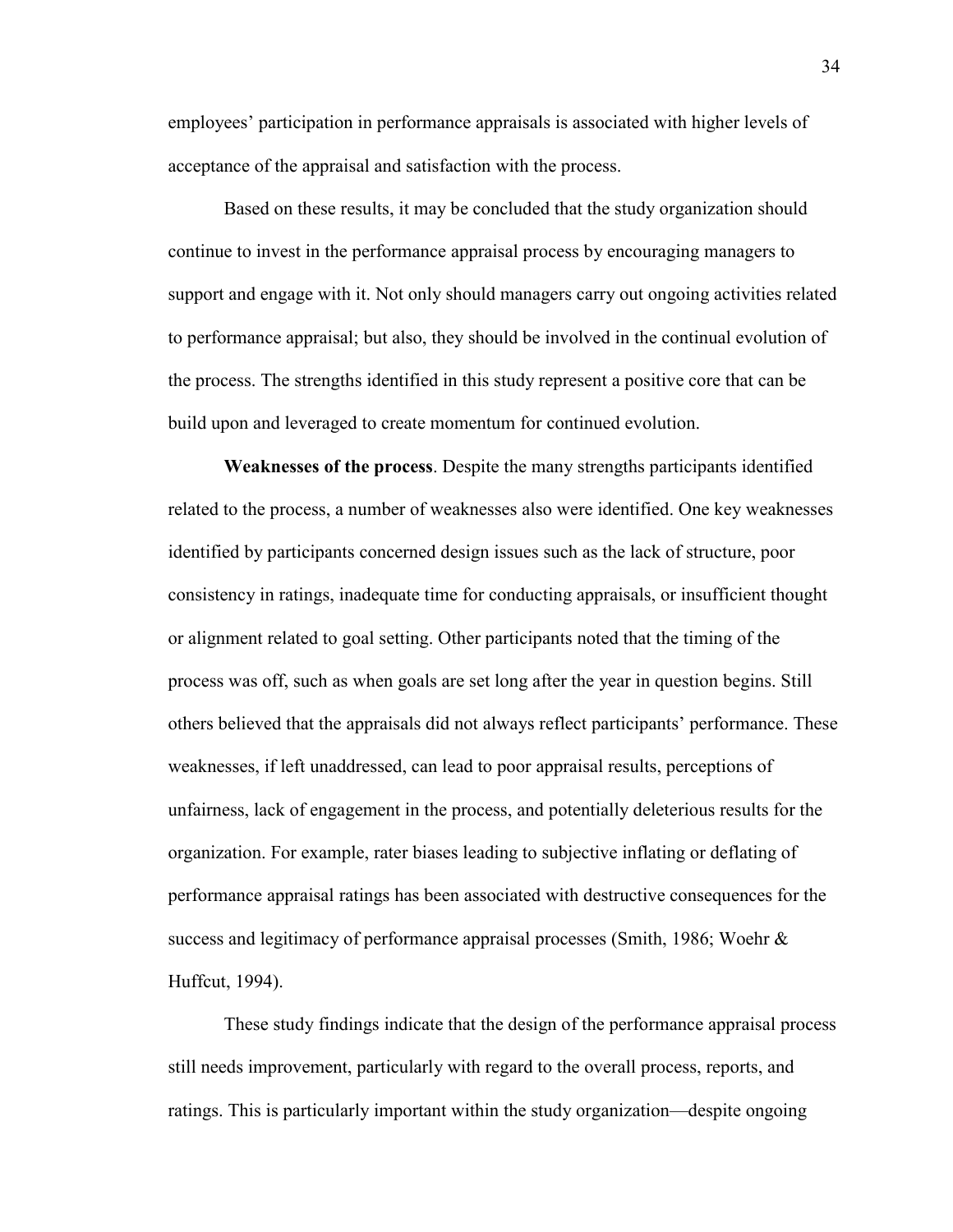annual growth of 4%, employees repeatedly ask where the organization is headed and leaders continually wonder how to keep employees motivated. Improving the appraisal process may be a key to addressing both questions. For example, allocating more time for managers to spend in conversations with employees may help employees feel more informed and, thus, engaged. Additional specific recommendations are offered in the next section.

#### **Recommendations**

Several recommendations are offered based the study findings. A leading direction emerging from the study concerned the rating system. Specifically, participants advised creating an evidence-based rating system with clear guidelines for assigning ratings. Participants repeatedly emphasized that a lack of calibration existed throughout the organization regarding ratings. To assure a sense of fairness and that the performance appraisal process achieves its purposes, it is critical to begin with creating a defensible, calibrated rating system.

The timing and structure of the process also appears to need adjustment. Participants cited the importance of formal ongoing activities to allow for timely setting and ongoing adjustment of goals; expectation setting; feedback, correction, and recognition; and ongoing monitoring, documentation, and adaptation. The creation of competency models for each role also would be helpful for achieving these aims and complementing the performance appraisal system. These actions also would help to create a culture of feedback where employees always know where they stand in the organization, which may help enhance engagement and retention.

Participants also emphasized the importance of leveraging evaluation data as a talent management tool. Participants explained that feedback regarding skill and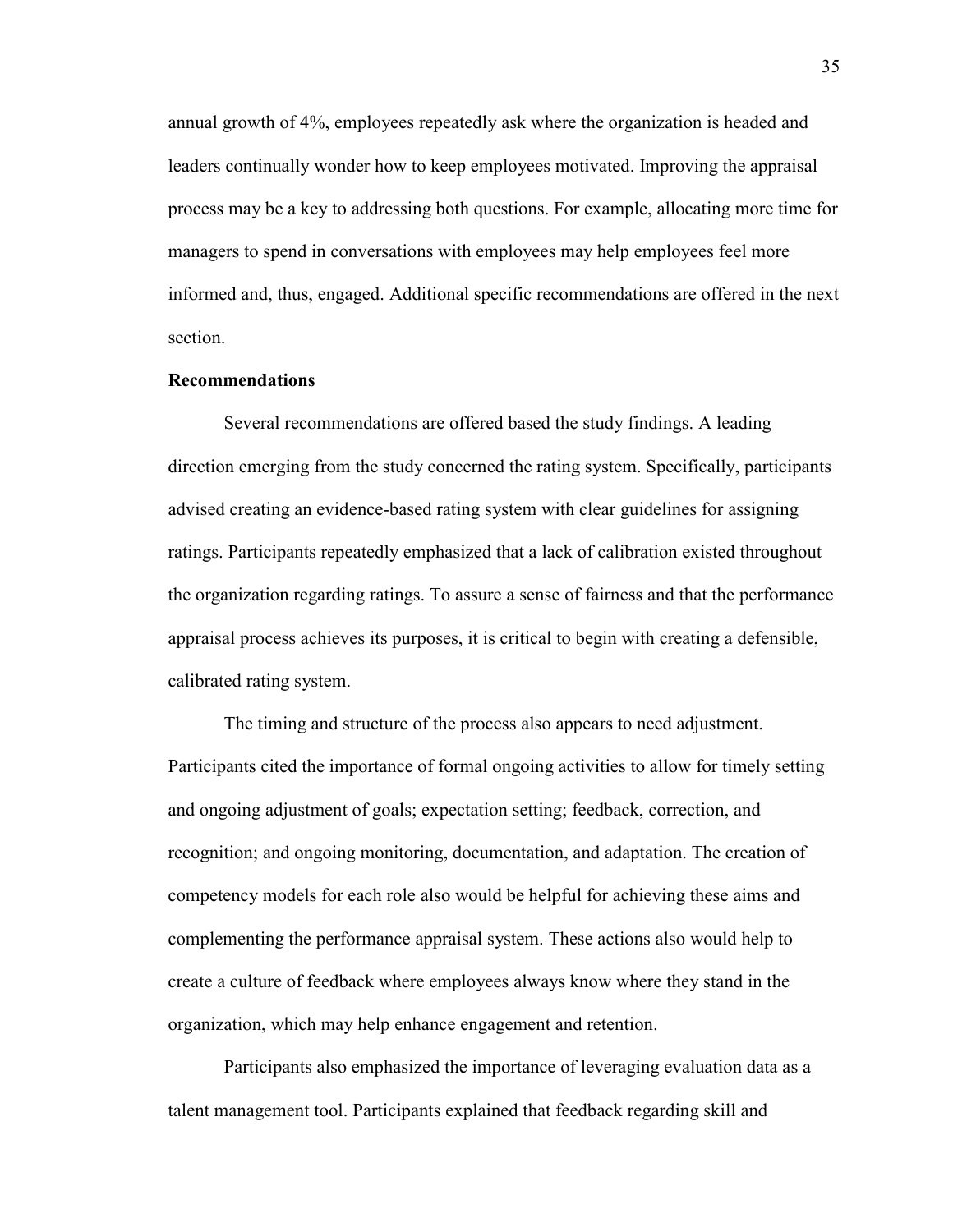knowledge gaps can be used to inform employee training and development plans. Evaluation data also could be used to identify high and low performers and as an input to internal hiring, promotion, compensation, and recognition decisions.

Finally, the data suggests that organization should increase the involvement of stakeholders in the appraisal process. Participants emphasized that (a) leaders need to demonstrate that performance evaluation is an organizational priority, (b) managers need to familiarize themselves with the process, and (c) employees also need to own and drive performance review process. Engagement of the entire organization in this way is anticipated to enhance the success of the entire process.

Overall, the findings from this study are consistent to what has been written about in regards to performance reviews in nonfamily firms. Habbershon, Williams, MacMillan (2003) noted family firms that have little family influence on HR practices will not build resources and capabilities unique to the family firms. HR polices and procedures are not likely to differ systematically from nonfamily firms. An important consideration of these findings and absence of characteristics that are unique to a family firm is due to the lessening of the family influence as leaders from various public organizations were hired into leadership roles at the site of the study. Studies in family firms note that non-family employees may be concerned with the fairness of the human resources policies and procedures in the family firm (Blondel et al., 2000). All participants involved in the study were non-family members. Most agreed their performance review was fair. Amongst those who did not agree, mentioned it was due to the process not in regards to nepotism, favoritism, bias as a result of the family influence. Signs of less family influence on the family firm are appearing in the HR practices.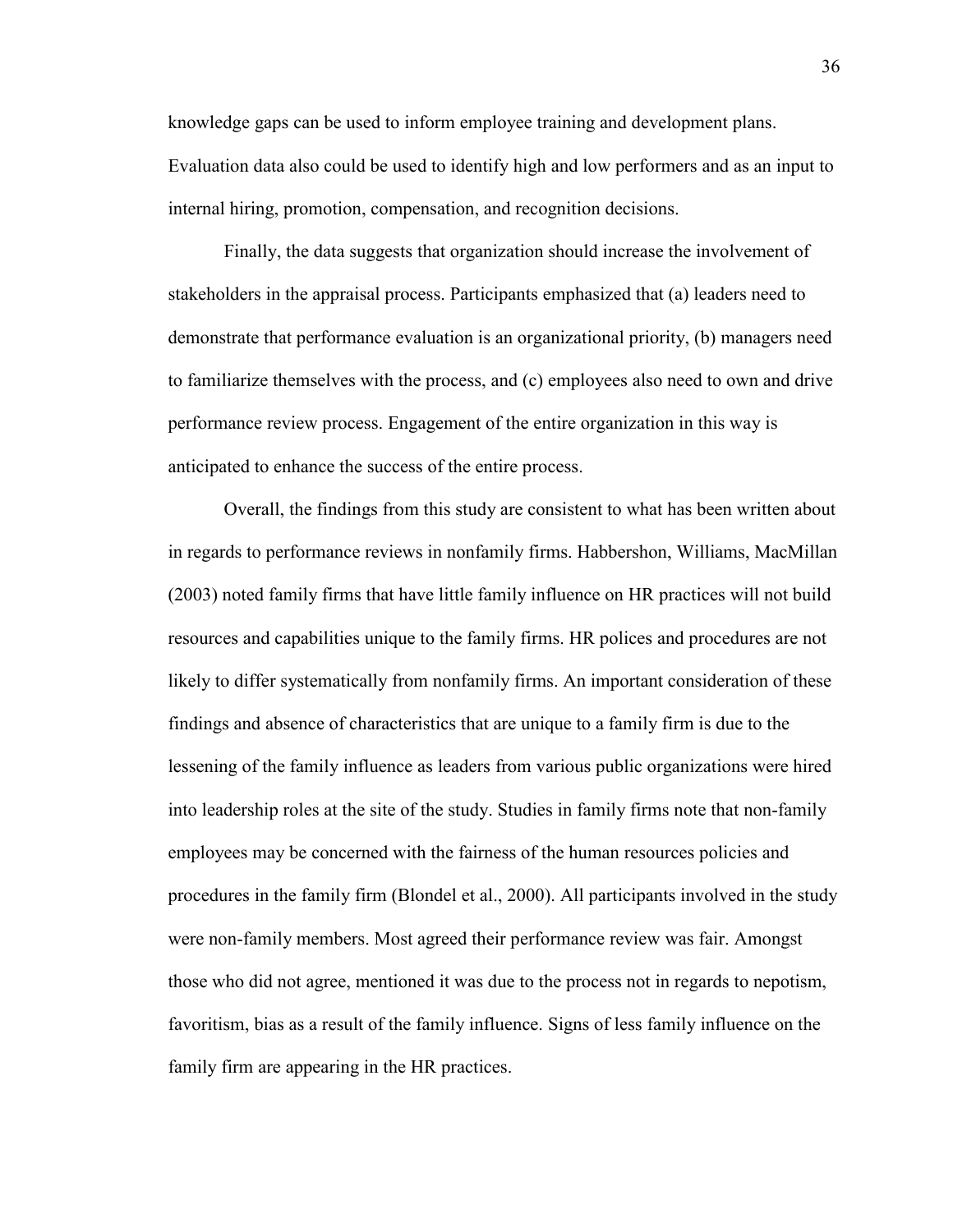### **Limitations**

Several limitations of this study need to be acknowledged. First, this study was conducted within only one family business located in North America. Therefore, the results cannot be considered transferable to other family businesses, particularly those in other countries. Future studies should draw participants from across businesses and countries to generate results that could be generalized to other organizations.

Second, the small sample of 10 was small—only 4% of the entire employee population. Thus, despite the diversity of the participants, the findings also should be considered exploratory even within the study organization. Future studies should draw a larger sample to produce more confidence that the results are representative of the entire organization.

Third, this study relied upon self-reported data gathered through interviews. Such methods are subject to a range of participant and researcher biases, such as hypothesis guessing and socially desirable answering. Moreover, because the researcher is involved in the performance appraisal process, participants may have been inclined to "help" the researcher by telling her what they thought she wanted to hear. Future studies could employ the use of co-researchers to help reduce these biases.

#### **Suggestions for Continued Research**

More research is needed to understand the unique nature of performance appraisal processes within a family business. Future studies should draw a larger sample from across family businesses to gain more representative results. Additionally, it will be necessary to study performance appraisal processes at non-family owned businesses to identify what features of the process are unique to family businesses. A research study had shown that family firms may have more committed and trusting managers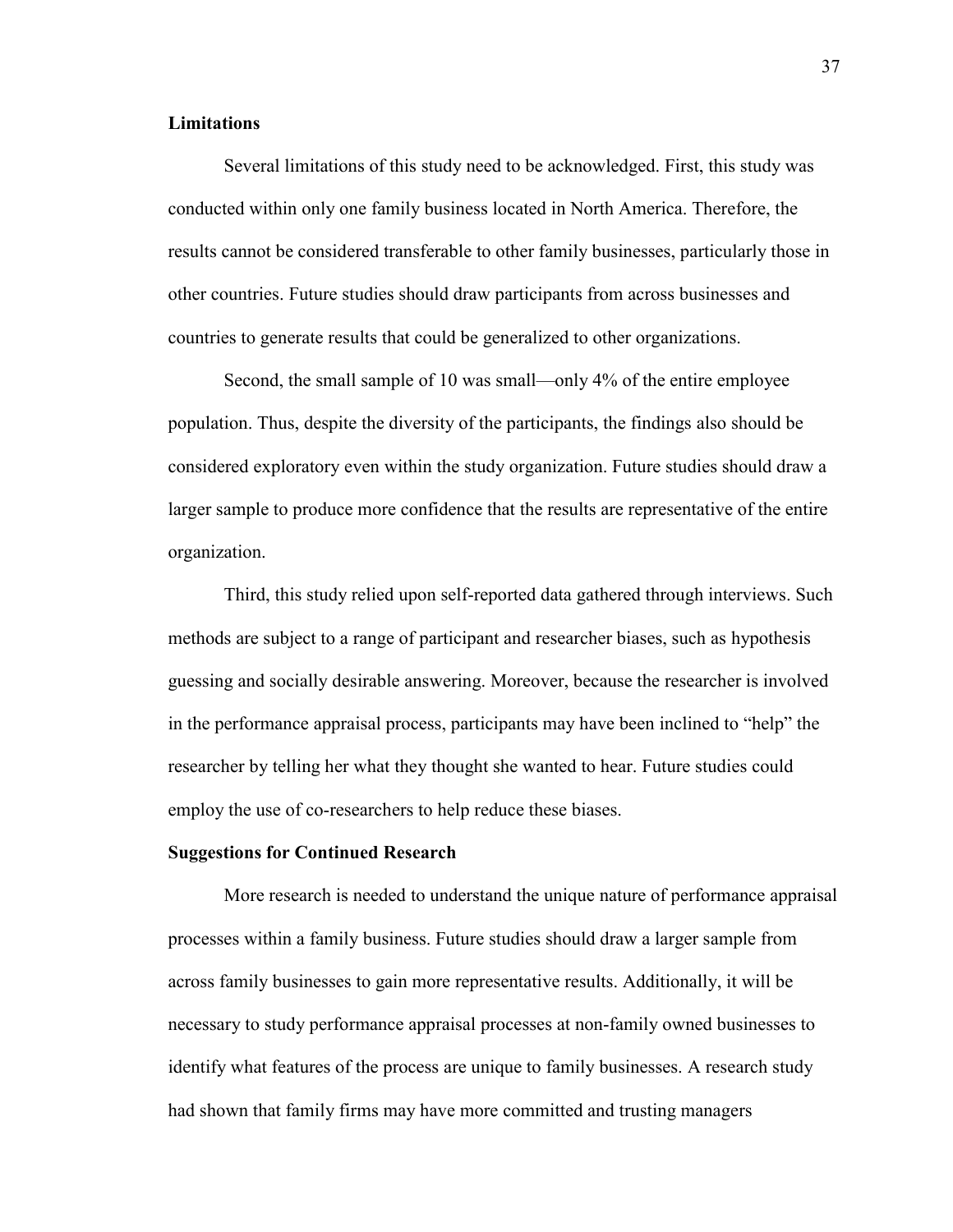(Chrisman, Chua, & Kellermans, 2004). Another consideration for future studies to is to understand why there are more committed and trusting managers and if it is influenced by HR processes such as the performance review. Other data collection methods, such as survey and archival research also may help reduce the participant biases that affected this study.

#### **Summary**

The purpose of this study was to evaluate the effectiveness of a performance review process at one family business. In particular, the participants were asked to describe and evaluate the process, identify its strengths and weaknesses, and offer suggestions for improvement. This study utilized a qualitative research interviewing design. Ten employees representing various levels and positions within the firm were recruited to participate. Each participant completed an interview that solicited their general reflections about the performance review process and asked them to identify its strengths and weaknesses. The collected data were examined using thematic analysis.

Participants appeared to have a clear understanding of the process steps and timing, with less accurate understanding of the process outcomes. Participants generally perceived the process as fair, helpful, and valuable to their development. Noted strengths of the process included support from direct managers, executive leaders, and the organization; the design of the process; and use of effective tools and technology. Identified weaknesses included the lack of structure, poor consistency in ratings, timing issues, and lack of goal alignment. Recommendations include improving the rating system, adjusting the process timing and structure, leveraging evaluation data as a talent management tool, and increase the involvement of stakeholders in the appraisal process.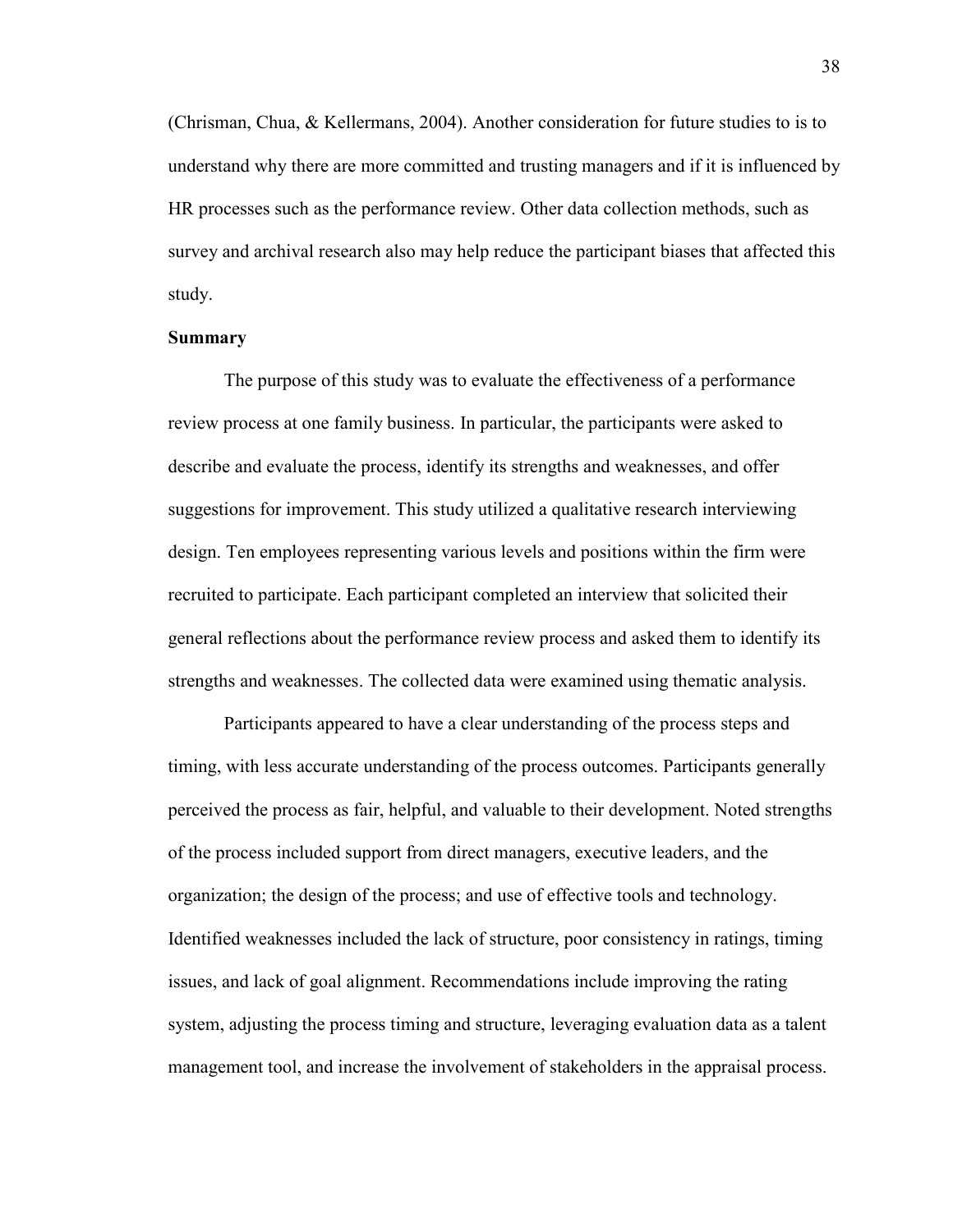However, these study findings are considered exploratory, and more research should be conducted to determine how representative these findings are of family businesses.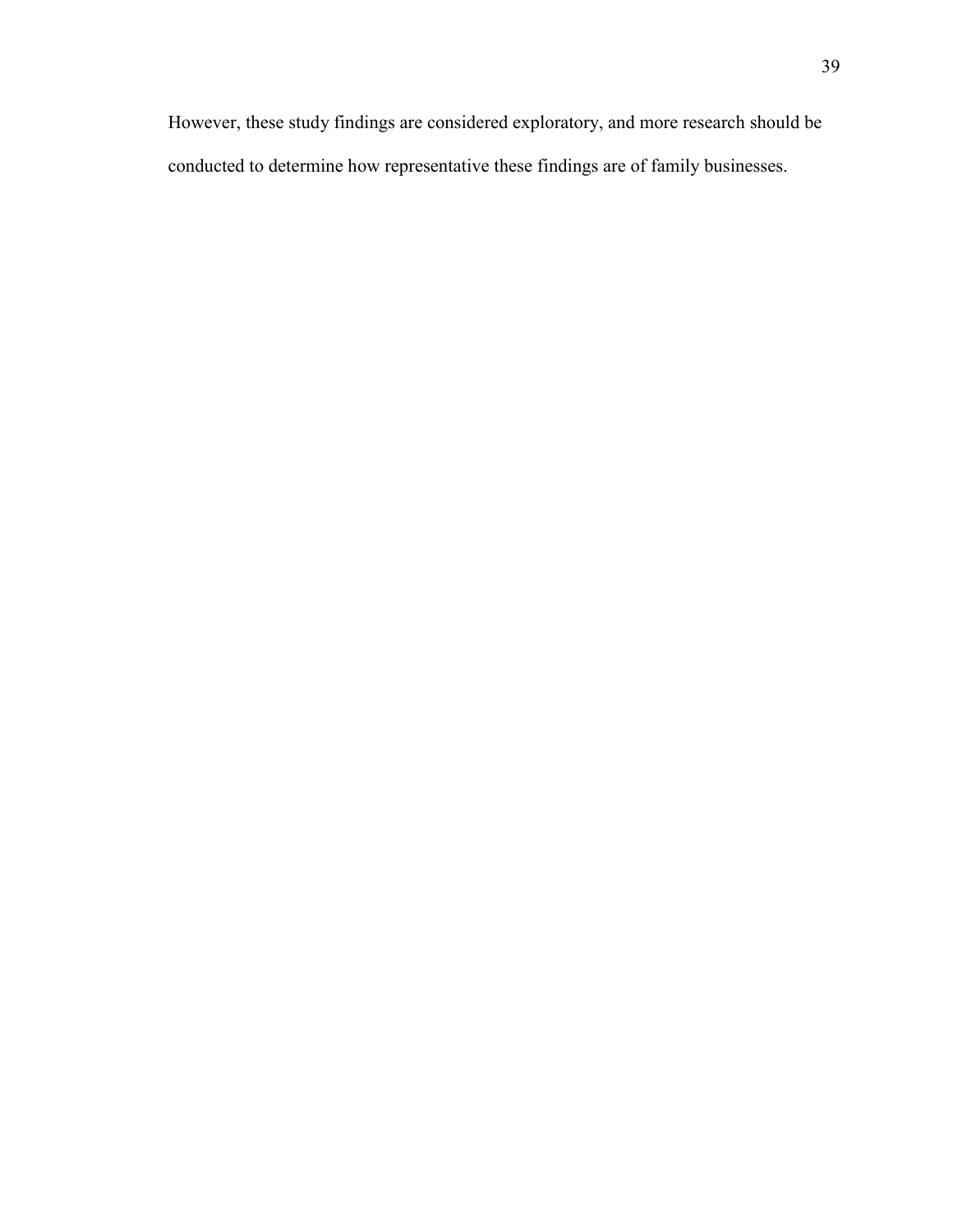#### **References**

- Adams, J. S. (1965). Inequity in social exchange. In L. Berkowitz (Ed.), *Advances in experimental social psychology* (Vol. 2, pp. 267–299). New York, NY: Academic Press.
- Aldrich, H. E., & Cliff, J. E. (2003). The pervasive effects of family on entrepreneurship: Toward a family embeddedness perspective. *Journal of Business Venturing, 18*, 573–596.
- Armstrong, M. (2000). Performance management practice: Key practices and practical guidelines. London, UK: Kogan Page.
- Armstrong, M., & Baron, A. (2005). *Managing performance.* London, UK: CIPD.
- Astrachan, J. H., & Kolenko, T. A. (1994). A neglected factor explaining family business success: Human resource practices. *Family Business Review 7*(3), 251–262.
- Astrachan, J. H., Klein, S. B., & Smyrnios, K. X. (2002). The F-Pec scale of family influence: A proposal for solving the family business definition problem. *Family Business Review, 15*(1), 45–58.
- Barnett, T., & Kellermanns, F. W. (2006). Are we family and are we treated as family? Nonfamily employees' perceptions of justice in the family firm. *Entrepreneurship Theory and Practice, 30*(6)*,* 837–855.
- Beer, M., & Ruh. R. (1976). Employee growth through performance management. *Harvard Business Review, 54*(4), 59–66.
- Beer, M., Ruh, R., Dawson. J. A., McCaa, B. B., & Kavanagh, M. J. (1978). A performance management system: Research, design, introduction and evaluation. *Personnel Psychology, 31*(3), 505–535.
- Bies, R. J., & Moag, J. S. (1986). Interactional justice: Communication criteria of fairness. In R. J. Lewicki, B. H. Sheppard, & M. H. Bazerman (Eds.), *Research on negotiations in organizations* (pp. 43–55). Greenwich, CT: JAI
- Biron, M., Farndale, E., & Paauwe, J. (2011). Performance management effectiveness: Lessons from world-leading firms. *The International Journal of Human Resource Management, 22*(6), 1294–1311.
- Blondel, C., Carlock, R. S., & Heyden, L. V. D. (2000). Fair process: Seeking justice in family firms. In P. Poutziouris (Ed.), *Tradition or enterprise in the new economy* (pp. 33–46). Manchester, UK: University of Manchester Business School.
- Boland, T., & Fowler, A. (2000). A systems perspective of performance management in public sector organizations. *The International Journal of Public Sector Management, 13*(5), 417–446.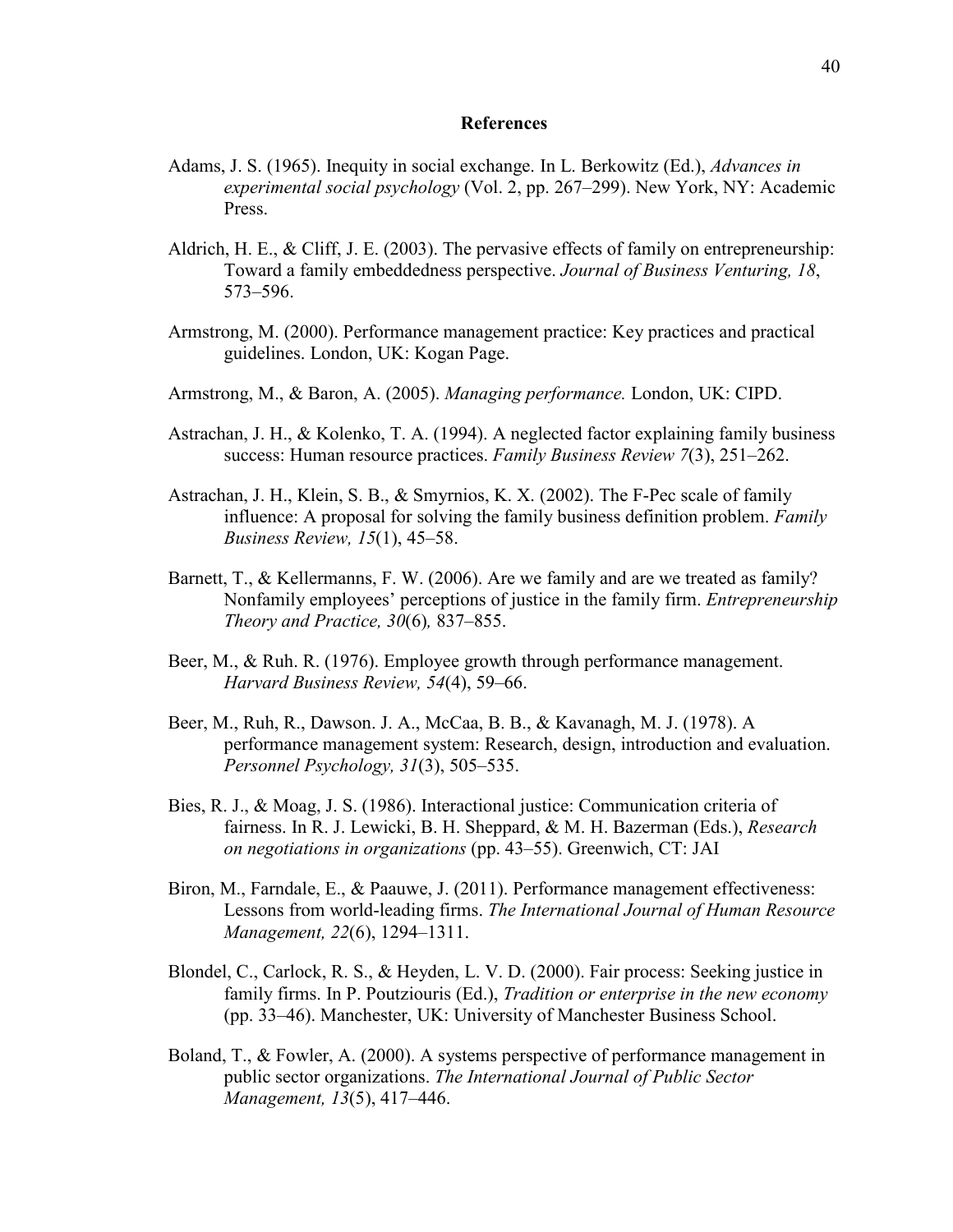- Boswell, W., & Boudreau J. (2000). Employee satisfaction with performance appraisals and appraisers: The role of perceived appraisal use. *Human Resource Development Quarterly, 11*(3), 283–299.
- Byrne, Z. S., & Cropanzano, R. (2001). History of organizational justice: The founders speak, In R. Cropanzano (Ed.), *Justice in the workplace: From theory to practice*  (pp. 3–26). Mahwah, NJ: Lawrence Erlbaum Associates.
- Cappelli, P., & Tavis, A. (2016). The performance management revolution. *Harvard Business Review*. Retrieved from https://hbr. org/2016/10/the-performancemanagement-revolution
- Carlson, D. S., Upton, N., & Seaman, S. (2006). The impact of human resource practices and compensation design on performance: An analysis of family-owned SMEs. *Journal of Small Business Management, 44*(4), 531–543.
- Carlson, D., & Upton, N. (2006). The impact of human resource practices and compensation design on performance: An analysis of family-owned SMEs. *Journal of Small Business Management, 44*(4), 531–543.
- Cawley, B., Keeping, I., & Levy, P. (1998). Participation in the performance appraisal process and employee reactions: A meta-analytic review of field investigations. *Journal of Applied Psychology, 83*, 615–633.
- Chrisman, J. J., Chua, J. H., & Kellermanns, F. W. (2004). A comparative analysis of organizational capabilities of family and non-family firms. *Southern Management Association Proceedings* (pp. 238–243). San Antonio, TX.
- Chrisman, J. J., Chua, J. H., & Litz, R. (2003). A unified systems perspective of family firm performance: An extension and integration. *Journal of Business Venturing, 18*(4), 467–472.
- Chrisman, J. J., Chua, J. H., & Sharma, P. (2005). Trends and directions in the development of a strategic management theory of the family firm. *Entrepreneurship Theory and Practice, 29*(5), 555–575.
- Chua, J. H., Chrisman, J. J., & Chang, E. P. C. (2004). Are family firms born or made? An exploratory investigation. *Family Business Review, 17*, 37–54.
- Chua, J. H., Chrisman, J. J., & Sharma, P. (1999). Defining the family business by behavior. *Entrepreneurship Theory and Practice, 23*(4), 19–39.
- Chua, J. H., Chrisman, J. J., & Sharma, P., (2001). Perspectives from the literature, agency theory, and practicing managers on family business management issues Presented at the Academy of Management Meetings, Washington, DC.
- Cleveland, J. N., Murphy, K. R., & Williams, R. E. (1989). Multiple uses of performance appraisal: Prevalence and correlates. *Journal of Applied Psychology, 74*, 130–135.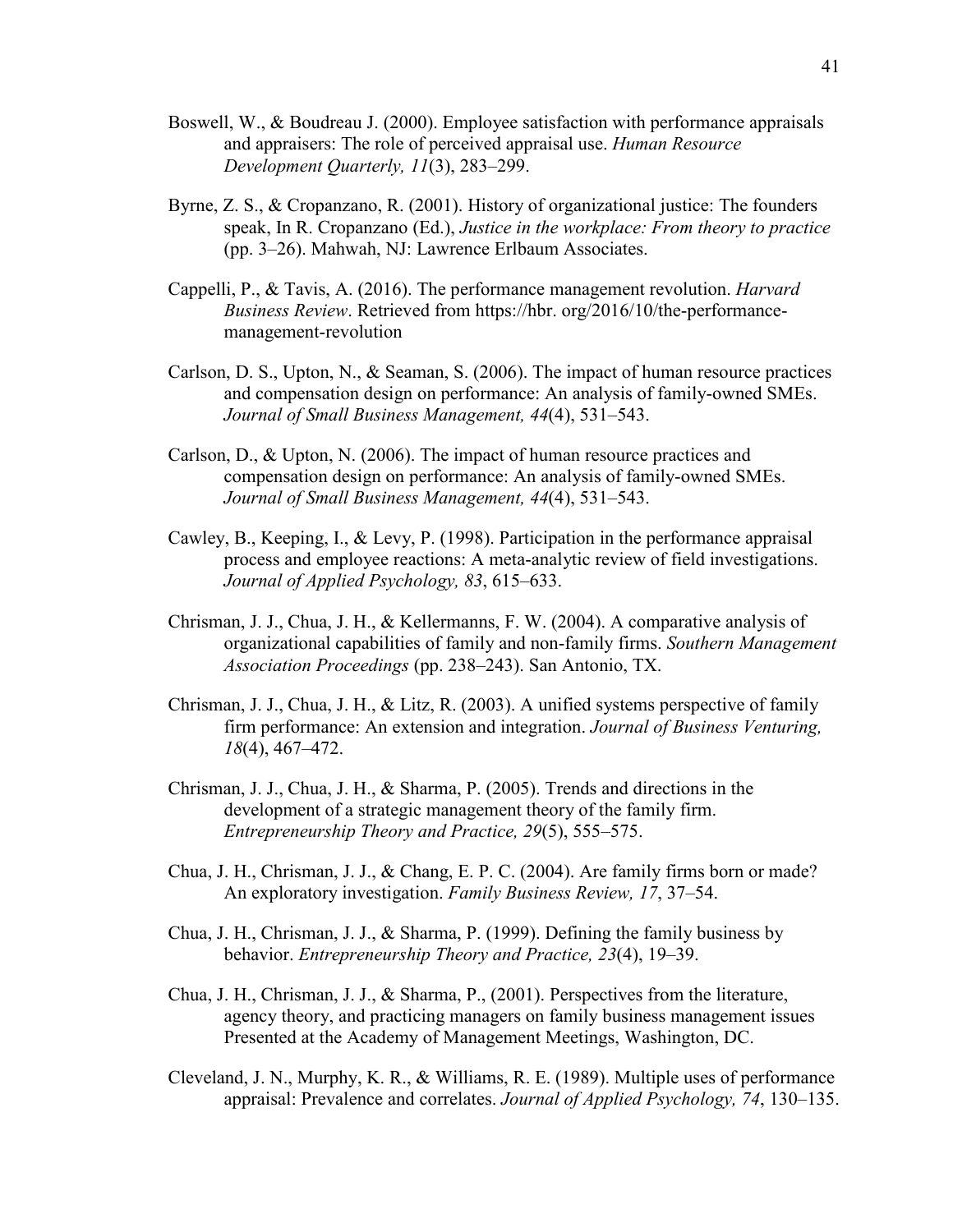- Coens, T., & Jenkins, M. (2000). *Abolishing performance appraisals: Why they backfire and what to do instead.* San Francisco, CA: Berrett-Koehler.
- Colville, K., & Miller, D. (2011). Embedding performance management: Understanding the enablers for change. *Strategic HR Review, 10*(1), 35–40.
- Cravens, K. S., Oliver, E. G., Oishi, S., & Stewart, J. S. (2015). Workplace culture mediates performance appraisal effectiveness and employee outcomes: A study in a retail setting. *Journal of Management Accounting Research, 27*(2), 1–34.
- Creswell, J. W. (2014). *Research design: Qualitative, quantitative, and mixed methods approaches.* Thousand Oaks, CA: Sage.
- Cropanzano, R., & Ambrose, M. L. (2001). Procedural and distributive justice are more similar than you think: A monistic perspective and a research agenda. In J. Greenberg & R. Cropanzano (Eds.), *Advances in organizational justice* (pp. 119– 151). Palo Alto, CA: Stanford University Press.
- De Kok, J. M., Uhlaner, L. M., & Thurik, A. R. (2006). Professional HRM practices in family owned managed enterprises. *Journal of Small Business Management, 44*(3), 441–460.
- Deutsch, M. (1975). Equity, equality and need: What determines which value will be used as the basis of distributive justice? *Journal of Social Issues, 31*, 137–149.
- Elicker, J. D., Levy, P. E., & Hall, R. J. (2006). The role of leader–member exchange in the performance appraisal process. *Journal of Management, 32*, 531–551.
- Evans, E. M., & McShane, S. L. (1988). Employee perceptions of performance appraisal fairness in two organizations. *Canadian Journal of Behavioural Science, 20*(2), 177–191.
- Folger, R., Konovsky, M. A., & Cropanzano, R. (1992). A due process metaphor for performance. *Research in Organizational Behavior, 14*, 129–177.
- Gersick, K. E., Davis, J. A., Hampton, M. M., & Lansberg, I. (1997). *Generation to generation: Life cycles of the family business.* Boston, MA: Harvard Business School Press.
- Greenberg, J. (1986). Determinants of perceived fairness of performance evaluations. *Journal of Applied Psychology, 71*, 340–342.
- Greguras, G. J., Robie, C., Schleicher, D. J., & Goff, M. (2003). A field study of the effects of rating purpose on the quality of multisource ratings. *Personnel Psychology, 56,* 1–21.
- Gruman, J. A., & Saks, A. M. (2011). Performance management and employee engagement. *Human Resource Management Review, 21*(2), 123–136.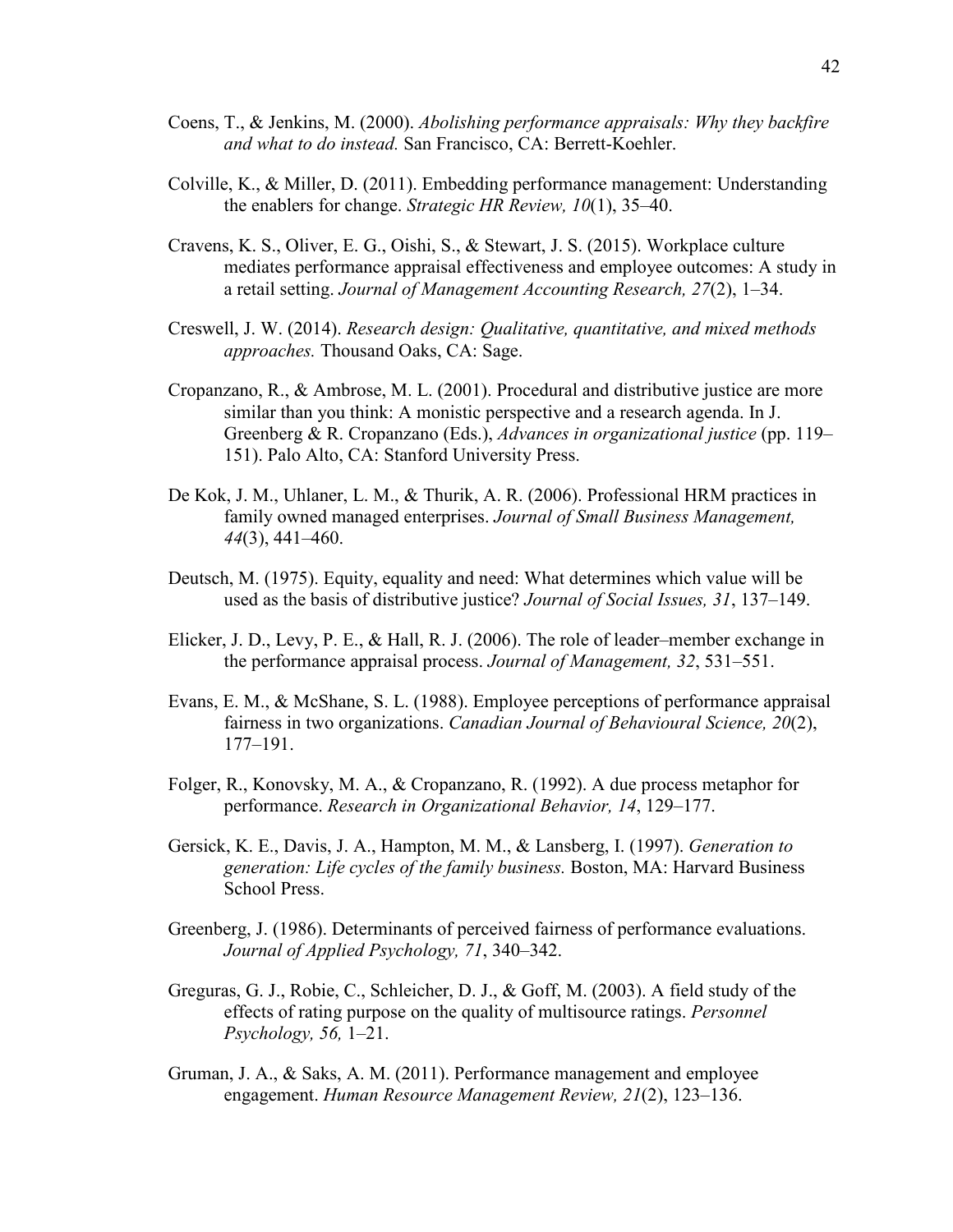- Gupta, V., & Kumar, S. (2013). Impact of performance appraisal justice on employee engagement: A study of Indian professionals. *Employee Relations, 35*(1), 61–78.
- Habbershon, T. G., Williams, M. L., & Kaye, K. (1999). A resource-based framework for assessing the strategic advantages of family firms. *Family Business Review 12*(1), 1–20.
- Habbershon, T. G., Williams, M., & MacMillan, I. C. (2003). A unified systems perspective of family firm performance. *Journal of Business Venturing, 18*, 451– 465.
- Judge, T. A., & Ferris, G. R. (1993). Social context of performance evaluation decisions. *Academy of Management Journal, 36*, 80–105.
- Kanin, J., & Bevan, R. (1992). Don't evaluate performance–Manage it. *Journal of Compensation and Benefits, 7*, 51–54.
- Klein, S. B., Astrachan, J. H., & Smyrnios, K. X. (2005). The F-PEC scale of family influence: Construct validation, and further implication for theory. *Entrepreneurship Theory and Practice, 29*(3), 321–339.
- Kotter, J. P. (1995). *Leading change.* Harvard Business School Press, Cambridge, MA.
- Kuvaas, B. (2006). Performance appraisal satisfaction and employee outcomes: mediating and moderating roles of work motivation. *International Journal of Human Resource Management, 17*(3), 504–522.
- Kvale, S. (1996). *Interviews—An introduction to qualitative research interviewing.*  Thousand Oaks, CA: Sage.
- Lawler, E. E. (2003). Reward practices and performance management system effectiveness. Organizational Dynamics, 32(4), 396–404.
- Lawler, E. E., III, & McDermott, M. (2003). Current performance management practices: Examining the varying impacts. *World at Work Journal, 12*(2), 49–60.
- Lee, C. (1985). Increasing performance appraisal effectiveness: Matching task types, appraisal process, and rater training. *Academy of Management Review, 10*(2), 322–331.
- Leventhal, G. S. (1980). What should be done with equity theory? New approaches to the study of fairness in social relationship. In K. J. Gergen, M. S. Greenberg, & R. H. Willis (Eds.), *Social exchange: Advances in theory and research* (pp. 27–55). New York, NY: Plenum.
- Levy, P. E., & Williams, J. R. (2004). The social context of performance appraisal: A review and framework for the future. *Journal of Management, 30*(6), 881–905.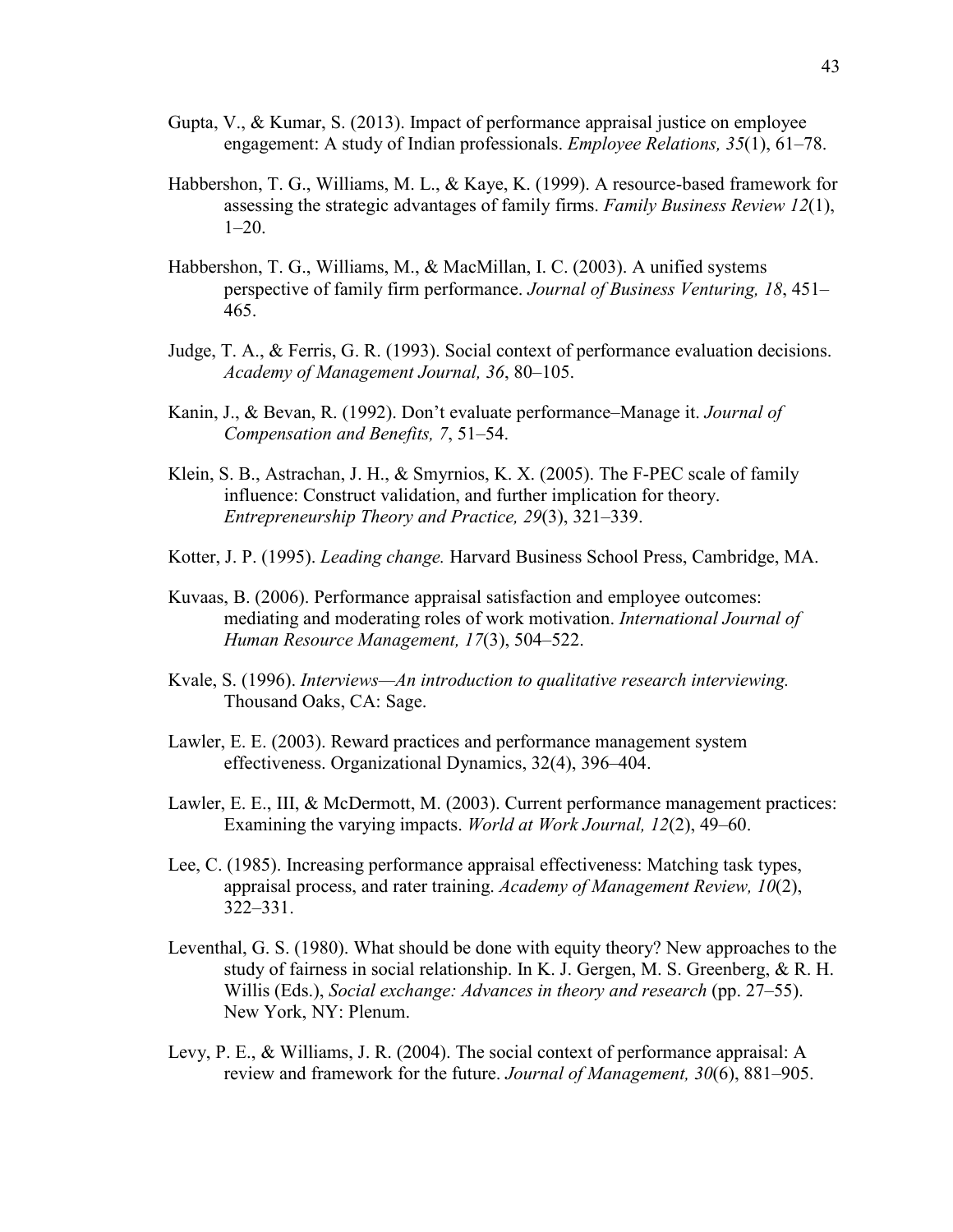- Lind, E. A., & Tyler, T. R. (1988). *The social psychology of procedural justice.* New York, NY: Tuttle-Mori.
- Maxwell, J. (2013). *Qualitative research design: An interactive approach*. Thousand Oaks, CA: Sage.
- Maxwell, J. A. (1998). Designing a qualitative study. In L. Bickman & D. J. Rog (Eds.), *Handbook of applied social research methods* (pp. 69–100). Thousand Oaks, CA: Sage.
- Meyer, H. H., Kay, E., & French, J. R. P., Jr. (1965). Split roles in performance appraisal. *Harvard Business Review, 43*, 123–129.
- Miller, D., & Le Breton-Miller, I. (2005). *Managing for the long run: Lessons in competitive advantage from great family businesses.* Boston, MA: Harvard Business Press.
- Nathan, B. R., Mohrman, A. M., & Milliman, J. (1991). Interpersonal relations as a context for the effects of appraisal interviews on performance and satisfaction: A longitudinal study. *The Academy of Management Journal, 34*(2), 352–369.
- Ostroff, C. (1993). Rater perceptions, satisfaction and performance ratings. *Journal of Occupational and Organizational Psychology, 66*, 345–356.
- Pearce, J. L., & Porter, L. W. (1986). Employee responses to formal performance appraisal feedback. *Journal of Applied Psychology, 71*(2), 211–218.
- Pulakos, E. D. (2004). Performance management. HR SHRM Foundation. Retrieved from https://www.shrm.org/india/hr-topics-and-strategy/performancemanagement/creating-high-performance-culture/Documents/Performance Management.pdf
- Pulakos, E. D., Hanson, R. M., Arad, S., & Moye, N. (2014). Performance management can be fixed: An on-the-job experiential learning approach to complex behavior change. Corporate Executive Board. Retrieved from https://www.pdri.com/images/uploads/PM Reform - Driving Behavior Change.pdf
- Reid, R. S., Morrow, T., Kelly, B., & McCartan, P. (2002). People management in SMEs: An analysis of human resource strategies in family and non-family businesses. *Journal of Small Business and Enterprise Development, 9*(3), 245–259.
- Reinke, S. J. (2003). Does the form really matter? Leadership, trust, and acceptance of the performance appraisal process. *Review of Public Personnel Administration, 23*, 23–37.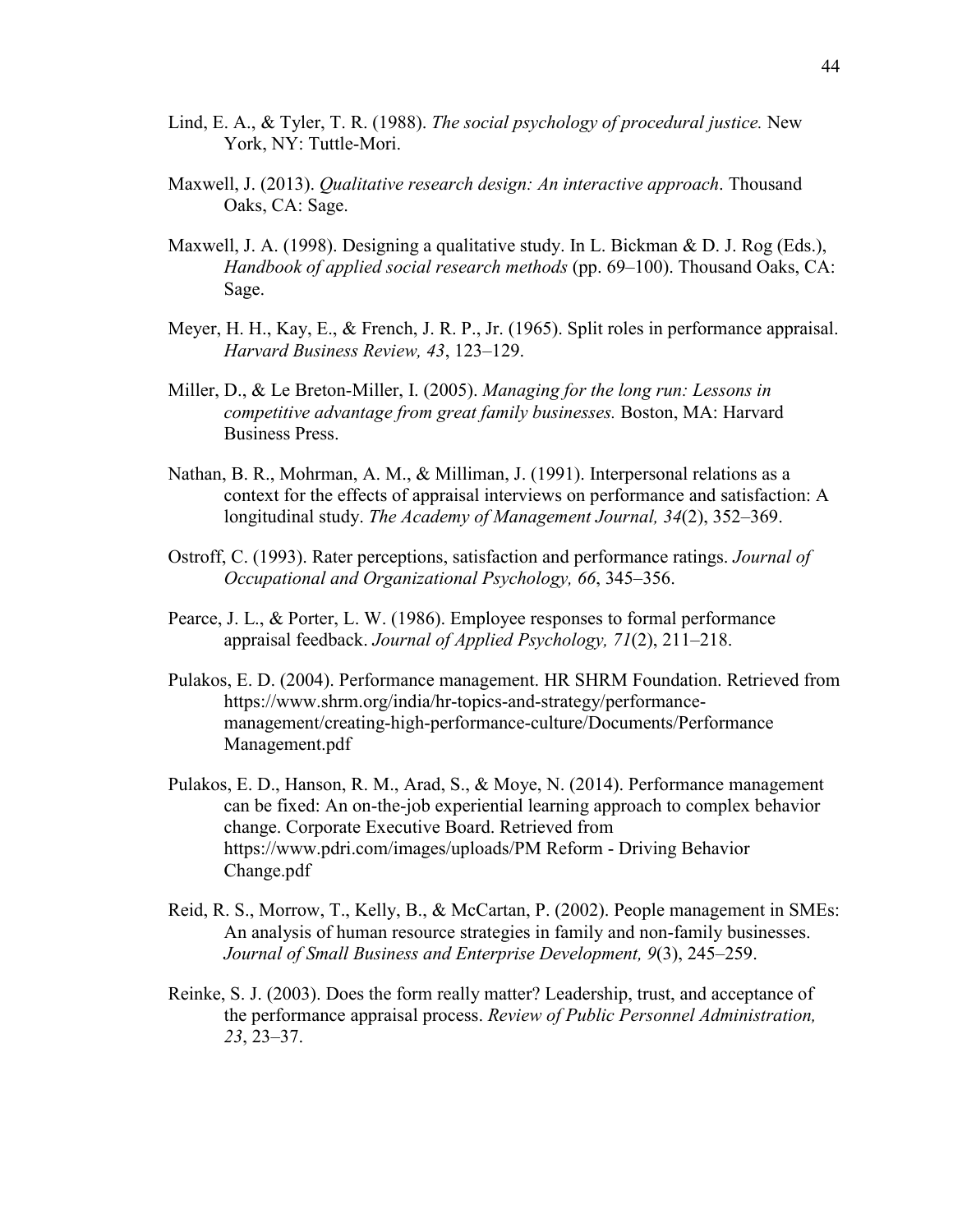- Roberts, G. (2002). Employee performance appraisal system participation: A technique that works. *Public Personnel Management, 31*(3). Retrieved from https://www.questia.com/library/journal/1G1-160542351/employee-performanceappraisal-system-participation
- Rock, D., & Jones, B. (2015). Why more and more companies are ditching performance ratings. *Harvard Business Review.* Retrieved from https://hbr.org/2015/09/whymore-and-more-companies-are-ditching-performance-ratings
- Rodgers, R., Hunter, J. E., & Rogers, D. L. (1993). Influence of top management commitment on management program success. *Journal of Applied Psychology, 78*, 51–155.
- Selden, S., & Sowa, J. E. (2011). Performance management and appraisal in human service organizations: Management and staff perspectives. *Public Personnel Management, 40*(3), 251–264.
- Smith, D. E. (1986). Training programs for performance appraisal: A review. *Academy of Management Review, 11*, 22–40.
- Spangenburg, H., & Theron, C. (2001). Adapting the systems model of performance management. *South African Journal of Business Management, 32*(1), 35–48.
- Tang, T. L. P., & Sarsfield-Baldwin, L. J. (1996). Distributive and procedural justice as related to satisfaction and commitment. *SAM Advanced Management Journal, 61*(3), 25–31.
- Taylor, M. S., Tracy, K. B., Renard, M. K., Harrison, J. K., & Carroll, S. J. (1995). Due process in performance appraisal: A quasi-experiment in procedural justice. *Administrative Science Quarterly, 40*(3), 495–523.
- Thibaut, J., & Walker, L. (1975). *Procedural justice: A psychological analysis.* Hillsdale, NJ: Erlbaum.
- Walsh, K., & Fisher, D. (2005). Action inquiry and performance appraisals: Tools for organizational learning and development. *The Learning Organization, 12*(1), 26– 41.
- Ward, J. L. (1988). The special role of strategic planning for family business. *Family Business Review, 1*(2), 105–118.
- Williams, J. R., & Levy, P. E. (2000). Investigating some neglected criteria: The influence of organizational level and perceived system knowledge on appraisal reactions. *Journal of Business and Psychology, 14*(3), 501–513.
- Woehr, D. J., & Huffcutt, A. I. (1994). Rater training for performance appraisal: A quantitative review. *Journal of Occupational and Organizational Psychology, 67*, 189–205.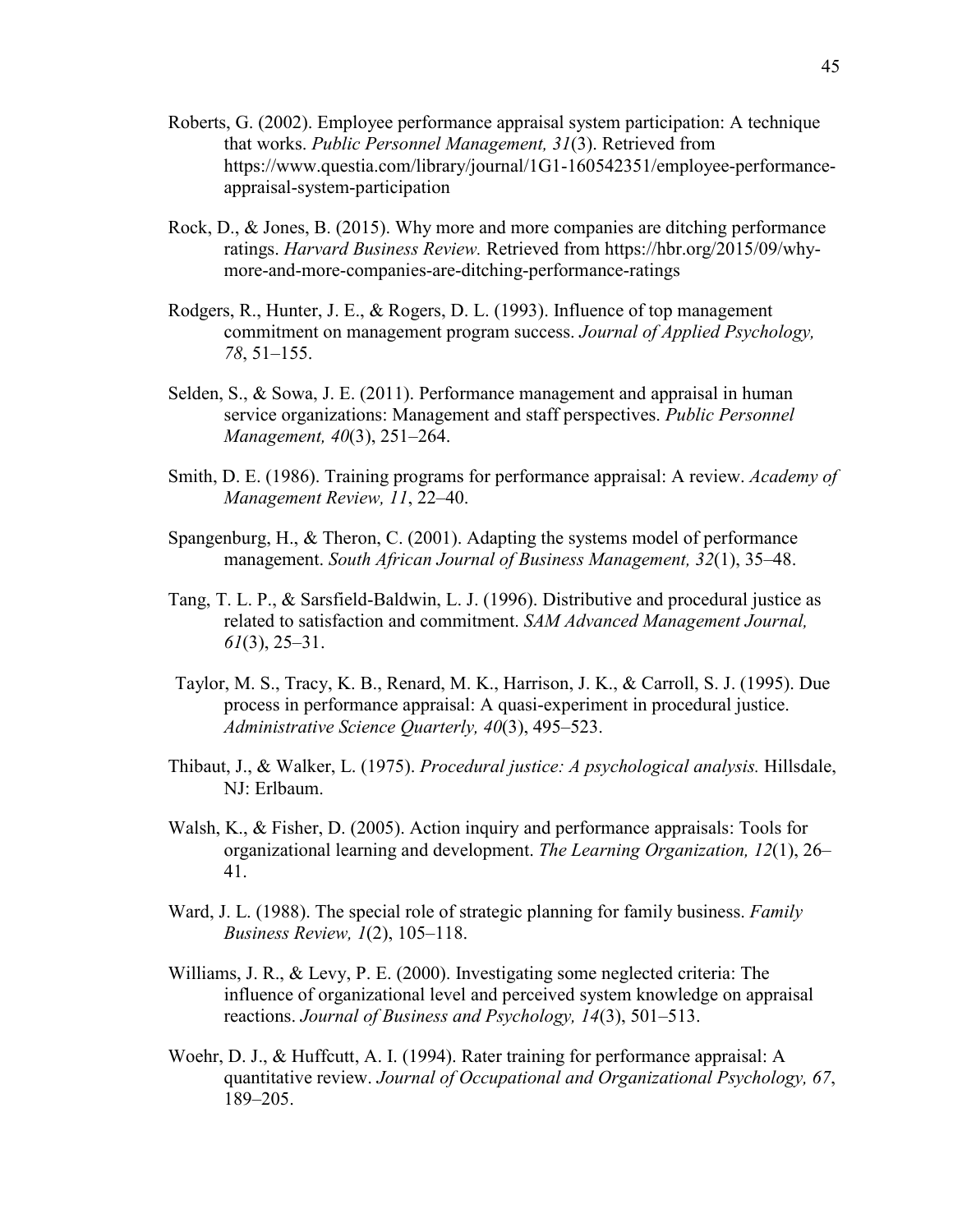Wright, P., & McMahan, G. (1992). Theoretical perspectives for strategic human resource management. *Journal of Management, 18*, 295–320.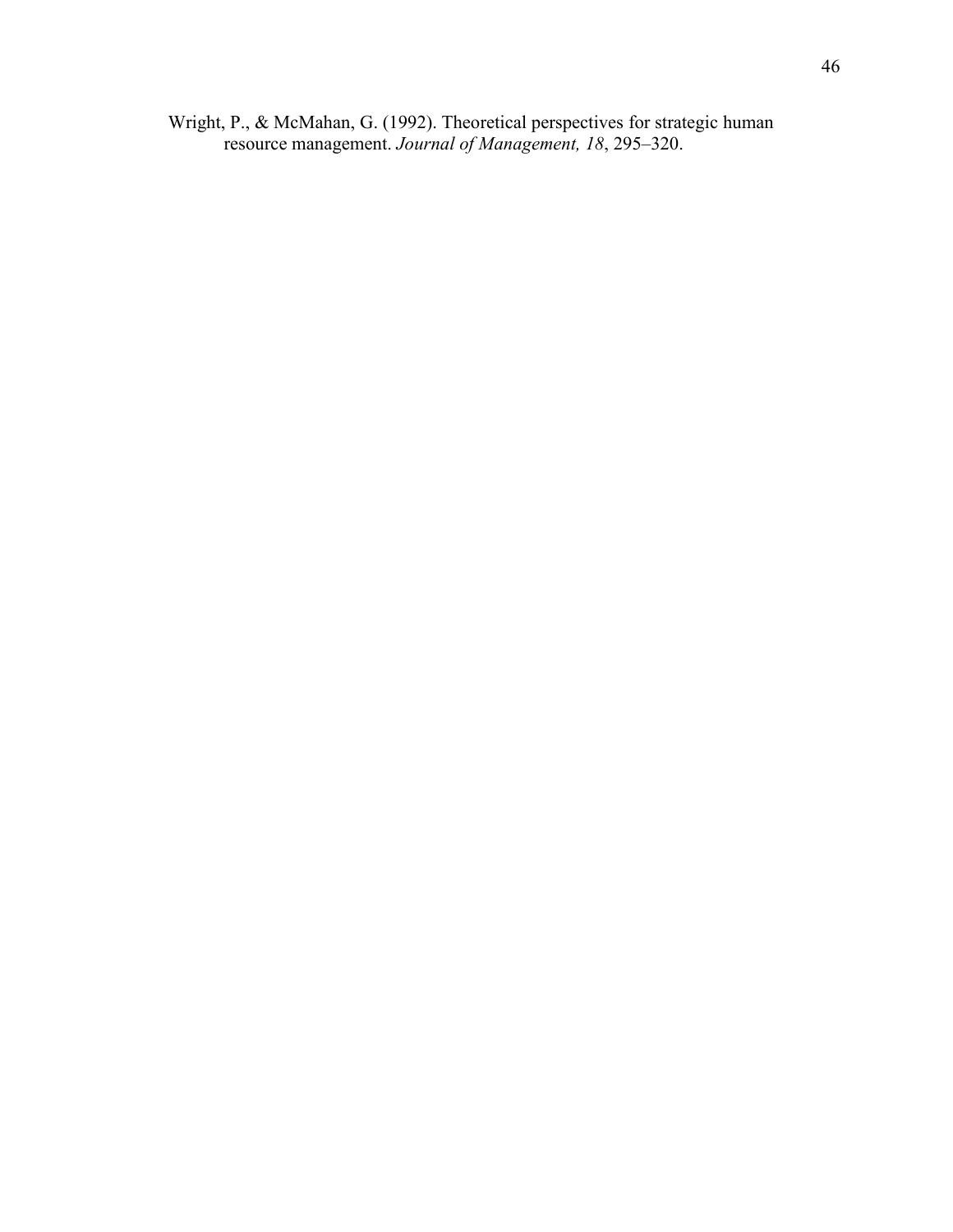## **Appendix A: Study Invitation**

Hi [Participant's Name],

My name is Linda Ly and I am part of the Learning & Organizational Development (L&OD) Team at [the family business]. I joined the organization in October 2016 to support Talent and Organization Development initiatives. I am conducting a study on how to enhance our current performance review process at Young's.

In addition to delivering a company-wide survey to get feedback on the current performance review process, I plan to select key leaders to interview to gain a richer understanding of perceptions of the current performance review process.

[Company representatives] suggested I reach out to you. I would like to extend an invitation to you to participate in a 60 min interview about your experience at [the family business] and the company's performance management philosophy.

In addition to using the findings to enhance the performance review process at [the family business], the interviews will also be utilized for my thesis to fulfill my requirements for my Masters of Science in Organization Development degree at Pepperdine University. Therefore, I will be taking notes and recording the interview. This is done for data analysis.

Please note all recordings and interview notes will be kept confidential and in a password protected computer. All individual identification will be removed from the hard copy of the transcripts. Participant identity and confidentiality will be concealed using coding procedures.

If you have any questions or concerns, you can reach me at [contact information]. Please let me know if you are interested in participating by Wednesday, 3/15. I will set up time within the next two weeks for us to connect.

Thank you in advance for your time,